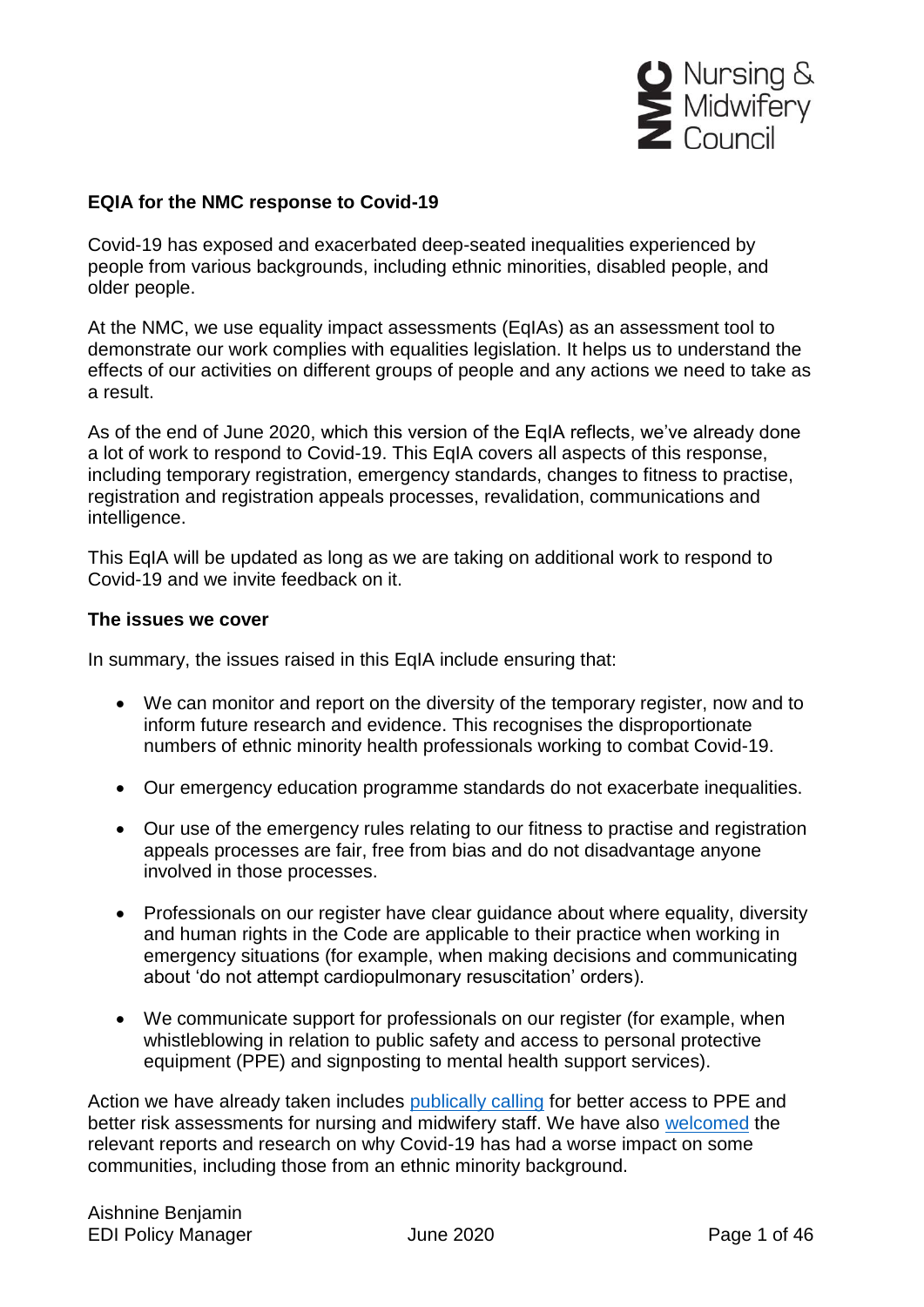### **Developing this EqIA**

We used our own data and external evidence to develop this EqIA and action plan. That includes our engagement activities with employers, education institutions, unions, professionals on our register and the public form part of this evidence. We want to continue to hear from people to help us develop the next iterations of this EqIA.

By publishing our EqIA and inviting further comment on the work we have done so far we aim to improve our own processes and add value in the wider health and care environment.

To inform future development of this EqIA we ask two questions:

- Have we missed anything that is in our role to do or influence?
- Looking to the future are there any particular topics of concern or opportunities that we should focus on?

Please respond with your answers to these two questions, or any other feedback you have, with 'COVID EQIA' in the subject line to [equality@nmc-uk.org](mailto:equality@nmc-uk.org)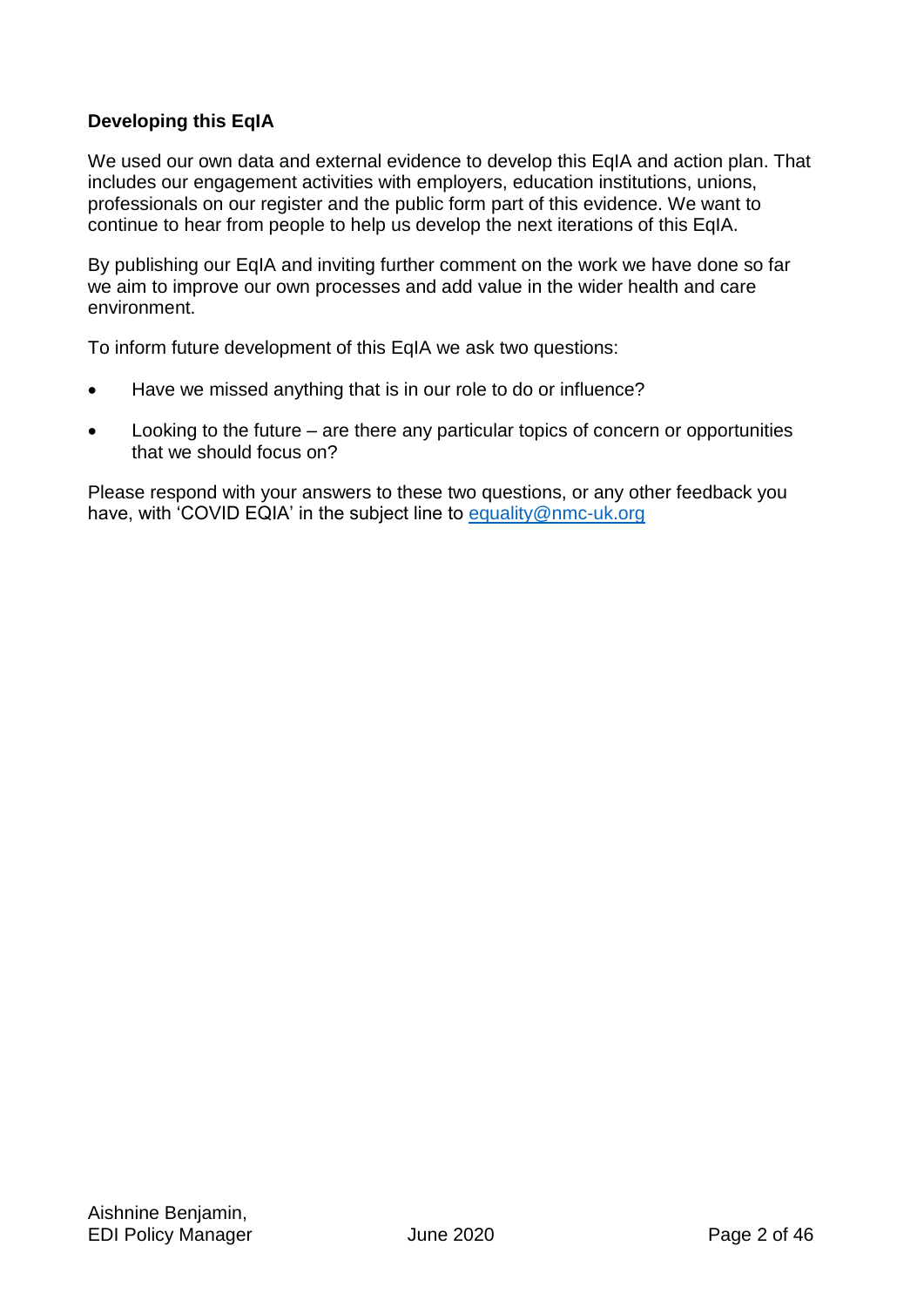

# **Equality impact assessment for the response to the Covid-19 emergency**

We'll update this equality impact assessment (EqIA) every month in light of the fastchanging context and as we receive more information of the changing healthcare environment.

| Version and date<br>completed                             | 30 June 2020<br>Version 2                                                                                         |
|-----------------------------------------------------------|-------------------------------------------------------------------------------------------------------------------|
| Interdependencies                                         | NMC Covid-19 communications hub                                                                                   |
|                                                           | NMC guidance during the Covid-19 emergency period                                                                 |
|                                                           | Covid-19 emergency temporary registration policy.                                                                 |
|                                                           | Covid-19 temporary registration removal guidance                                                                  |
|                                                           | <b>Emergency standards for nursing and midwifery education</b>                                                    |
| Name and title of<br>person completing<br>this assessment | Aishnine Benjamin<br><b>Equality and Diversity Policy Manager</b>                                                 |
| Senior sponsor                                            | Matthew McClelland, Executive Director of Strategy and Insight                                                    |
| Review date                                               | 24 July 2020 (to update to version 3 and inform the senior<br>sponsor of any significant changes to the actions). |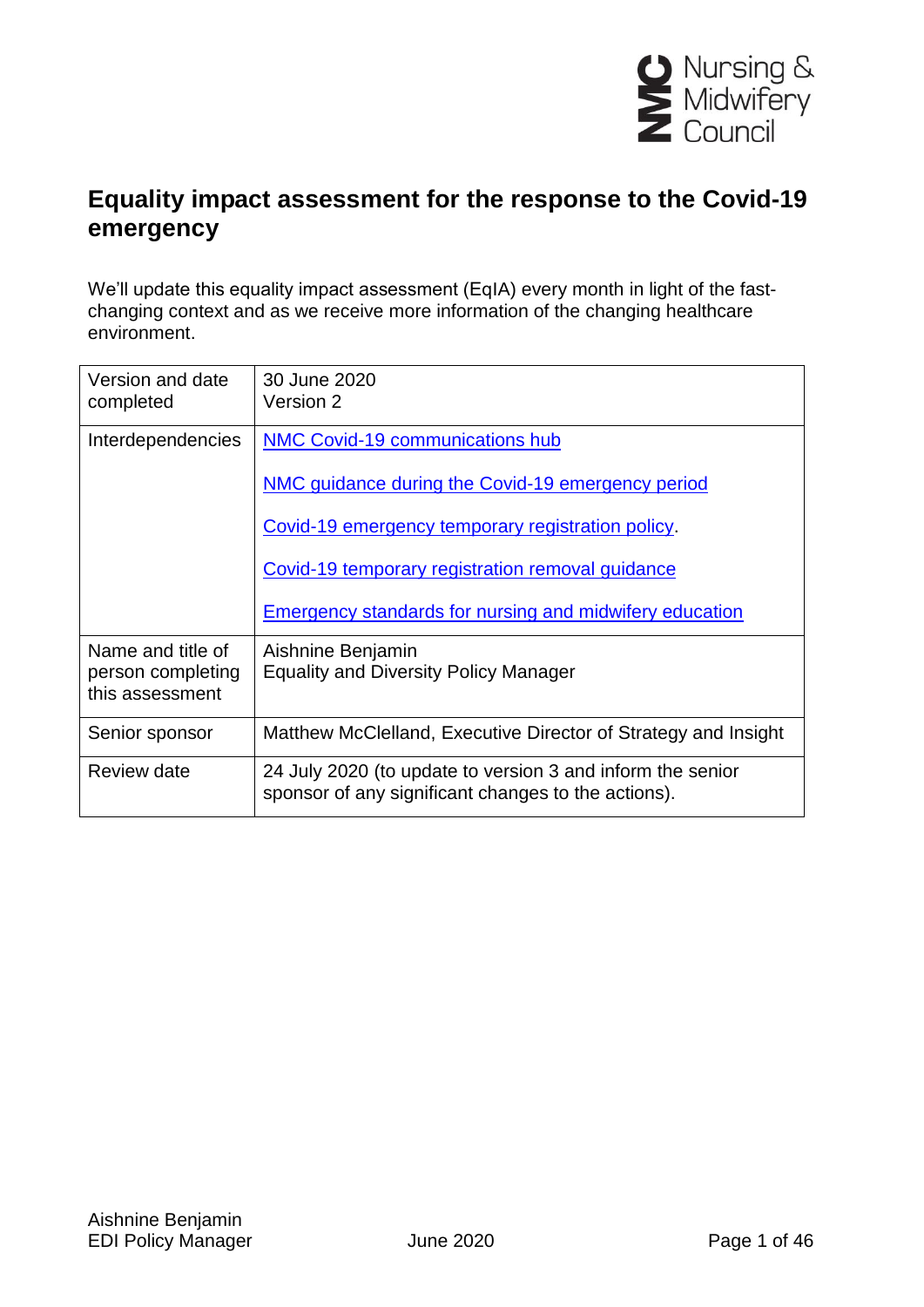

# <span id="page-3-0"></span>**Contents**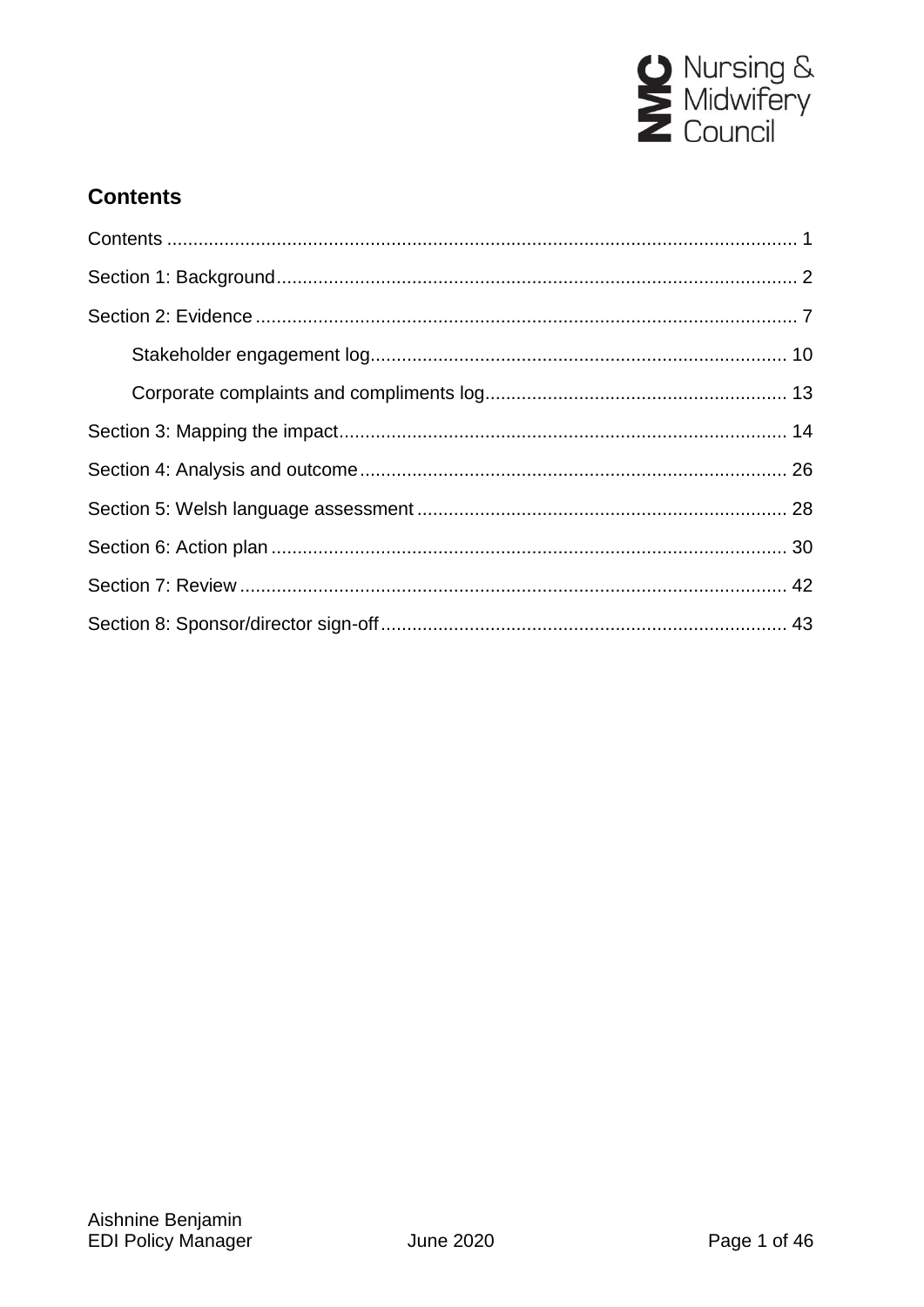

# <span id="page-4-0"></span>**Section 1: Background**

- 1 Better and safer care for people is at the heart of what we do, supporting the health and social care professionals on our register to deliver the highest standards of care. Any action we take in an emergency will seek to balance the need to support the health and social care workforce with the importance of minimising risks to the public.
- 2 We are subject to the Equality Act 2010 and the Human Rights Act 1998.<sup>1</sup> The public sector equality duty (PSED), which is outlined in Section 149(1) of the Equality Act, states that we must have due regard for eliminating discrimination, advancing equality of opportunity and fostering good relations. This means in our own activities and wider where we have influence to tackle prejudice and promote understanding (Ref 1 in action plan).
- 3 The aim of our actions has been:

- 3.1 to support the national effort to increase the size of the health and social care workforce available to tackle Covid-19 by:
	- 3.1.1 identifying groups of fit, proper and suitably experienced people who can be granted temporary registration as nursing and midwifery professionals during the period of the Covid-19 emergency
	- 3.1.2 developing emergency programme standards that give approved education institutions (AEIs) the flexibility to support students to continue their learning and support the workforce by ensuring clear learning pathways and practice placements
	- 3.1.3 encouraging those on our permanent register not in clinical placements to take up a role in a clinical setting during the emergency
	- 3.1.4 adapting our operational processes to be compliant with government guidelines, for example suspending objective structured clinical examinations (OSCEs) and holding fitness to practise (FtP) and registration appeals hearings virtually.
	- 3.1.5 ensuring that those professionals with permanent registration do not lapse inadvertently or because of a disadvantage caused by the emergency
- 3.2 to support efforts to better understand the impact of Covid-19 on certain groups of people, linked to their protected characteristics, by:

Aishnine Benjamin EDI Policy Manager **IV** June 2020 **Page 2 of 46** <sup>1</sup> The Equality Act 2010 and similar legislation in Northern Ireland. Our work also engages some articles of the European Convention of Human Rights e.g. Right to life (Article 2) with Freedom from discrimination (Article 14).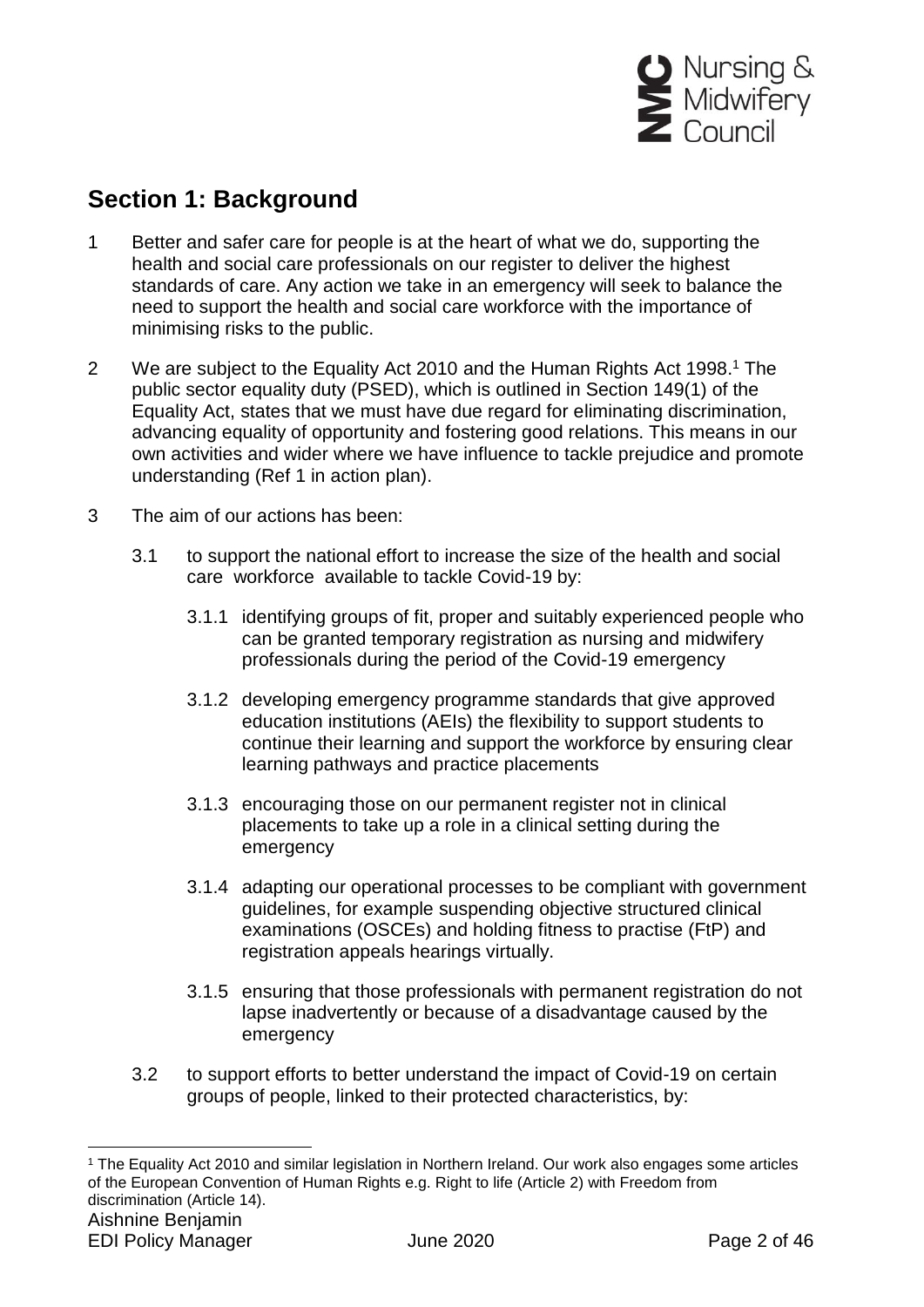- 3.2.1 understanding the diversity of the professionals on our temporary register
- 3.2.2 sharing any intelligence/data we hold about all our registrants with appropriate partners across the health and care system.
- 4 Our purpose as an organisation is to promote and uphold the highest professional standards in nursing and midwifery to protect the public and inspire confidence in the professions. There are three key roles that support this purpose: regulate, support and influence. This EqIA and the actions identified as a result are key tools to enable us to carry out all three of these roles.
- 5 We know already that Covid-19 has a disproportionate impact on certain groups of people linked to their protected characteristics, and that healthcare workers are particularly vulnerable, in particular ethnic minority healthcare workers both due to their ethnicity and the risk of their disproportionate deployment on the frontline.
- 6 This EqIA enables us to regulate effectively by ensuring that our processes are fair and in so doing comply with equalities and human rights legislation. We are able to support by providing information and assurance and we are able to influence by monitoring reviewing and sharing what our data is telling us about how different groups are treated in the workplace.
- 7 The [NMC response to the Covid-19 emergency](https://www.nmc.org.uk/news/coronavirus/) has included action in the following areas:
	- 7.1 temporary registration
	- 7.2 emergency standards for nursing and midwifery education
	- 7.3 communications and support
	- 7.4 registration and registration appeals
	- 7.5 retention
	- 7.6 revalidation
	- 7.7 fitness to practise
	- 7.8 overseas registration

# **Covid-19 temporary registration**

8 The temporary registration policy outlines our emergency registration powers and sets out our approach to identifying persons or specified groups of persons who are, or may reasonably be considered to be, suitable to be temporarily registered during this Covid-19 emergency. The names of individuals with temporary registration are published on our [Covid-19 temporary register.](https://www.nmc.org.uk/news/coronavirus/temporary-registration/)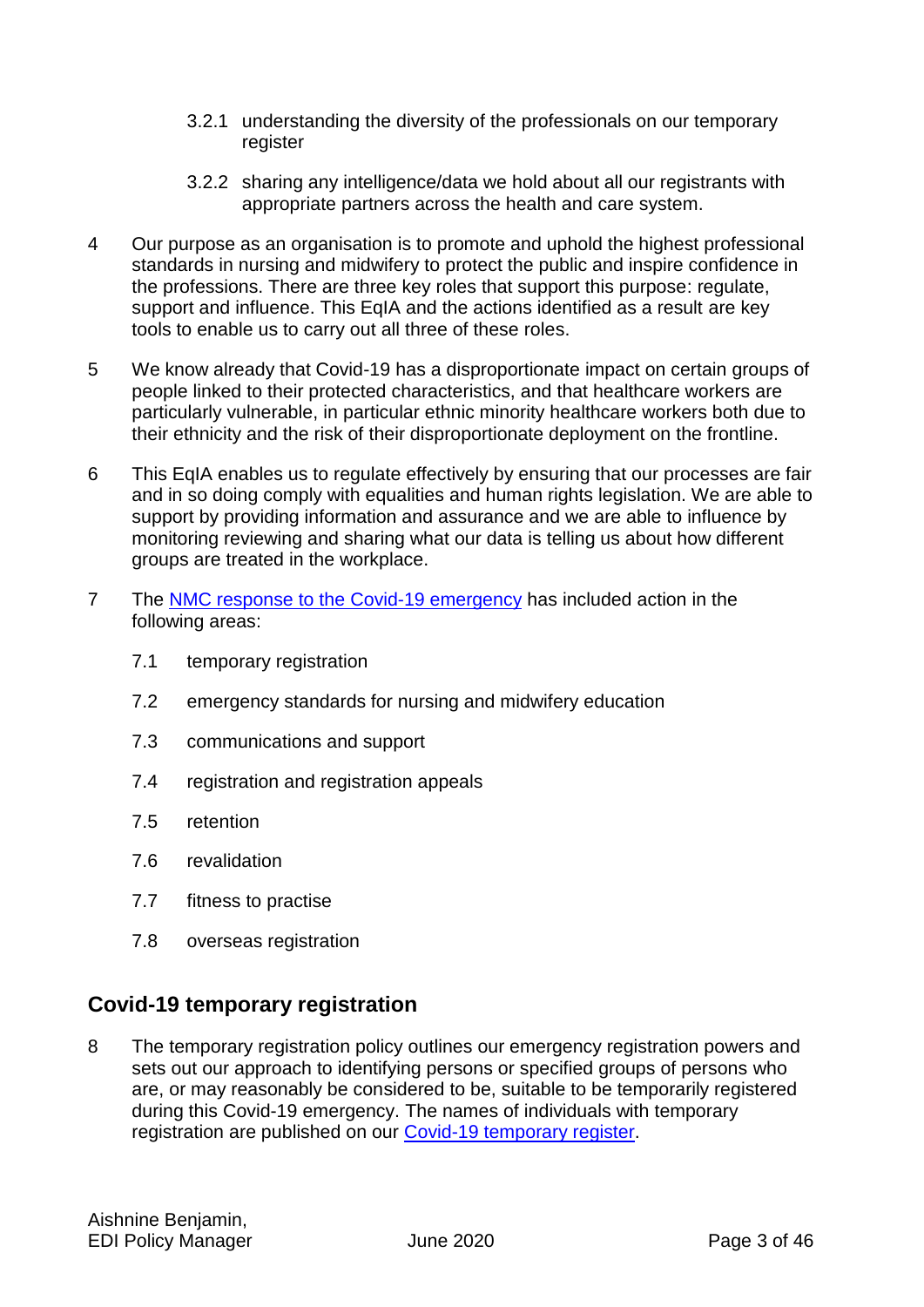- 9 The actions we are taking to understand the diversity of the professionals on our temporary register are legitimate because we must:
	- 9.1 comply with legislation, which is essential for our regulatory functions and makes us compliant with equalities and human rights legislation.<sup>2</sup>
	- 9.2 demonstrate fairness in our processes and understand the identities of the people with temporary registration and how they are impacted by our work. Collecting this data enables us to do that. For example being able to analyse the protected characteristics of those referred and removed.
	- 9.3 recognise that there is great public interest in the diversity data of professionals involved in the Covid-19 crisis.
	- 9.4 we already know that there are disproportionate outcomes for people with protected characteristics and our future analysis will support the evidence base in the health and social care sector.

# **Emergency standards for nursing and midwifery education**

- 10 We have put in place systems to support students undertaking NMC-approved programmes. This includes introducing new emergency programme standards. These [Emergency standards for nursing and midwifery](https://www.nmc.org.uk/globalassets/sitedocuments/education-standards/emergency-standards-for-nursing-and-midwifery-education.pdf) are intended to be facilitative and not directive and these standards do not require AEIs or individual students to change their current programmes. They are temporary and will no longer apply after the emergency period. The potential outcomes of the emergency education standards are:
	- 10.1 first year students for the emergency can move into full time theoretical learning rather than go on placement.
	- 10.2 second year students can have up to 80 percent of their time during the emergency in clinical placement settings.
	- 10.3 third year students can finish their final six months of their programmes in extended clinical placements.
	- 10.4 all theoretical learning can be done online.
- 11 Our [Emergency standards for nursing and midwifery](https://www.nmc.org.uk/globalassets/sitedocuments/education-standards/emergency-standards-for-nursing-and-midwifery-education.pdf) education are designed to offer AEIs flexibility to support students to continue their learning, and support the workforce by ensuring clear learning pathways and practice placements.

# **Communications and support**

12 We aim to provide information in accessible formats and support our registrants and stakeholders to maintain public protection without discrimination and in line with human rights principles. Our communications have adapted to include advice and information about our regulatory approach during the pandemic, including

Aishnine Benjamin, 1 2 In the Equality Act 2010 and similar legislation in Northern Ireland. Our work also engages some articles of the European Convention of Human Rights for example, Right to life (Article 2) with Freedom from discrimination (Article 14).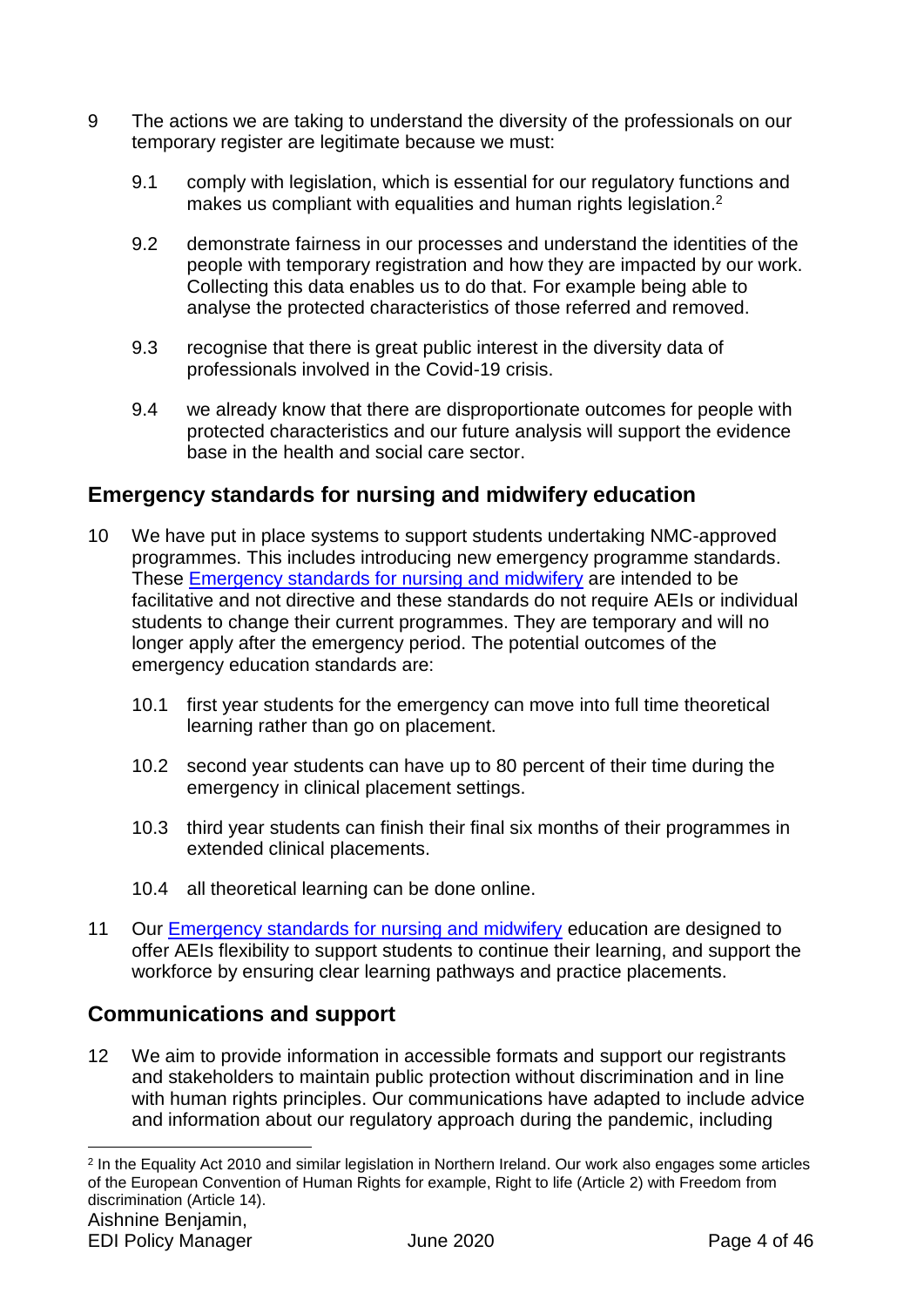issuing joint statements with other regulators and nursing and midwifery leaders and creating a [Covid-19 hub](https://www.nmc.org.uk/news/coronavirus/) with targeted information for registrants, students, educators, employers and stakeholders. We have also published statements in relation to public and registrant safety, including statements on [personal protective](https://www.nmc.org.uk/news/news-and-updates/nmc-statement-on-personal-protective-equipment-during-the-covid-19-pandemic/)  [equipment,](https://www.nmc.org.uk/news/news-and-updates/nmc-statement-on-personal-protective-equipment-during-the-covid-19-pandemic/) [do not attempt CPR](https://www.nmc.org.uk/news/news-and-updates/statement-advance-care-planning-dnacpr-gmc-nmc/) forms and the [disproportionate impact of Covid-19](https://www.nmc.org.uk/news/news-and-updates/statement-on-the-disproportionate-impact-of-covid-19-on-people-from-bame-backgrounds/)  [on people from Black, Asian and minority ethnic backgrounds.](https://www.nmc.org.uk/news/news-and-updates/statement-on-the-disproportionate-impact-of-covid-19-on-people-from-bame-backgrounds/)

## **Registration and registration appeals**

- 13 We are continuing as normal with UK applications to join and re-join the register. As all our registration staff are working from home, there may be some minor delays to our processing.
- 14 We are continuing to process applications from overseas applicants wishing to join our register. Following the latest advice from the UK Government, all OSCE tests have been suspended until further notice. We are doing everything we can to support candidates and many overseas applicants awaiting an OSCE are eligible for temporary registration in the meantime.
- 15 We stopped hearing registration appeals at the beginning of the emergency. We're keeping in close contact with all appellants who are affected and progressing some cases where we are not contesting the appeal to allow appellants to join the register. Emergency changes to our rules means we can hold registration appeals hearings remotely during the emergency period.

## **Retention payments**

- 16 We have given people who failed to pay their retention fee on time between March and May 2020 a blanket six-week extension. Any requests for further time for payment beyond six weeks will be considered on an individual basis in line with our existing hardship processes.
- 17 These changes have been made to help support registrants during the emergency by offering them flexibility.

# **Revalidation**

18 We have given people who were due to revalidate between March to June 2020 a blanket extension of 12 weeks. From July onwards people will be able to opt in to an extension of 12 weeks. We hope that this12 week extension will give our registrants enough time to meet the requirements and submit their applications. However, registrants will be able to request a further extension of 12 weeks if their ability to revalidate has been affected by Covid-19 and their request is supported by their confirmer. We'll continue to review the need to offer 12 week extensions to those due to revalidate later in the year as the Covid-19 pandemic evolves.

## **Fitness to practise**

19 We aim to maintain our fitness to practise processes for the purpose of public protection. We are mindful of the effect on referrers and registrants of extended delays to cases as well as the impact of our inquiries on individuals and employers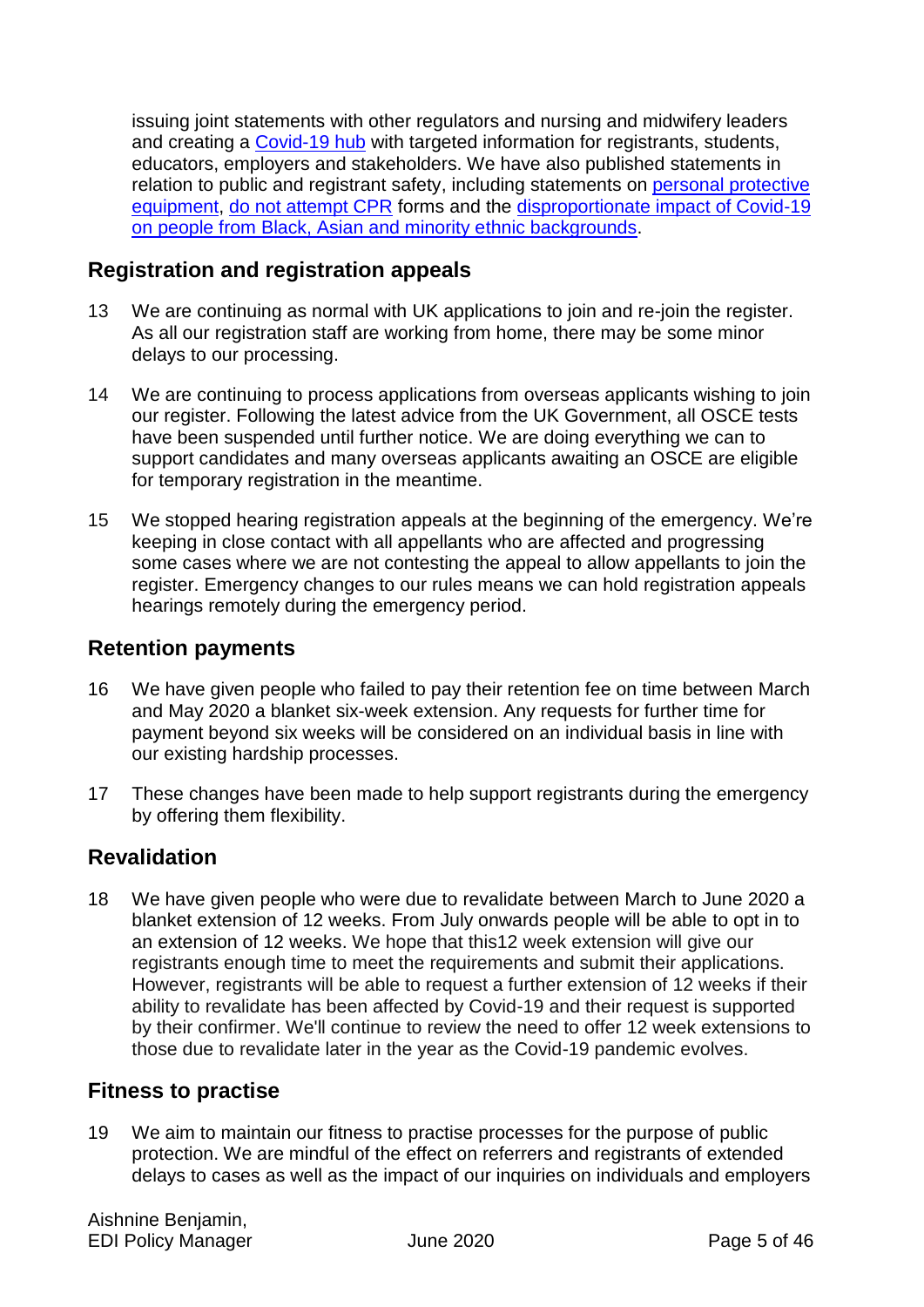– therefore we're working to minimise the impact and comply with equalities and human rights legislation.

- 20 We have identified and maintained our four fitness to practise (FtP) services essential for the purpose of public protection:
	- 20.1 new referrals and initial risk assessments (and risk assessing new information on existing cases)
	- 20.2 interim order applications
	- 20.3 substantive order reviews
	- 20.4 High Court/Court of Sessions interim order extension applications.
- 21 Further details about the current and proposed changes to our FtP processes can be [read here,](https://www.nmc.org.uk/globalassets/sitedocuments/ftp_information/nmc-guidance-during-the-covid-19-emergency-period.pdf) including holding some virtual hearings.

## **Overseas registration**

22 The UK health and social care system relies on the care of professionals from other countries. We aim to do everything we can to support overseas candidates with their registration to UK practise. Due to the emergency we have had to adapt the overseas registration process. Most significantly by closing OCSE centres.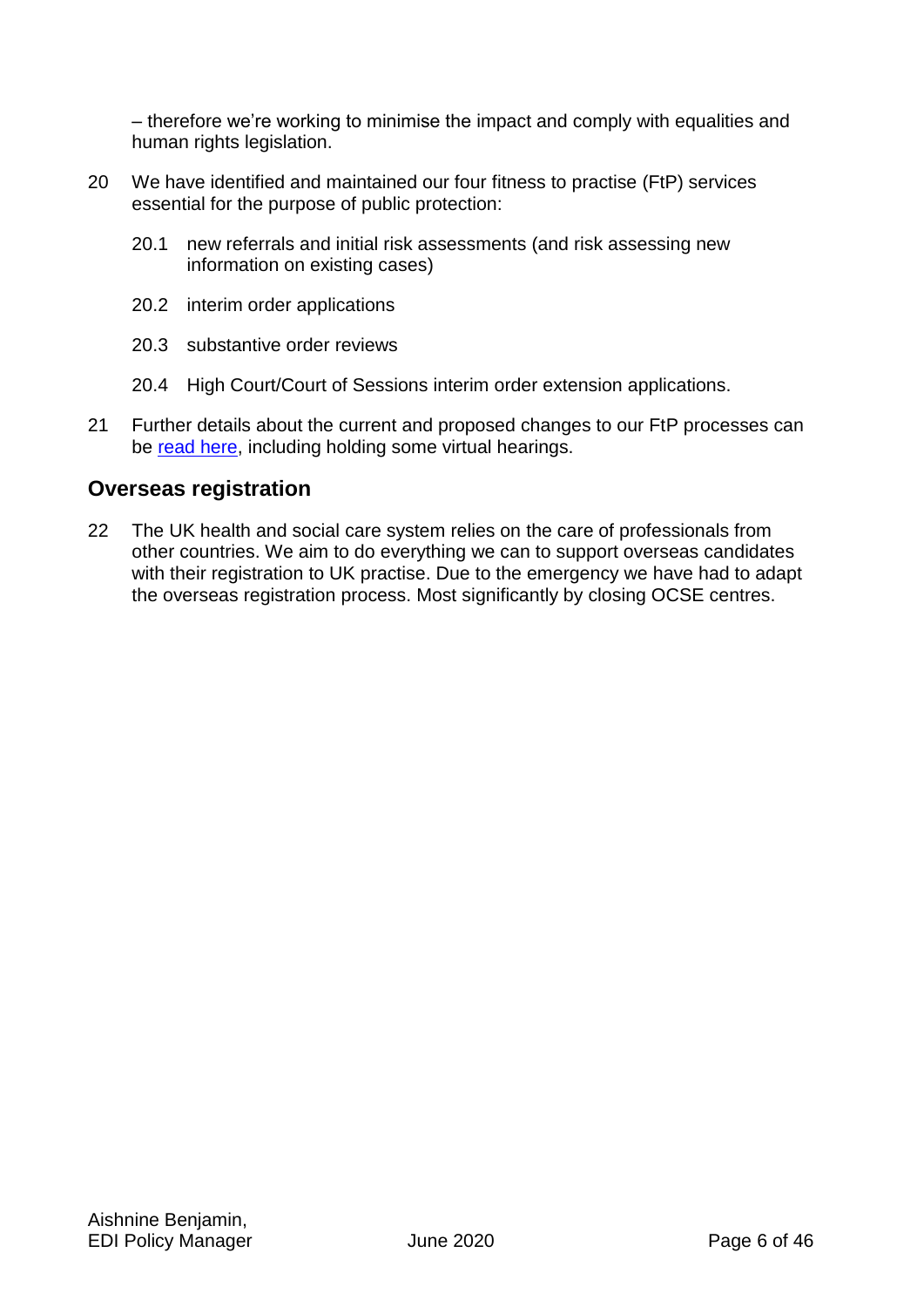# <span id="page-9-0"></span>**Section 2: Evidence**

| Research and reports | See references, links and footnotes in the document.                                                                                                                                                                                                                                                                                                                                                                                                                                                                                                                                                                                 |
|----------------------|--------------------------------------------------------------------------------------------------------------------------------------------------------------------------------------------------------------------------------------------------------------------------------------------------------------------------------------------------------------------------------------------------------------------------------------------------------------------------------------------------------------------------------------------------------------------------------------------------------------------------------------|
|                      | Covid-19 Insights from external research and data; updated<br>15 April 2020; Caroline Kenny, Head of Research and<br>Evidence (Trim: 6828329)                                                                                                                                                                                                                                                                                                                                                                                                                                                                                        |
|                      | Public Health England's Disparities in the risk and outcomes<br>of COVID-19, published 2 June 2020. The report confirms that<br>the impact of Covid-19 has replicated existing health<br>inequalities and, in some cases, has increased them.                                                                                                                                                                                                                                                                                                                                                                                        |
|                      | EDI organisations have produced reports as summarised in<br>EDI Stakeholder responses to Covid-19; updated 7 June<br>2020; Emma Lawrence, Senior EDI Policy Officer. (Trim:<br>6828971)                                                                                                                                                                                                                                                                                                                                                                                                                                              |
|                      | After 1 May 2020 a separate document monitors Covid-19<br>EDI media commentary and inquiries (Trim:689391)                                                                                                                                                                                                                                                                                                                                                                                                                                                                                                                           |
| Data                 | <b>Revalidation and retention</b><br>Our diversity data is taken from the register. Our Year three<br>revalidation report showed that the revalidation rates of<br>people on our register with full registration vary slightly<br>between some people who share protected characteristics.<br>Also that there are differences by protected characteristic in<br>setting and scope of practice, for example people employed<br>via an agency are more likely to be from ethnic minority<br>backgrounds.                                                                                                                               |
|                      | <b>Temporary registration</b><br>EDI data about people with Covid-19 temporary registration is<br>taken from different sources. This includes data we have<br>collected from an EDI survey that was sent to everyone on<br>the temporary register up to the 27 May 2020 and where this<br>is not available, data we have on our systems. A summary of<br>the analysis of this data show us that:<br>people with temporary registration are older than those<br>with permanent registration. Around two-thirds of those<br>with temporary registration are aged over 50 compared to<br>just over a third with permanent registration. |
|                      | compared to our register as a whole, there are fewer<br>females and fewer people identifying as white. The<br>temporary register also has fewer people of black and<br>mixed ethnicity, but more people identifying as Asian.                                                                                                                                                                                                                                                                                                                                                                                                        |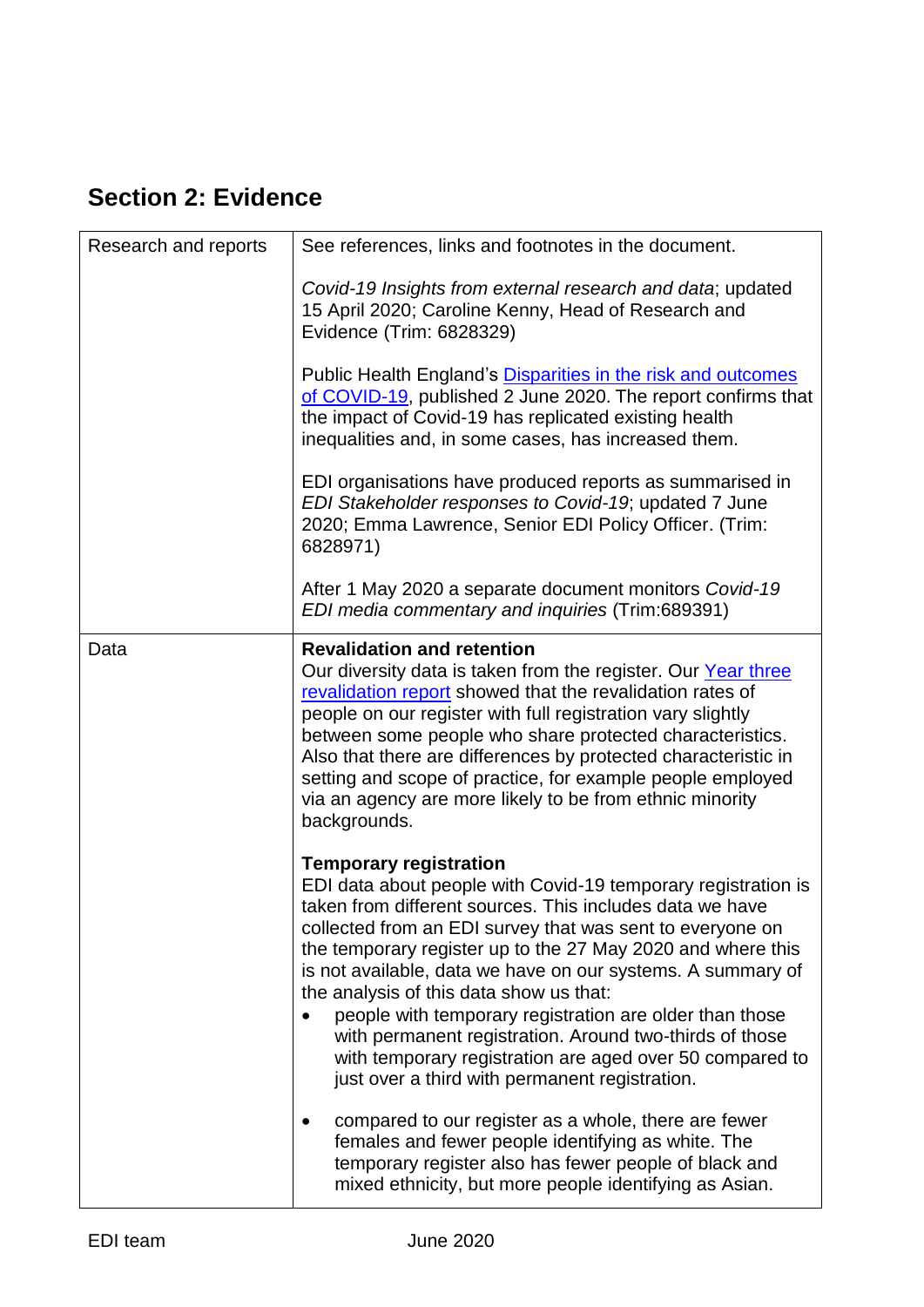|        | Fewer people on the temporary register declare a<br>disability and a higher proportion identify as bisexual. In<br>comparison to our register as a whole, the temporary<br>register has more people identifying as Jewish and Hindu<br>and fewer people identifying as Muslim and who prefer<br>not to say. Overall, we have less complete data for people<br>in the overseas cohort. Even when supplementing the<br>survey data with the information we hold on our systems,<br>there are around 30 percent of overseas applicants for<br>whom we do not know their diversity characteristics.                                                                                                                                                                                                                                                                                                                                                                                                                                                                                                                                                                                                                                                                                                                                                                                                                                                 |
|--------|-------------------------------------------------------------------------------------------------------------------------------------------------------------------------------------------------------------------------------------------------------------------------------------------------------------------------------------------------------------------------------------------------------------------------------------------------------------------------------------------------------------------------------------------------------------------------------------------------------------------------------------------------------------------------------------------------------------------------------------------------------------------------------------------------------------------------------------------------------------------------------------------------------------------------------------------------------------------------------------------------------------------------------------------------------------------------------------------------------------------------------------------------------------------------------------------------------------------------------------------------------------------------------------------------------------------------------------------------------------------------------------------------------------------------------------------------|
|        | Data gaps<br>On 27 May we emailed the 13,796 people on the temporary<br>register to ask them to complete a survey asking about their<br>EDI characteristics. This has now been completed by 9,561<br>people. A link to the EDI survey is now included in all emails<br>sent to confirm that someone is on the temporary register,<br>and we will contact those people that have been confirmed as<br>on the temporary register between 27 May and 1 July to ask<br>them to complete the survey (Ref 1 in action plan).                                                                                                                                                                                                                                                                                                                                                                                                                                                                                                                                                                                                                                                                                                                                                                                                                                                                                                                          |
| Media: | Social economic factors play part in high proportion of Covid-<br>19 ethnic minority patients, GP says (ITV News, 15 April<br>2020)<br>Inquiry announced into disproportionate impact of coronavirus<br>on BAME communities (The Guardian, 16 April 2020)<br>Q&A - Why don't we know how many BAME people are<br>dying? (The Guardian, 16 April 2020)<br>Racism is the root cause of ethnic inequities in Covid19<br>(Discover Society, 17 April 2020)<br>Failure to record ethnicity of Covid-19 victims a 'scandal',<br>says BMA chief (The Guardian, 18 April 2020)<br>Coronavirus cases to be tracked by ethnicity (BBC News, 18<br>April 2020)<br>Are ethnic minority coronavirus patients more likely to die?<br>(Channel 4 News, 21 April 2020)<br>Black coronavirus patients are dying at double the rate of<br>white in hospitals (The Times, 24 April 2020)<br>Doctors urge: We must find out why so many black and Asian<br><b>Britons are dying from coronavirus (The Daily Mail, 25 April</b><br>2020)<br>The toll of coronavirus on NHS staff isn't just physical – it's<br>psychological, too (The Guardian, 27 April 2020)<br>Transgender people 'extremely vulnerable' during lockdown<br>(The BBC, 29 April 2020)<br>PPE 'designed for women' needed on frontline (The BBC, 29<br>April 2020)<br>Disproportionate impact of Covid-19 on ethnicity minority and<br>nurses from the Philippines (Newsnight BBC2, 30 April 2020) |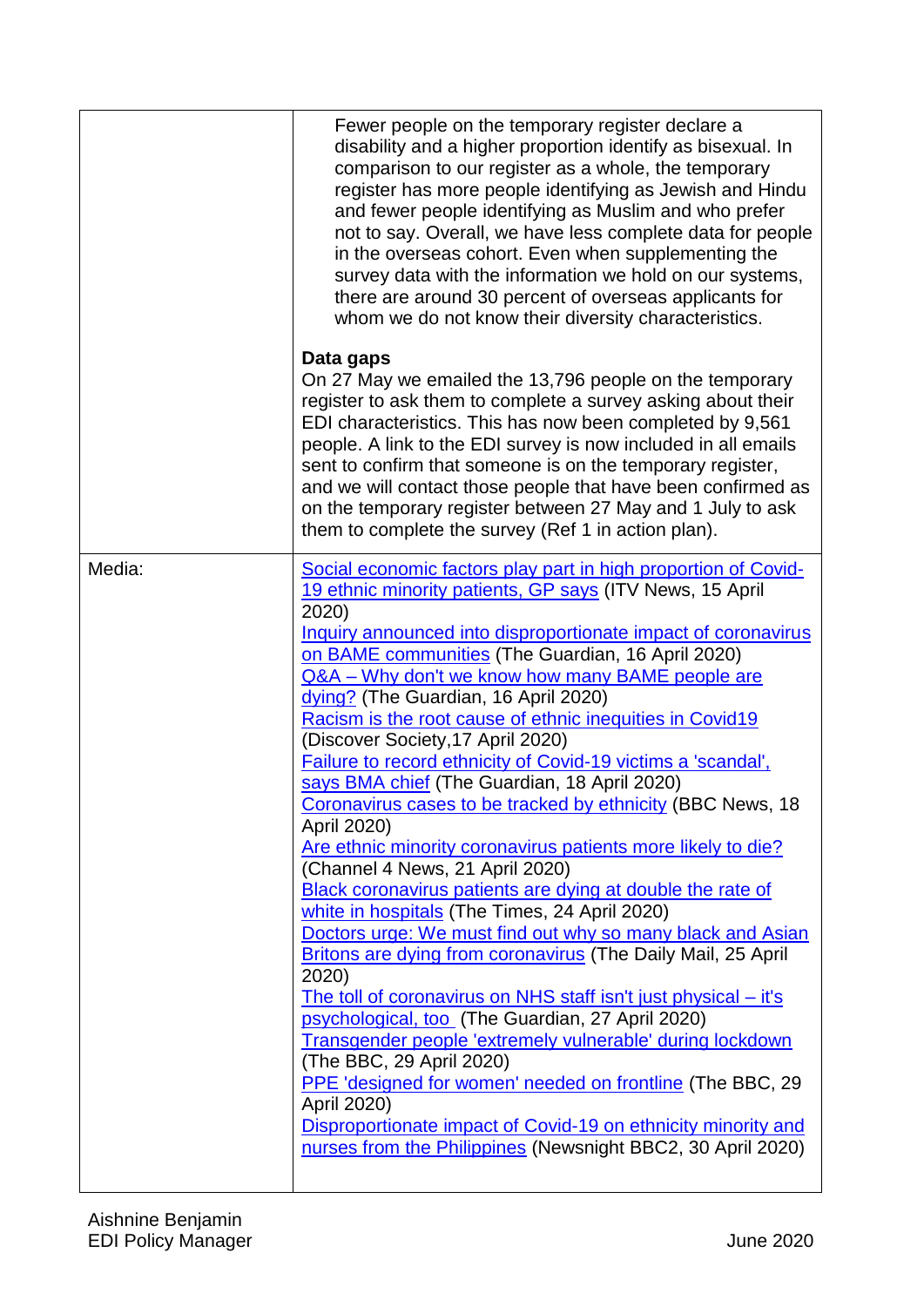|                  | After 1 May 2020 a separate document monitors Covid-19<br>EDI media commentary and inquiries (Trim:689391)                                                                                                                                                                                                                                                                                                                     |
|------------------|--------------------------------------------------------------------------------------------------------------------------------------------------------------------------------------------------------------------------------------------------------------------------------------------------------------------------------------------------------------------------------------------------------------------------------|
| Healthcare media | <b>Nursing times</b><br>Checked on 17 April 2020<br><b>Exclusive: Are we whitewashing coronavirus?</b> 12 April 2020<br>by Jo Stephenson<br>Interview with Yvonne Coghill, Director of the Workforce Race<br>Equality Standard WRES at NHS England. Raising concerns<br>about the disproportionate impact of Covid-19 on ethnic<br>minority healthcare workers and a perceived lack of<br>recognition of their essential role. |
|                  | <b>Exclusive: BME nurses 'feel targeted' to work on Covid-19</b><br>wards 17 April, 2020 by Megan Ford.<br>This article brings attention to the disproportionate impact of<br>Covid-19 on healthcare workers and anecdotal evidence of<br>ethnic minority nurses feeling they are targeted to work on<br>Covid-19 wards.                                                                                                       |
|                  | Checked 29 April 2020<br><b>Exclusive: Survey reveals negative impact of Covid-19 on</b><br>nurse mental health 29 April 2020 by Steve Ford<br>Highlighting that all nursing staff are feeling more stressed<br>and anxious during the Covid-19 crisis. Linked to the Nursing<br>Times 'Are you OK?' campaign to support nurses through the<br>crisis.                                                                         |
|                  | Checked 5 May 2020<br>Suicides among health workforce rising, warns shadow<br>minister 04 May, 2020 By Gemma Mitchell                                                                                                                                                                                                                                                                                                          |
|                  | Checked 19 May 2020<br>NHS launches trauma helpline for Filipino health and care<br>staff 18 May 2020 by Gemma Mitchell                                                                                                                                                                                                                                                                                                        |
|                  | Checked 27 May 2020<br>Visa fears mean Filipino nurses 'feel unable to say no' during<br>crisis 25 May 2020 by Rebecca Gilroy                                                                                                                                                                                                                                                                                                  |
|                  | The King's Fund<br>Checked on 30 April 2020<br><b>Ethnic minority deaths and Covid-19: what are we to do?</b> 30<br>April 2020, Michael West and Suzie Bailey<br>A blog that suggests the inequalities in the impact of Covid-19<br>for the public and healthcare workers is an opportunity to<br>make changes in the long term that will disrupt structural and<br>systemic inequalities on the basis of race.                |
|                  | Checked on 26 May 2020                                                                                                                                                                                                                                                                                                                                                                                                         |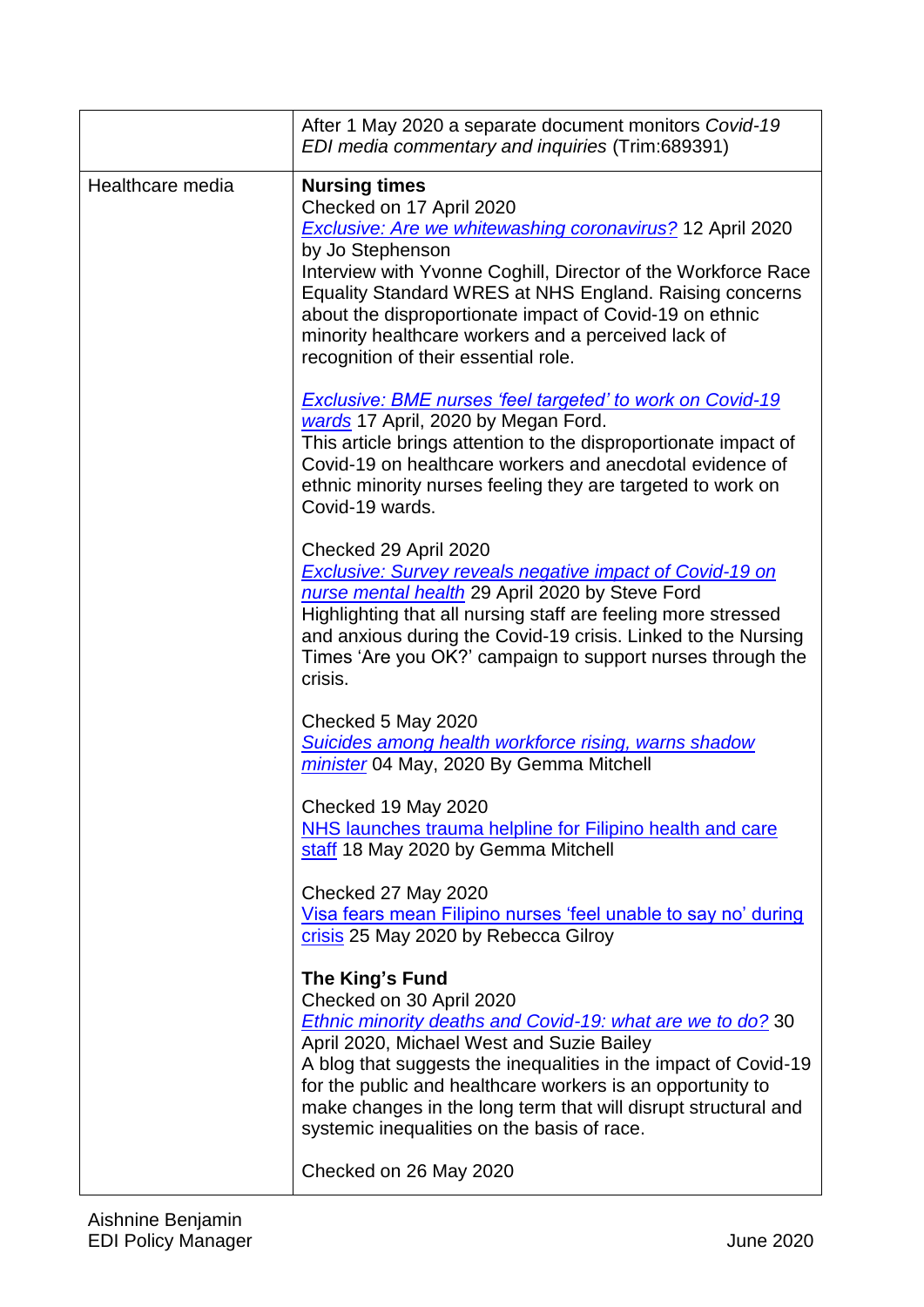|              | Deaths from Covid-19 (coronavirus): how are they counted<br>and what do they show? 13 May 2020 by Veena Raleigh                                                                                                                                                                                                                                                                                                                   |
|--------------|-----------------------------------------------------------------------------------------------------------------------------------------------------------------------------------------------------------------------------------------------------------------------------------------------------------------------------------------------------------------------------------------------------------------------------------|
| Social media | Conversations in social media shows there is public interest in<br>the disproportionate numbers of ethnic minority health<br>professionals working to combat Covid-19 dying from Covid-<br>19. We are monitoring the social media communications as<br>this is a form of intelligence and we acknowledge that<br>disadvantaged groups may not be able to raise issues that<br>concern them via mainstream communication channels. |

After 1 June 2020 we continue to monitor the media via a separate document. See separate document *Covid:19 EDI Media Commentary and Enquiries* (Trim: 6895391).

# <span id="page-12-0"></span>**Stakeholder engagement log**

See separate document Equality *Stakeholder Responses to the Covid-19 Pandemic* (Trim: 6895243) and [accompanying blog.](https://www.linkedin.com/pulse/considering-edi-impact-covid-19-pandemic-emma-lawrence/?trackingId=PcBkZSbxWpj7sO7nc1tWxw%3D%3D) After 8 April 2020 the EDI stakeholder responses are monitored in this document.

|                | Individual/organis<br>ation                                                                                                                                              | <b>Date</b>         | <b>Feedback</b>                                                                                                                                                                                                                                                                                                                                                                                                                                                                                                                                                                                                                                                                                                       |
|----------------|--------------------------------------------------------------------------------------------------------------------------------------------------------------------------|---------------------|-----------------------------------------------------------------------------------------------------------------------------------------------------------------------------------------------------------------------------------------------------------------------------------------------------------------------------------------------------------------------------------------------------------------------------------------------------------------------------------------------------------------------------------------------------------------------------------------------------------------------------------------------------------------------------------------------------------------------|
| $\mathbf{1}$   | <b>General Medical</b><br>Council (GMC) EDI<br>team                                                                                                                      | 27<br>March<br>2020 | Discussed the GMC approach to EqIA for their<br>temporary register. They have sent a copy of the<br><b>EHRC letter</b> to the government and to their EDI<br>champions to remind them that 'Human rights<br>provide a clear and practical framework to help our<br>leaders determine what are reasonable restrictions<br>and what are not, ensuring they can navigate the<br>delicate balance between protecting our health and<br>safeguarding our vital freedoms and individual<br>needs' (Ref 7 in the action plan).<br>They will be doing an equality analysis of their<br>Covid-19 temporary register policy.<br>Their communications teams have directed doctors<br>to their ethical guidance on their website. |
| $\overline{2}$ | <b>Joint statement</b><br>from the health<br>professional bodies<br>on supporting<br>nurses and<br>midwives across<br>the uk and nursing<br>associates<br>(England only) | 12<br>March<br>2020 | The statement identifies the difficulties in the times<br>of an emergency that may cross over with EDI and<br>human rights considerations.<br>'We need to stick to the core principles of nursing<br>and midwifery practice. As registered professionals<br>you are expected to practice in line with the NMC<br>code and use judgement in applying the principles<br>to situations that you may face. However, these also<br>take account of the realities of a very abnormal                                                                                                                                                                                                                                        |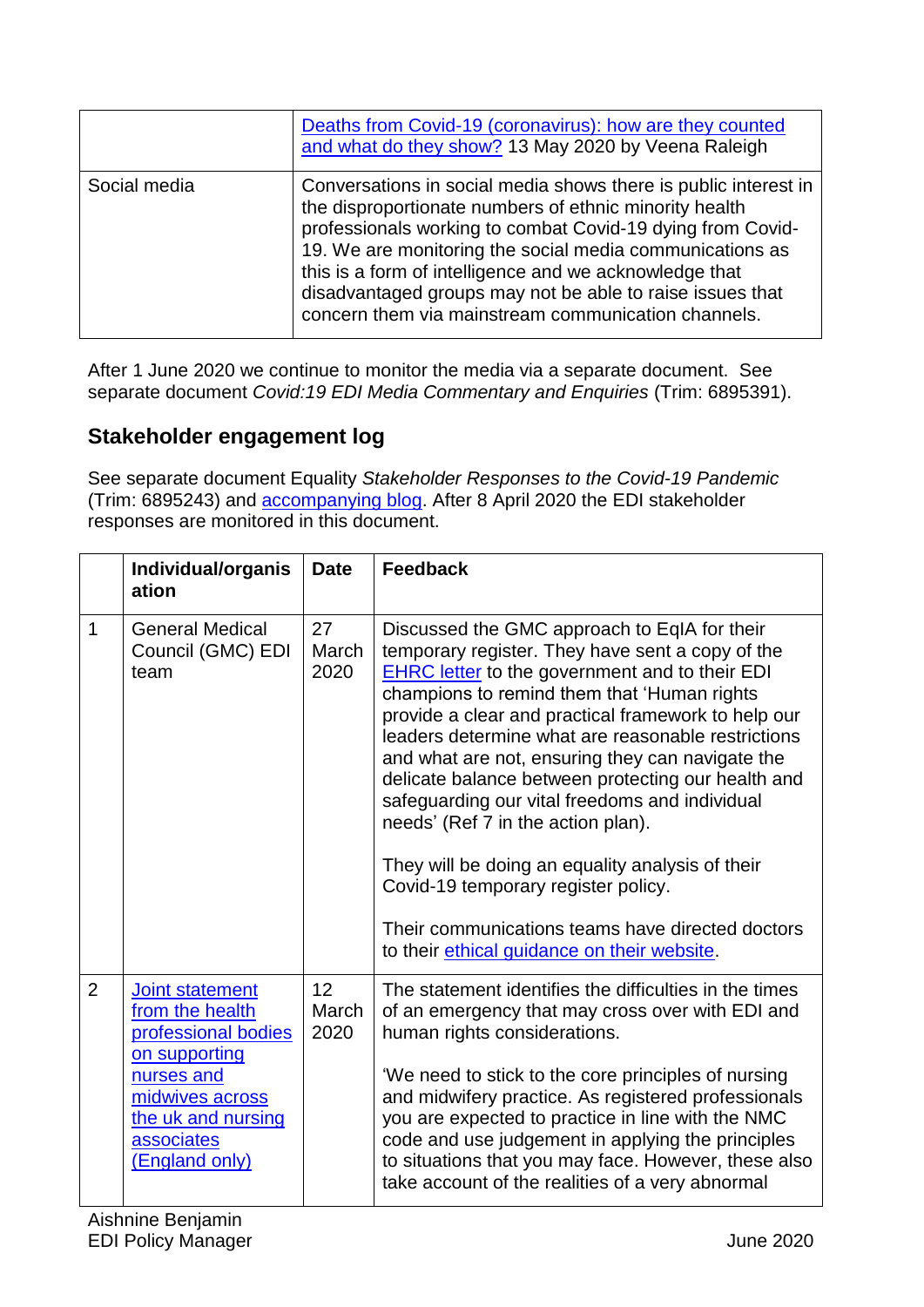|                | Individual/organis<br>ation                                     | <b>Date</b>     | <b>Feedback</b>                                                                                                                                                                                                                                                                                                                                                                                                                                                                                                                                                                                                                                                                                                                                                                                                                                                                             |  |
|----------------|-----------------------------------------------------------------|-----------------|---------------------------------------------------------------------------------------------------------------------------------------------------------------------------------------------------------------------------------------------------------------------------------------------------------------------------------------------------------------------------------------------------------------------------------------------------------------------------------------------------------------------------------------------------------------------------------------------------------------------------------------------------------------------------------------------------------------------------------------------------------------------------------------------------------------------------------------------------------------------------------------------|--|
|                |                                                                 |                 | emergency situation. We want nursing and<br>midwifery professionals in partnership with patients<br>and those individuals that we care for, to use their<br>professional judgement to assess risk and to make<br>sure people receive safe care, informed by the<br>values and principles set out in their professional<br>standards. A rational approach to varying practice in<br>an emergency is part of that professional response.<br>It is the responsibility of the organisations in which<br>you work to ensure that you are supported to do<br>this. They must bear in mind that clinicians may<br>need to depart, possibly significantly, from<br>established procedures in order to care for patients<br>in the unique and highly challenging but time-bound<br>circumstances of the peak of an epidemic.'                                                                        |  |
| 3              | <b>Care Quality</b><br>Commission (CQC)<br><b>EDI</b> team      | 7 April<br>2020 | The CQC has published its <b>EQIA</b> into the COVID-19<br>crisis.<br>The parts relevant to the NMC are:<br><b>General comment 12:</b><br>Mitigation of potentially negative impact - Consider<br>how we monitor how providers ensure that clinicians<br>make ethical decisions that impact on human rights,<br>including the right to life, when resources to address<br>COVID 19 healthcare needs become limited, as it<br>relates to regulation 12 and 17. Use provider<br>engagement methods and work with system<br>partners to flag good practice and expectations<br>around equality issues in clinical decision-making<br>Action 2:<br>Produce other communications that give support to<br>the health and adult social sector to promote<br>equality and human rights within existing COVID 19<br>limitations, as required, for example in relation to<br>ethical decision making. |  |
| $\overline{4}$ | <b>British Association</b><br>of Physicians of<br>Indian Origin | 7 April<br>2020 | Issued and published a letter to the Chief Medical<br>Officer England, NHS England, Public Health<br>England raising concerns about the number of<br>ethnic minority healthcare workers dying from<br>Covid-19 and asking that the numbers are<br>monitored by ethnicity and profession.<br>twitter.com/jsbamrah/status/1247633745278111747                                                                                                                                                                                                                                                                                                                                                                                                                                                                                                                                                 |  |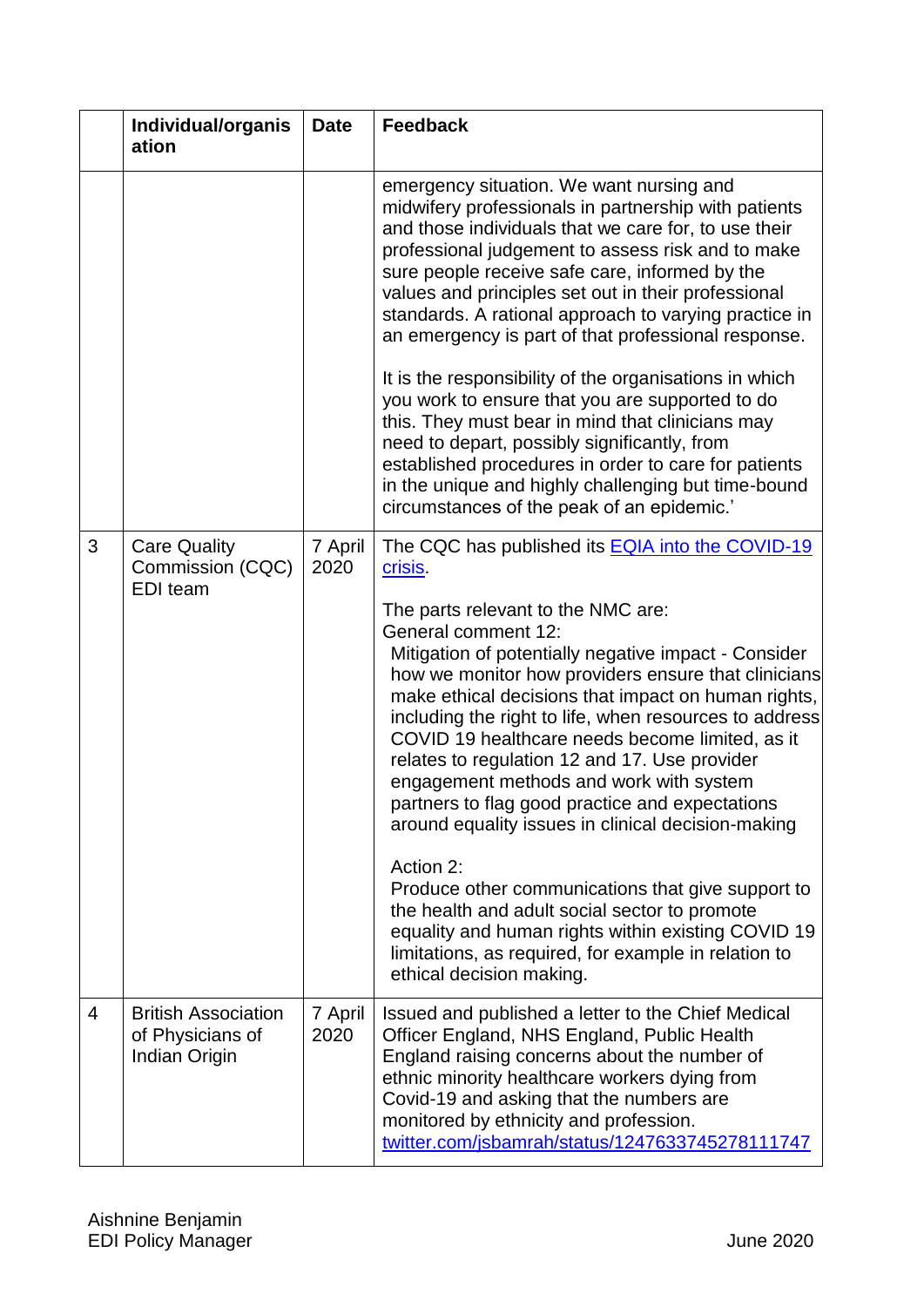|                | Individual/organis<br>ation                                                                  | <b>Date</b>         | <b>Feedback</b>                                                                                                                                                                                                                                                                                                                                                                                                                                                     |  |
|----------------|----------------------------------------------------------------------------------------------|---------------------|---------------------------------------------------------------------------------------------------------------------------------------------------------------------------------------------------------------------------------------------------------------------------------------------------------------------------------------------------------------------------------------------------------------------------------------------------------------------|--|
| 5              | Business in the<br>Community (BITC)                                                          | 14<br>April<br>2020 | Ethnicity and the Economic Impact of COVID-193<br>factsheet makes recommendations for the Cabinet<br>Office's Race Disparity Unit that are relevant to the<br>NMC:<br>Ensure the cases of those who sadly pass<br>away because of COVID-19 are monitored<br>by ethnicity.<br>Ensure the NHS and social care employees<br>who contract COVID-19 are monitored by<br>ethnicity group, and, those who sadly pass<br>away.<br>(Ref 1 in action plan)                    |  |
| 6              | <b>Yvonne Coghill</b>                                                                        | 30<br>March<br>2020 | <b>Communities, Colour and the Corona Virus 30</b><br>March 2020 by Yvonne Coghill<br>The blog notes the disproportionate impact of<br>the Coronavirus on ethnic minorities and<br>links to the WRES data that shows ethnic<br>minority healthcare workers are more likely to<br>be in frontline roles.                                                                                                                                                             |  |
| $\overline{7}$ | <b>Roger Kline</b>                                                                           | 17<br>April<br>2020 | <b>NHS Covid 19 and health care worker deaths:</b><br>questions that need asking 17 April 2020 by Roger<br>Kline.<br>This blog notes the substantial numbers of key<br>workers are being infected by Coronavirus and that<br>a substantial proportion of those dying from it are<br>from black and Minority Ethnic (BME) backgrounds.                                                                                                                               |  |
| 8              | <b>Chief Nursing</b><br>Officer (CNO)<br>(England) BME<br><b>Strategic Advisory</b><br>Group |                     | 23 April 2020<br>The disproportionate impact of the Covid-19 on our<br>nurses, midwives, nursing associates from ethnic<br>minority backgrounds was discussed in a meeting of<br>CNOs BME Strategic Advisory Group. More than<br>600 registrants dialled into the meeting, giving their<br>experiences of working on the front-line and the<br>discrimination they feel they are experiencing. A<br>note of this meeting was shared via internal<br>communications. |  |
|                |                                                                                              |                     | 4 April 2020<br>Education and Standards team attended a meeting<br>hosted by the CNO BME SAG to discuss Covid-19<br>and its impact on final year BME students deployed<br>as staff, final year BME students opting for theory<br>and BME students at other stages of their                                                                                                                                                                                          |  |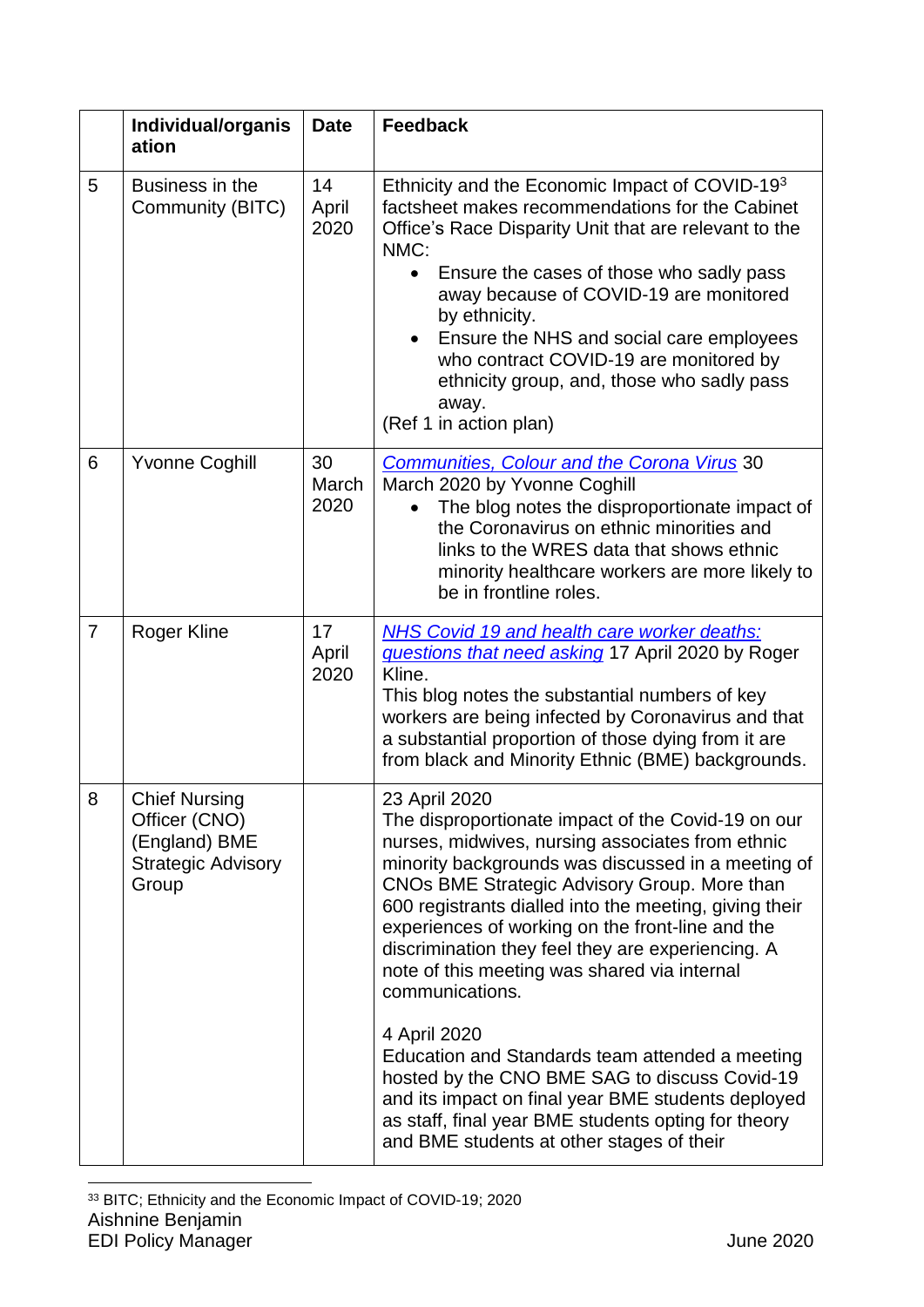|    | Individual/organis<br>ation                                                       | <b>Date</b>                    | <b>Feedback</b>                                                                                                                                                                                                                                                                                                                                                                                                                                                                                                                                                                                                                                            |  |
|----|-----------------------------------------------------------------------------------|--------------------------------|------------------------------------------------------------------------------------------------------------------------------------------------------------------------------------------------------------------------------------------------------------------------------------------------------------------------------------------------------------------------------------------------------------------------------------------------------------------------------------------------------------------------------------------------------------------------------------------------------------------------------------------------------------|--|
|    |                                                                                   |                                | programme.                                                                                                                                                                                                                                                                                                                                                                                                                                                                                                                                                                                                                                                 |  |
| 9  | <b>NHS England</b>                                                                | 29<br>April<br>2020            | Letter from the Chief Executive Sir Simon Stevens<br>& Chief Operating Officer Amanda Pritchard to all<br>NHS trusts and providers of community health<br>services. (Trim: 6847208)<br>"Emerging UK and international data suggest that<br>people from Black, Asian and Minority Ethnic<br>(BAME) backgrounds are also being<br>disproportionately affected by Covid19. Public<br>Health England have been asked by DHSC to<br>investigate this. In advance of their report and<br>guidance, on a precautionary basis we recommend<br>employers should risk-assess staff at potentially<br>greater risk and make appropriate arrangements<br>accordingly." |  |
| 10 | <b>Nigerian Nurses</b><br>Association in the<br><b>UK</b>                         | 1 May<br>2020                  | Hosted a webinar discussing the greater risk of<br>Covid-19 on ethnic minority nurses and midwives.<br>Speakers included Gill Watson, CEO of Royal<br>Collage of Midwives and Dame Donna Kinnair, CEO<br>of Royal Collage of Nursing. The discussion pointed<br>towards the responsibility to provide adequate<br>protection for all staff.                                                                                                                                                                                                                                                                                                                |  |
| 11 | <b>Workplace Race</b><br><b>Equality Standard</b><br>Team (WRES)<br>(NHS England) | 12 <sub>2</sub><br>May<br>2020 | Hosted a webinar Covid-19 BAME: A conversation<br>with the experts featuring presentations from:<br>Prerana Issa, NHS Chief People Officer, NHS<br>England and NHS Improvement; Dr David Williams,<br>Harvard University; Yvonne Coghill, Director -<br><b>WRES Implementation, NHS England and NHS</b><br>Improvement; Professor James Nazroo, The<br>University of Manchester and Dr Omar Khan,<br>Director of The Runnymede Trust.<br>The importance of this discussion was emphasised                                                                                                                                                                  |  |
|    |                                                                                   |                                | by data that ethnic minority staff make up 20<br>percent of NHS workforce, 40 percent doctors and<br>20 percent nurses, midwives and nursing<br>associates but of the 203 deaths to date 60 percent<br>are from ethnic minority backgrounds.                                                                                                                                                                                                                                                                                                                                                                                                               |  |

# <span id="page-15-0"></span>**Corporate complaints and compliments log**

| Ref   Name/organisation | Date | Feedback |
|-------------------------|------|----------|
|                         |      |          |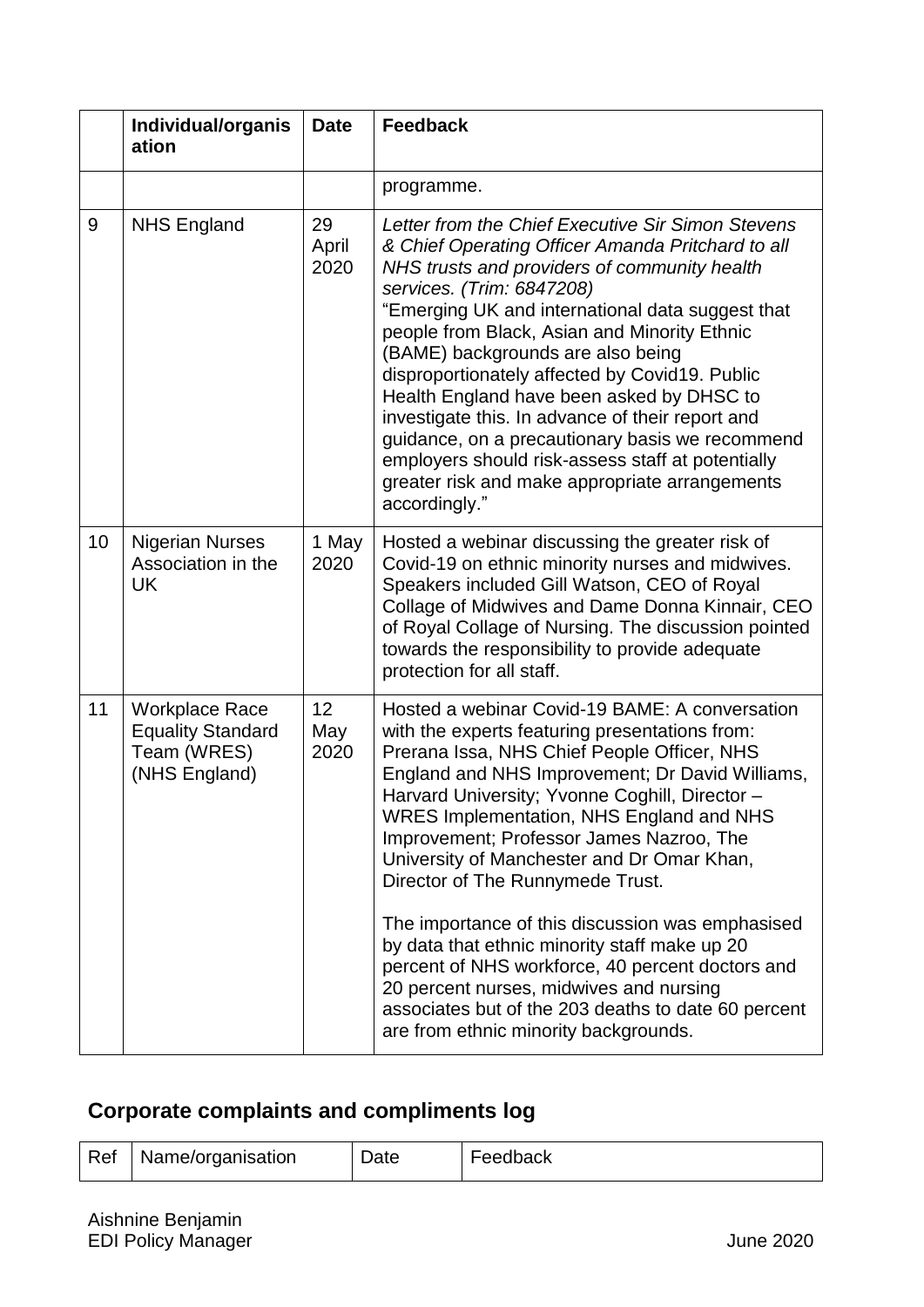| 1              | A member of Parliament<br>(MP) query. | 27 March<br>2020 | A constituent raised an issue that they<br>were 70 years old and had not been<br>invited to join the temporary register. We<br>responded that people over 70 had not<br>been invited to join the temporary register<br>in accordance with government policy<br>about the people that were in high risk<br>categories, but people over the age of 70<br>could still apply if they chose to and<br>would not be refused on the grounds of<br>age alone.      |
|----------------|---------------------------------------|------------------|------------------------------------------------------------------------------------------------------------------------------------------------------------------------------------------------------------------------------------------------------------------------------------------------------------------------------------------------------------------------------------------------------------------------------------------------------------|
| $\overline{2}$ | A nurse                               | 18 May<br>2020   | A complaint regarding news coverage,<br>which was interpreted as suggesting that<br>nurses from ethnic minority backgrounds<br>were being put at risk more so than<br>professionals from white backgrounds.<br>We responded stating our concern for the<br>professionals on our register that may not<br>have adequate protection, where they<br>could raise these concerns and with<br>information about how to make a<br>complaint to the media company. |

# <span id="page-16-0"></span>**Section 3: Mapping the impact**

| All protected<br>characteristics | Our registrants engaging with the public                                                                                                                                                                                                                                                                                                                                                                                           |
|----------------------------------|------------------------------------------------------------------------------------------------------------------------------------------------------------------------------------------------------------------------------------------------------------------------------------------------------------------------------------------------------------------------------------------------------------------------------------|
|                                  | During this emergency situation there may be health<br>professionals who have been out of practice for a long period<br>of time and may discriminate against people (inadvertently)<br>due to them not being fully up to date with the most recent<br>requirements, for example, the requirement to monitor sexual<br>orientation.                                                                                                 |
|                                  | In a time of emergency the checks and balances to ensure<br>there is no discrimination or bias may not be enforced, for<br>example, mandatory EDI training.                                                                                                                                                                                                                                                                        |
|                                  | In addition there is evidence that some groups face<br>discrimination from health care workers on the basis of<br>protected characteristics. This is particularly notable for people<br>who are disabled, lesbian, gay, bisexual, intersex, ethnic<br>minorities and trans. For example, health professionals may<br>lack understanding of wider requirements when interacting with<br>trans people (Ref 2 and 10 in action plan). |
|                                  | Nurses, midwives and nursing associates are still required to<br>comply with the Code that states professionals on the register                                                                                                                                                                                                                                                                                                    |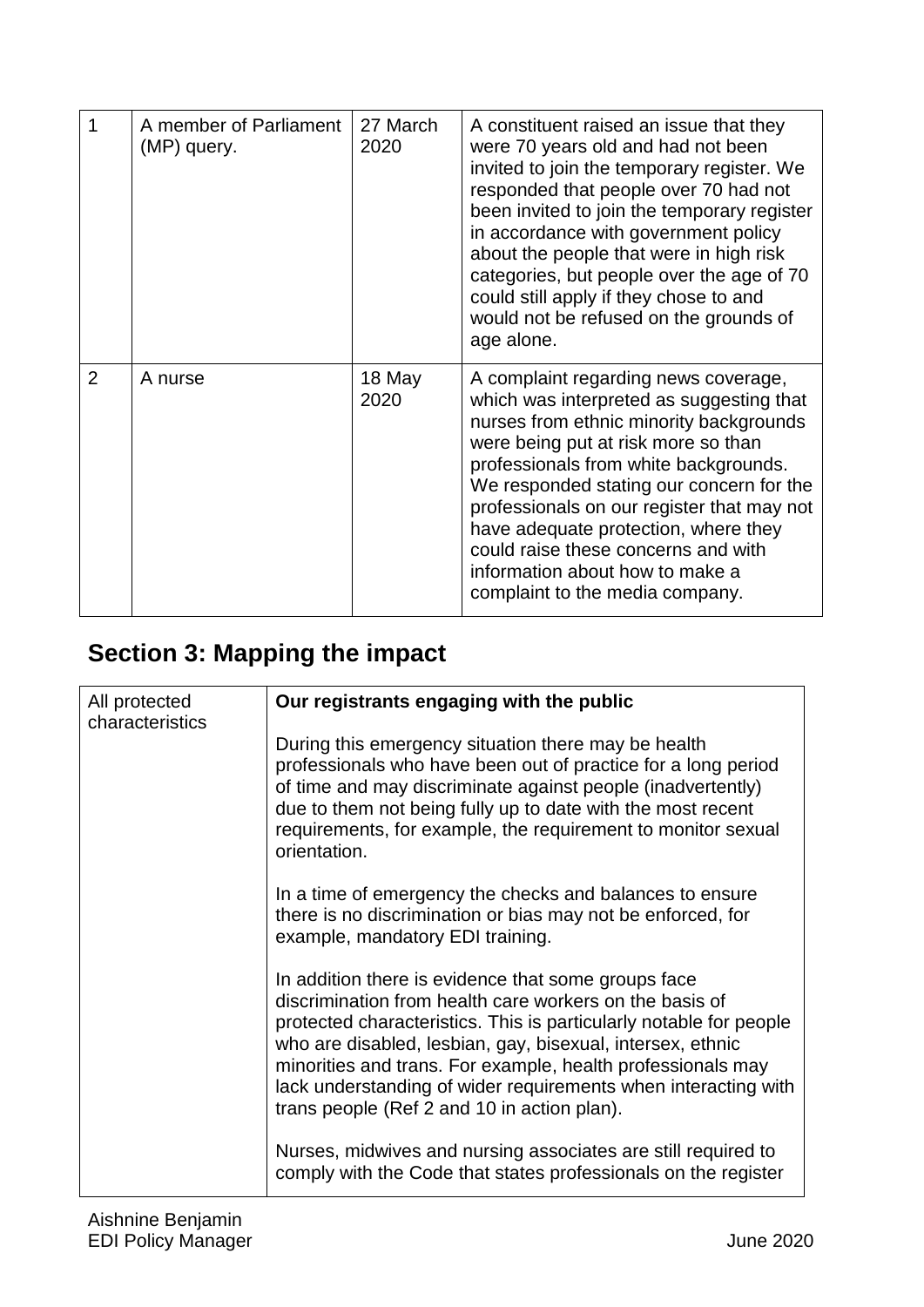|     | must be aware of and take steps to address health<br>inequalities. Due to being out of practice for a long period of<br>time the health professionals going onto the temporary register<br>may not know that certain groups experience more/particular<br>health inequalities than others and this this is likely to make<br>them more or less susceptible to Covid-19 or other impacts<br>(including mental health impacts).<br>These health professionals may be unaware of the steps that |
|-----|----------------------------------------------------------------------------------------------------------------------------------------------------------------------------------------------------------------------------------------------------------------------------------------------------------------------------------------------------------------------------------------------------------------------------------------------------------------------------------------------|
|     | have to be taken to reduce negative health outcomes due to<br>protected characteristics (Ref 2 and 10 in action plan).                                                                                                                                                                                                                                                                                                                                                                       |
| Age | Our registrants engaging with the public                                                                                                                                                                                                                                                                                                                                                                                                                                                     |
|     | The effects of Covid-19 are more serious for people older than<br>60.4 The patients being treated for Covid-19 are more likely to<br>be above 60 years of age.                                                                                                                                                                                                                                                                                                                               |
|     | Some groups may be more open to being discriminated<br>against in a healthcare setting on the basis of their protected<br>characteristic. And if there are limited resources, health<br>professionals may have to make decisions about which<br>individuals can access those resources. This could raise<br>issues of fairness, human rights and ethics if for those<br>decisions are based on bias. For example, if decisions are<br>based on age.                                          |
|     | Professionals on our temporary register                                                                                                                                                                                                                                                                                                                                                                                                                                                      |
|     | Nurses, midwives and nursing associates that are above 60<br>may be less likely to apply to join the temporary register due to<br>the government guidance about greater risk of Covid-19 for<br>older people. Our analysis of the data shows that people with<br>temporary registration are older than those with permanent<br>registration. Around two-thirds of those with temporary<br>registration are aged over 50 compared to just over a third with<br>permanent registration.        |
|     | We do not have a policy to exclude people aged 70 or over,<br>although we have treated this group differently by not actively<br>inviting this group by email to join the temporary register<br>because we felt it wouldn't be responsible to do so given the<br>government guidance (updated 1 May 2020) that people over<br>the age of 70 are clinically vulnerable. See Section 4: Analysis<br>and outcome (Ref 3 in action plan).                                                        |
|     | People over the age of 70 are able to join the register. Anyone                                                                                                                                                                                                                                                                                                                                                                                                                              |

Aishnine Benjamin EDI Policy Manager **Access 15 of 46 of 46 of 46 of 46 of 46 of 46 of 46 of 46 of 46 of 46 of 46 of 46 of 46 of 46** 1 <sup>4</sup> [Novel coronavirus disease 2019 \(COVID-19\) pandemic: increased transmission in the EU/EEA and the](https://www.ecdc.europa.eu/sites/default/files/documents/RRA-sixth-update-Outbreak-of-novel-coronavirus-disease-2019-COVID-19.pdf)  UK – [sixth update; European Centre for Disease Prevention and Control;](https://www.ecdc.europa.eu/sites/default/files/documents/RRA-sixth-update-Outbreak-of-novel-coronavirus-disease-2019-COVID-19.pdf) 12-03-2020 [accessed 27-30- 2020]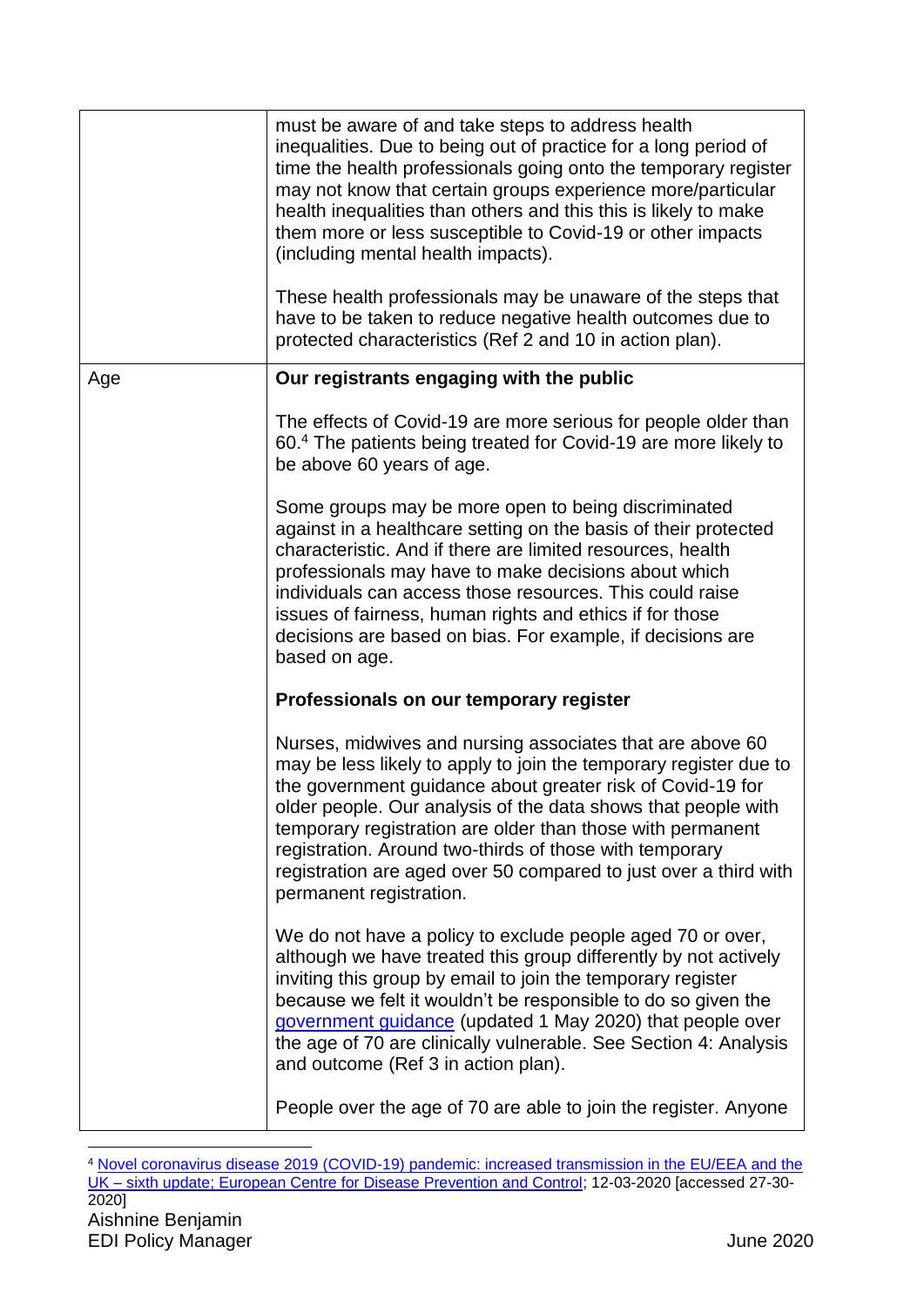|                   | can apply through the open route available on our website.<br>The information on our website states: 'If you are aged over<br>70: Because of the government's advice that people aged 70<br>or over should take extra care during the Covid-19 emergency,<br>we decided not to proactively invite those aged 70 or over to<br>join the temporary register. However, you can still apply to join<br>our temporary register if you want to.' At 7 April 2020 there<br>were 27 people that are over 70 who have applied.                                             |
|-------------------|-------------------------------------------------------------------------------------------------------------------------------------------------------------------------------------------------------------------------------------------------------------------------------------------------------------------------------------------------------------------------------------------------------------------------------------------------------------------------------------------------------------------------------------------------------------------|
|                   | We've had enquiries as our website provided some conflicting<br>information about this, and we've confirmed that people age 70<br>or over will be able to join if they apply and would not be<br>refused on the grounds of age alone. We updated the<br>information on the website to reflect this position (Ref 4 in the<br>action plan).                                                                                                                                                                                                                        |
|                   | <b>Adapting our operational processes</b>                                                                                                                                                                                                                                                                                                                                                                                                                                                                                                                         |
|                   | The separate EqIA into virtual hearings identifies that older<br>people may have difficulties in accessing the hearings in its<br>new virtual format (Ref 8 in the action plan).                                                                                                                                                                                                                                                                                                                                                                                  |
| <b>Disability</b> | Our registrants engaging with the public                                                                                                                                                                                                                                                                                                                                                                                                                                                                                                                          |
|                   | The effects of Covid-19 are more serious for people with<br>underlying conditions such as hypertension, diabetes,<br>cardiovascular disease, chronic respiratory disease and<br>cancer. <sup>5</sup> The patients being treated for Covid-19 are more<br>likely to have underlying conditions and have complex health<br>needs.                                                                                                                                                                                                                                   |
|                   | There is evidence people with certain disabilities are more<br>likely to have health inequalities in normal health settings.<br>Nurses, midwives and nursing associates are still required to<br>comply with the Code that states professionals on the register<br>must be aware of and take steps to address health<br>inequalities.                                                                                                                                                                                                                             |
|                   | When there are limited resources health professionals may<br>have to make decisions about which individuals can access<br>those resources. This could raise issues of fairness, human<br>rights and ethics if for those decisions are based on bias. For<br>example, if decisions are based on complex disabilities or<br>health conditions. Recent guidance from NICE has been<br>amended following criticism from patient groups and<br>representatives who state that using the Clinical Frailty Scale<br>(CFS) to determine hospital admissions would lead to |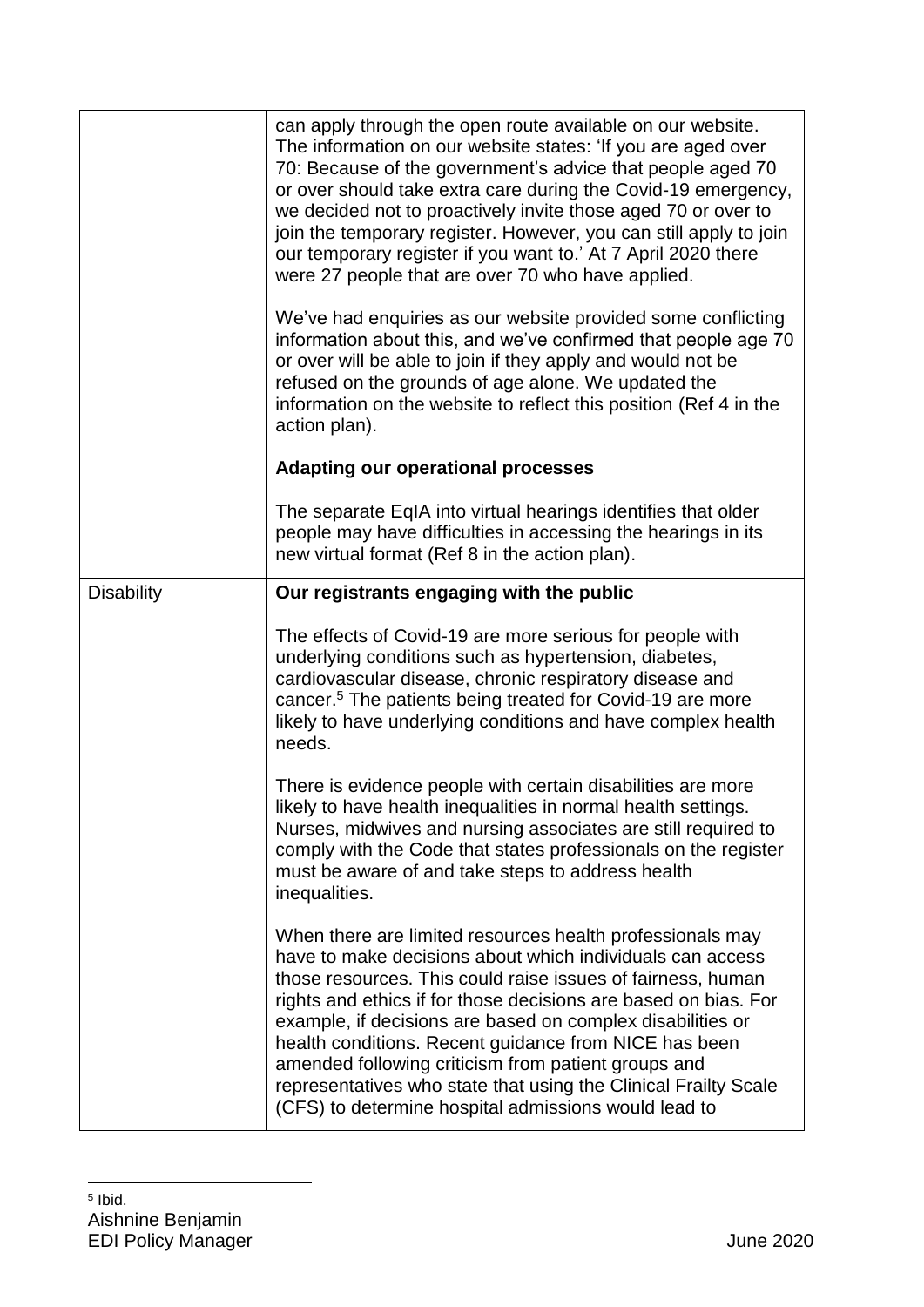| detrimental outcomes for those with learning disabilities or<br>long-term disabilities such as cerebral palsy. <sup>6</sup> This guidance<br>has been amended but professionals making day to day<br>decisions in emergency situations may perpetuate these<br>inequalities (Ref 10 and 13 in the action plan).                                                                                                                                                                                                                                                                                                                         |
|-----------------------------------------------------------------------------------------------------------------------------------------------------------------------------------------------------------------------------------------------------------------------------------------------------------------------------------------------------------------------------------------------------------------------------------------------------------------------------------------------------------------------------------------------------------------------------------------------------------------------------------------|
| Professionals on our temporary register                                                                                                                                                                                                                                                                                                                                                                                                                                                                                                                                                                                                 |
| Nurses, midwives and nursing associates who have underlying<br>conditions are less likely to be in a position to apply to join the<br>temporary register.                                                                                                                                                                                                                                                                                                                                                                                                                                                                               |
| The temporary register policy states that 'In line with the latest<br>government health advice, we have not contacted former<br>registrants with known health conditions'. This was an active<br>decision we made to not proactively invite people who we<br>know have health conditions to join the temporary register in<br>line with government guidance to mitigate against the<br>potentially negative impact of our actions on disabled people<br>(Ref 3 in the action plan).                                                                                                                                                     |
| The temporary register policy states that 'we will not be<br>applying our normal health, character or language<br>requirements' and that 'potential registrants will be asked to<br>assess their own suitability for temporary registration based on<br>their own health conditions and personal situations' in light of<br>the latest Government guidance. Therefore in joining the<br>temporary register we ask people to think of the same issues<br>as when making the registration health and character<br>declaration (Ref 3 and 4 in the action plan).                                                                           |
| <b>Adapting our operational processes</b><br>The prevalence of mental health concerns in the UK is<br>increasing <sup>7</sup> , particularly among those with severe symptoms.<br>Women are more likely to be diagnosed with a common mental<br>illness <sup>8</sup> , but men are more likely to take their own lives. The<br>professionals on our register are more likely be under stress<br>and their mental health concerns may be higher than for the<br>general population. This could have an impact on their<br>behaviours and could raise situations where their conduct is<br>not compatible with their fitness to practise. |
| A study of 1,257 health care workers in 34 hospitals in China<br>showed that a considerable proportion of health care workers<br>reported experiencing symptoms of depression, anxiety,<br>insomnia, and distress, especially women, nurses, those in                                                                                                                                                                                                                                                                                                                                                                                   |

<sup>1</sup> <sup>6</sup> NICE (2020) [NICE updated rapid COVID-19](https://www.nice.org.uk/news/article/nice-updates-rapid-covid-19-guideline-on-critical-care) guideline on critical care. [accessed 25-03-2020]

<sup>&</sup>lt;sup>7</sup> [Fundamental facts about mental health;](https://www.mentalhealth.org.uk/publications/fundamental-facts-about-mental-health-2016) 2016; Mental health Foundation; accessed 30-03-20

Aishnine Benjamin 8 NHS Digital, Mental Health & Wellbeing in England, Adult Psychiatric Morbidity Survey 2014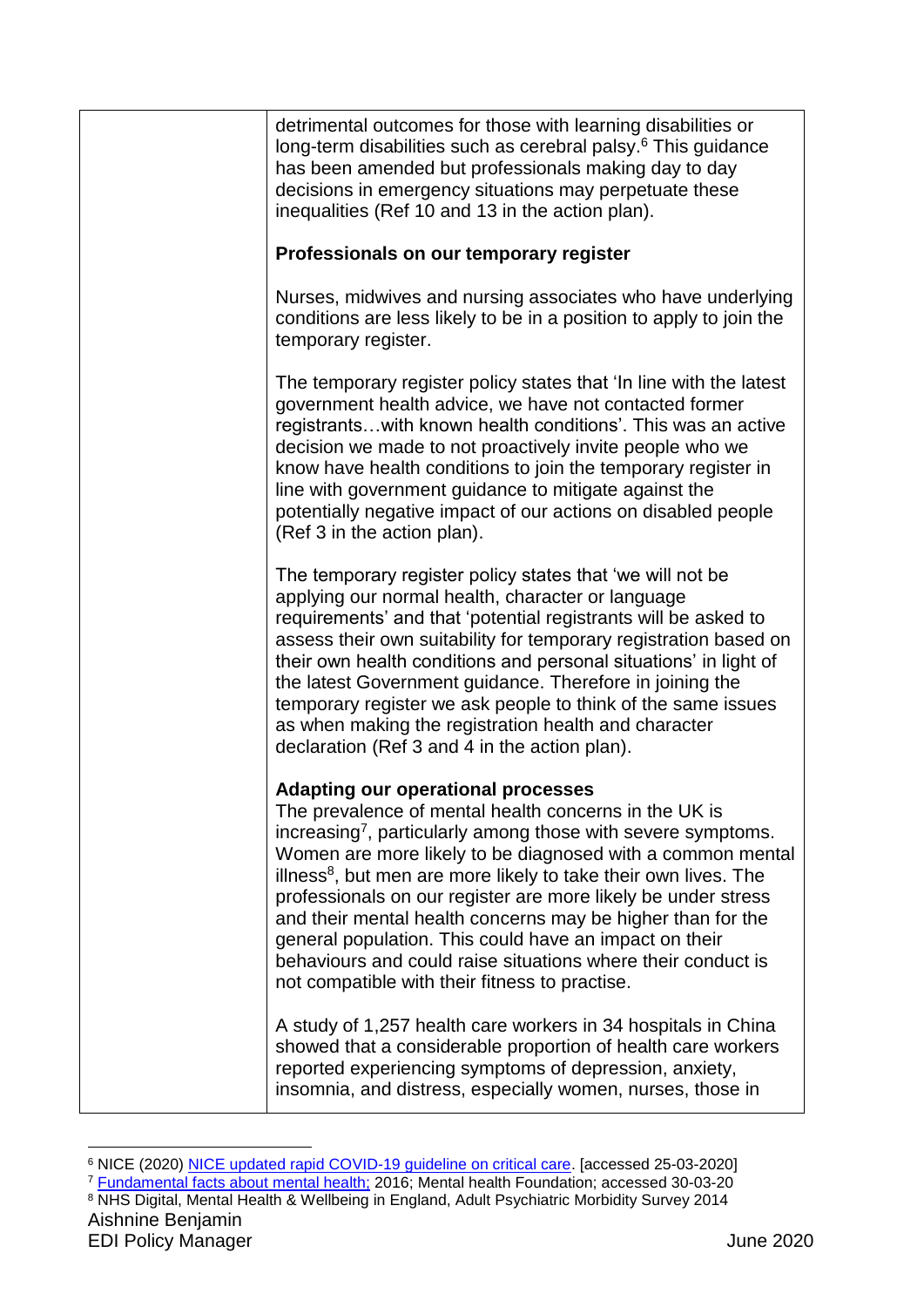|                                      | Wuhan, and front-line health care workers directly engaged in<br>diagnosing, treating, or providing nursing care to patients with<br>suspected or confirmed Covid-19 <sup>9</sup> (Ref 5, 6, 11, 14 and 15 in<br>the action plan).                                                                                                                                                                                                                                                                                        |
|--------------------------------------|---------------------------------------------------------------------------------------------------------------------------------------------------------------------------------------------------------------------------------------------------------------------------------------------------------------------------------------------------------------------------------------------------------------------------------------------------------------------------------------------------------------------------|
|                                      | The separate EqIA into virtual hearings identifies that disabled<br>people may have difficulties in accessing the hearings in its<br>new virtual format (Ref 8 in the action plan).                                                                                                                                                                                                                                                                                                                                       |
|                                      | <b>Supporting students</b>                                                                                                                                                                                                                                                                                                                                                                                                                                                                                                |
|                                      | For students with health conditions who are shielding either<br>personally, or by association with a family member, they may<br>have to suspend their studies and complete later than they<br>normally would (Ref 17 in the action plan).                                                                                                                                                                                                                                                                                 |
| Gender                               | Our registrants engaging with the public                                                                                                                                                                                                                                                                                                                                                                                                                                                                                  |
|                                      | The effects of Covid-19 are more serious for men <sup>10</sup> . The<br>government guidance about vulnerable groups does not<br>specify that men should be taking different steps.                                                                                                                                                                                                                                                                                                                                        |
|                                      | Professionals on our temporary register                                                                                                                                                                                                                                                                                                                                                                                                                                                                                   |
|                                      | The identification of the groups to be invited to join the<br>temporary register did not consider gender. The profile of the<br>groups is likely to mirror the profile of the permanent register.                                                                                                                                                                                                                                                                                                                         |
|                                      | Based on the analysis we do not currently know the gender of<br>around a tenth of the professionals with temporary registration.<br>Just over three-quarters of the people with temporary<br>registration are female, which is a lower proportion than the<br>permanent register. There are a similar proportion of men with<br>temporary registration as permanent registration (10.9 percent<br>of men with temporary registration compared to 10.7 percent<br>with permanent registration) (Ref 4 in the action plan). |
| Gender<br>reassignment <sup>11</sup> | Our registrants engaging with the public                                                                                                                                                                                                                                                                                                                                                                                                                                                                                  |
|                                      | In the UK there are increasing numbers of people who are<br>openly identifying as trans, non-binary and other gender<br>identities. The best estimate at the moment is that around 1                                                                                                                                                                                                                                                                                                                                      |
|                                      |                                                                                                                                                                                                                                                                                                                                                                                                                                                                                                                           |

1 <sup>9</sup> Lai J; Ma S; Wang Y (2020) [Factors associated with mental health outcomes among health care](https://jamanetwork.com/journals/jamanetworkopen/fullarticle/2763229)  [workers exposed to Coronavirus Disease 2019.](https://jamanetwork.com/journals/jamanetworkopen/fullarticle/2763229) Jama Network Open. 3(3):e203976. <sup>10</sup> Novel coronavirus disease 2019 (COVID-19) pandemic: increased transmission in the EU/EEA and the UK – [sixth update; European Centre for Disease Prevention and Control;](https://www.ecdc.europa.eu/sites/default/files/documents/RRA-sixth-update-Outbreak-of-novel-coronavirus-disease-2019-COVID-19.pdf) 12-03-2020 [accessed 27-30- 2020. <sup>11</sup> Include trans and non-binary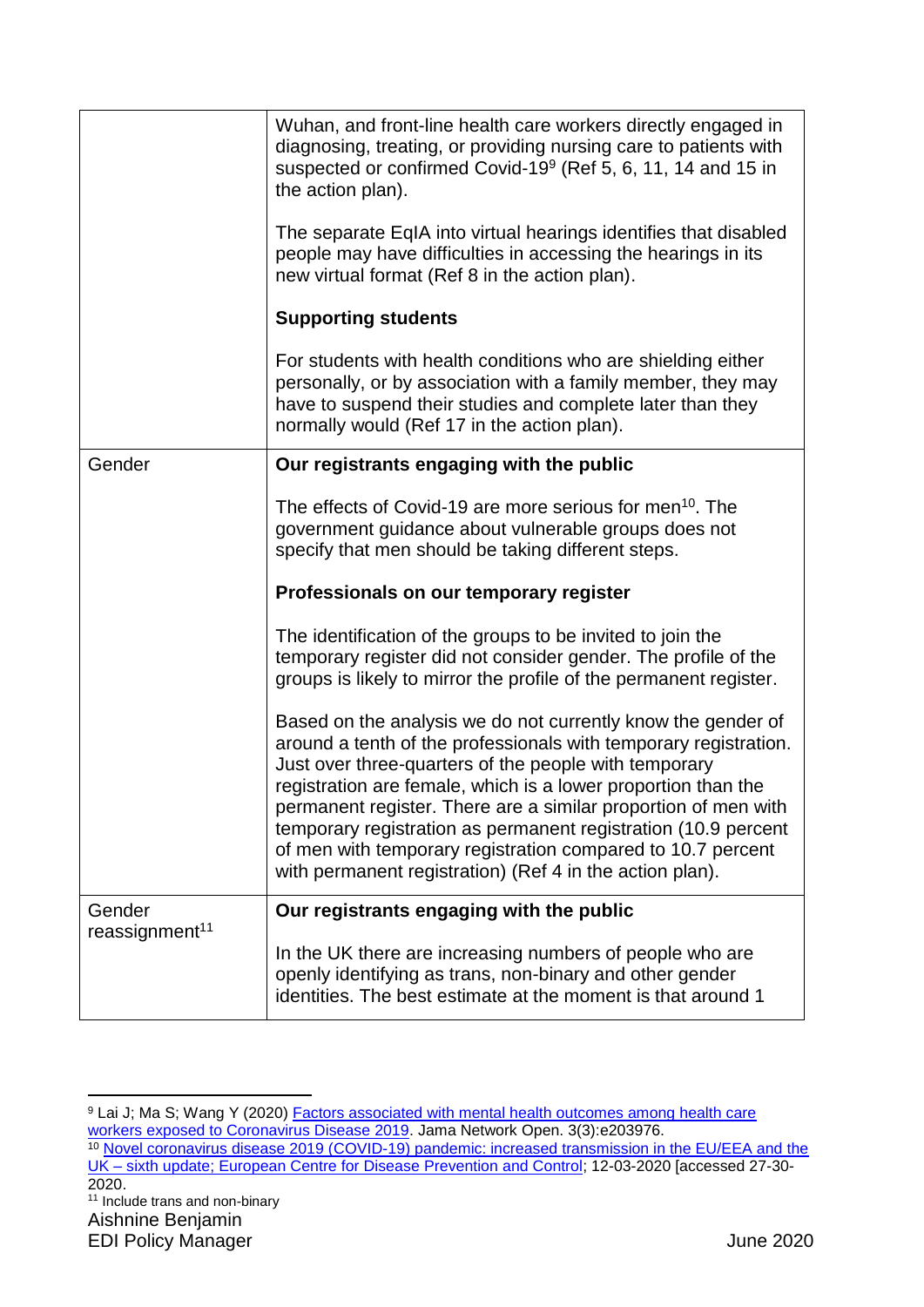|                                   | percent of the population might identify as trans, including<br>people who identify as non-binary <sup>12</sup> , which would equate to<br>about 600,000 trans and non-binary people in the UK.                                                                                                                                                                                                                                                                                                                                                                                                                                   |
|-----------------------------------|-----------------------------------------------------------------------------------------------------------------------------------------------------------------------------------------------------------------------------------------------------------------------------------------------------------------------------------------------------------------------------------------------------------------------------------------------------------------------------------------------------------------------------------------------------------------------------------------------------------------------------------|
|                                   | There is evidence that people who are gender diverse are<br>more likely to have health inequalities in normal health<br>settings <sup>13</sup> . In addition there is evidence that some groups of<br>patients face discrimination from health care workers, also that<br>trans health professionals face discrimination from other<br>healthcare professionals. In a time of emergency the checks<br>and balances to ensure there is no discrimination or bias may<br>not be enforced. Some groups may be more open to being<br>discriminated against in a healthcare setting on the basis of<br>their protected characteristic. |
|                                   | Professionals with temporary registration                                                                                                                                                                                                                                                                                                                                                                                                                                                                                                                                                                                         |
|                                   | People who lapsed and identify as something other than male<br>or female did not have the options on our registration systems<br>to reflect them. The diversity data information from when<br>people held permanent registration will not monitor non-binary<br>people. The information we collect via the optional survey may<br>not provide a significant percentage of data to analyse.<br>However, we have received a 69.3 percent response rate to<br>date and links to the survey will now be sent out at the point in<br>which people are confirmed as on the temporary register (Ref<br>1 in the action plan).            |
|                                   | There is evidence <sup>14</sup> that gender identity clinics are being<br>closed for at least six months and the employees being<br>redeployed. This could have a detrimental impact on people on<br>our register who might be trying to access treatment or health<br>care services (and consequently the care they can provide)<br>(Ref 3 in the action plan).                                                                                                                                                                                                                                                                  |
| Marriage and civil<br>partnership | There is no evidence that people will be affected differently on<br>the basis of being in a marriage or civil partnership, or not.                                                                                                                                                                                                                                                                                                                                                                                                                                                                                                |
| Pregnancy/maternity               | Our registrants engaging with the public                                                                                                                                                                                                                                                                                                                                                                                                                                                                                                                                                                                          |
|                                   | There is limited scientific evidence on the severity of illness<br>among pregnant people with Covid-19. Pregnant people<br>appear to experience similar clinical manifestations as non-<br>pregnant adult patients with Covid-19. However- the<br>government policy is to treat pregnant people as a vulnerable                                                                                                                                                                                                                                                                                                                   |

<sup>12</sup> The truth about trans: a Q&A for people who are hungry for real info; Stonewall; 2019; <https://www.stonewall.org.uk/truth-about-trans#trans-people-britain> [accessed 23-05-19] <sup>13</sup> *[LGBT Action Plan 2018: Improving the lives of Lesbian, Gay, Bisexual and Transgender people](https://www.gov.uk/government/publications/lgbt-action-plan-2018-improving-the-lives-of-lesbian-gay-bisexual-and-transgender-people)*; Government Equalities Office; 2018. <sup>14</sup> Links to information about closures of the **Leeds** and **Charing Cross** clinics.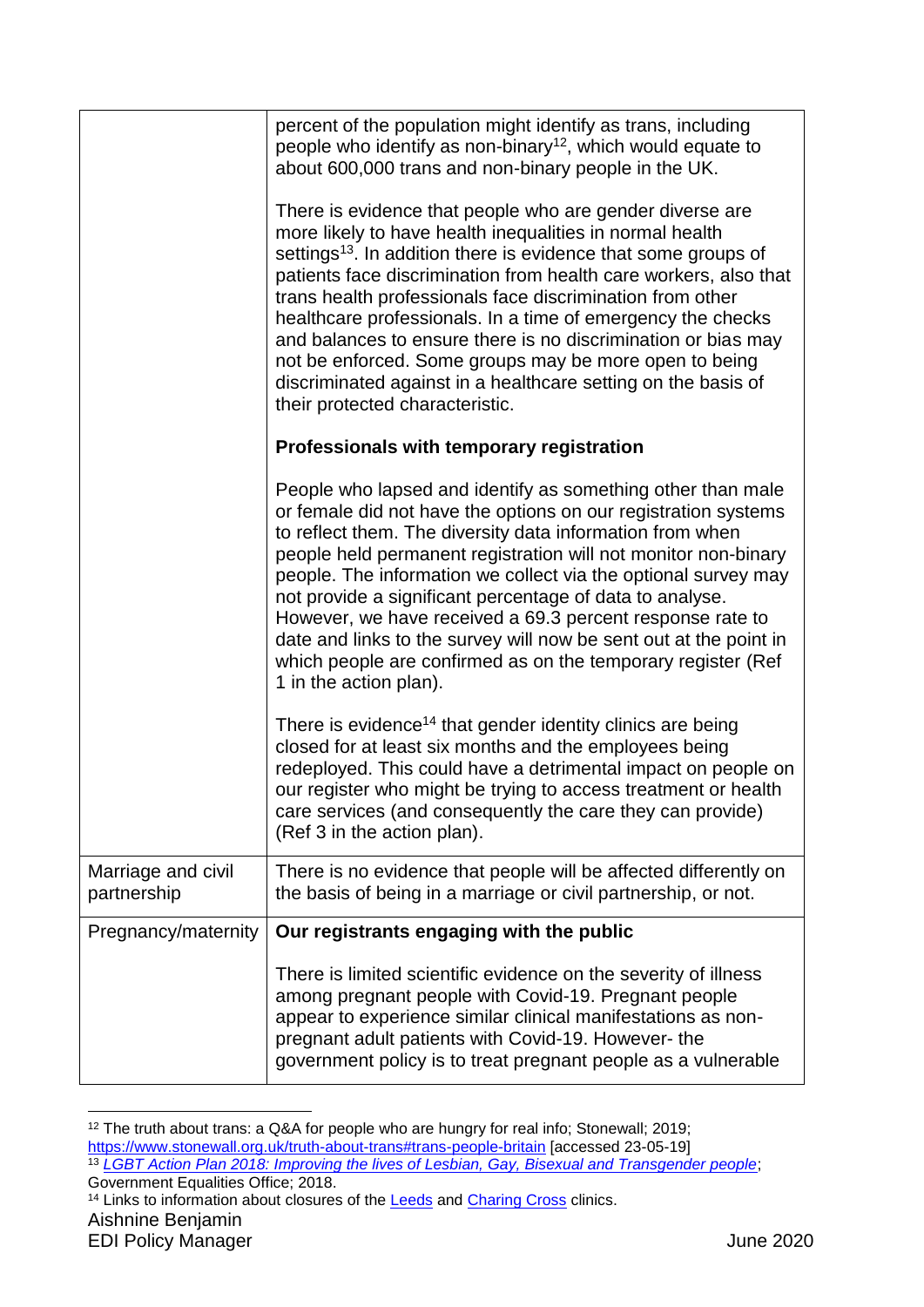|      | group in light of the lack of information about the long term<br>impact of Covid-19.                                                                                                                                                                                                                                                                                                                                                                                          |
|------|-------------------------------------------------------------------------------------------------------------------------------------------------------------------------------------------------------------------------------------------------------------------------------------------------------------------------------------------------------------------------------------------------------------------------------------------------------------------------------|
|      | Professionals with temporary registration                                                                                                                                                                                                                                                                                                                                                                                                                                     |
|      | Our invitations to join the register ask that individuals should<br>consider their personal circumstances in line with latest<br>government guidance. We neither encourage nor discourage<br>particular groups within the cohort (Ref 3 in the action plan).                                                                                                                                                                                                                  |
|      | Nurses, midwives and nursing associates who are pregnant or<br>on maternity leave are less likely to apply to join the temporary<br>register.                                                                                                                                                                                                                                                                                                                                 |
|      | <b>Adapting our operational processes</b>                                                                                                                                                                                                                                                                                                                                                                                                                                     |
|      | People who are pregnant may be impacted by the OSCE<br>centres closing due to the timelines available that they would<br>complete their assessments. We will consider factors related<br>pregnancy and maternity in how we re-introduce the OSCE<br>tests (Ref 9 in the action plan).                                                                                                                                                                                         |
|      | <b>Supporting students</b>                                                                                                                                                                                                                                                                                                                                                                                                                                                    |
|      | As there is potentially increased vulnerability for students who<br>are pregnant, we have encouraged AEIs and practice learning<br>partners consider the particular needs of this group (Ref 17 in<br>the action plan).                                                                                                                                                                                                                                                       |
| Race | Professionals with temporary registration<br>Data from NHS England shows that ethnic minority staff are<br>more likely to be in lower bands <sup>15</sup> . The nurses, midwives and<br>nursing associates who are dealing directly with patients are<br>more likely to be in frontline and potentially lower bands.<br>Therefore this may be a factor leading to ethnic minority<br>professionals being more likely to be exposed to Covid-19 (Ref<br>3 in the action plan). |
|      | We are inviting some overseas qualified nurses and midwives<br>to join the temporary register to increase the numbers of health<br>professionals available to fight the Covid-19 pandemic.<br>Overseas nurses are more likely to be from ethnic minority<br>backgrounds.                                                                                                                                                                                                      |
|      | We need to monitor the ethnicity of the people with temporary<br>registration to see if it has disproportionately high numbers of<br>overseas and ethnic minorities that are more likely to be at risk<br>of being at the front line of the pandemic. Our analysis shows                                                                                                                                                                                                      |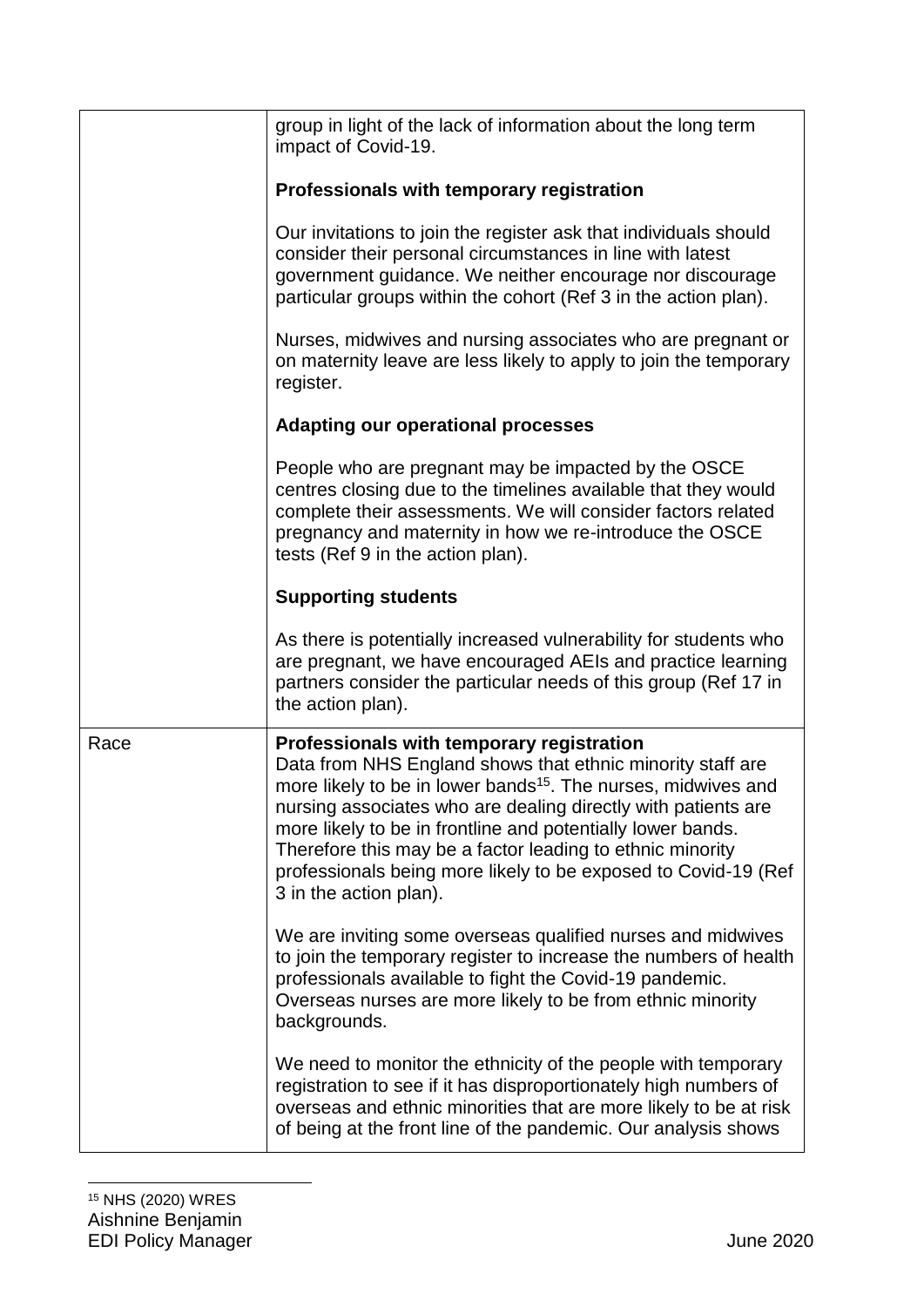| that compared to the numbers on the register in general, the<br>temporary register has fewer people of white ethnicity (71.3)<br>percent compared to 75.5 percent on the permanent register),<br>fewer of black ethnicity (3.7 percent compared to 8.5 percent<br>on the permanent register), and fewer mixed ethnicity people<br>(1 percent compared to 2.1 percent on the permanent<br>register). However, it has a higher proportion of people of<br>Asian ethnicity (11.4 percent compared to 8.6 percent). There<br>are also more people whose ethnicity is unknown (9.8 percent<br>compared to 2.5 percent) (Ref 1 and 3 in the action plan).                                                                                                                                                                                                            |
|----------------------------------------------------------------------------------------------------------------------------------------------------------------------------------------------------------------------------------------------------------------------------------------------------------------------------------------------------------------------------------------------------------------------------------------------------------------------------------------------------------------------------------------------------------------------------------------------------------------------------------------------------------------------------------------------------------------------------------------------------------------------------------------------------------------------------------------------------------------|
| Influencing and supporting professionals on our register<br>(with temporary and permanent registration)                                                                                                                                                                                                                                                                                                                                                                                                                                                                                                                                                                                                                                                                                                                                                        |
| Black and other minority ethnic individuals make up a large<br>share of jobs considered essential in tackling the virus. In<br>2018, nurses and health visitors from black, Asian and minority<br>ethnic groups comprised 18.8 percent of this workforce in all<br>care settings in England. <sup>16</sup> Our revalidation data shows that<br>those working in agencies tend to be slightly older and<br>markedly more ethnically diverse than people employed<br>directly. In addition, people in the fields of adult general care<br>nursing and mental health nursing are the most diverse in<br>terms of ethnicity. Just over one third (34 percent) of jobs in<br>adult and general care nursing are done by people who are not<br>white British. <sup>17</sup>                                                                                          |
| We are monitoring conversations in the media and social<br>media and from ethnic minority professional representative<br>bodies about the health professionals (and wider population)<br>who are dying from Covid-19 being more likely to be ethnic<br>minorities. <sup>18</sup> In April a HSJ report shows that 71 percent of the<br>35 nurses and midwives who had died were from ethnic<br>minority backgrounds and a minimum of 56 (53 percent) of<br>healthcare workers who had died were not born in this country.<br>The researchers call for the government's inquiry into the<br>deaths of ethnic minority healthcare workers and staff who had<br>migrated to the UK. <sup>19</sup> Since then the evidence of the<br>disproportionate impact on ethnic minorities has grown, a<br>Public Health England Report in June clarifying that individuals |

<sup>16</sup> NHS Digital (2019) [NHS Hospital and Community Health Services \(HCHS\): Nurses & health visitors by](https://digital.nhs.uk/data-and-information/find-data-and-publications/supplementary-information/2019-supplementary-information-files/staff-ethnicity/nurses--health-visitors-by-care-setting-and-ethnic-group-november-2018)  [care setting and ethnic group, in NHS Trusts and CCGs in England, as at 30 November 2018,](https://digital.nhs.uk/data-and-information/find-data-and-publications/supplementary-information/2019-supplementary-information-files/staff-ethnicity/nurses--health-visitors-by-care-setting-and-ethnic-group-november-2018) headcount. 8 March 2019.

<sup>17</sup> NMC (2020). Year 4 revalidation data tables to be published on 16 July 2020.

<sup>18</sup> Tweets accessed 08-04-20<https://twitter.com/jsbamrah/status/1247633745278111747>

<sup>19</sup> Cook T, Kursumovic E, Lennane S; *[Exclusive: deaths of NHS staff from Covid-19 analysed](https://www.hsj.co.uk/exclusive-deaths-of-nhs-staff-from-covid-19-analysed/7027471.article)*; HSJ; 22 April 2020 [accessed 28-04-20]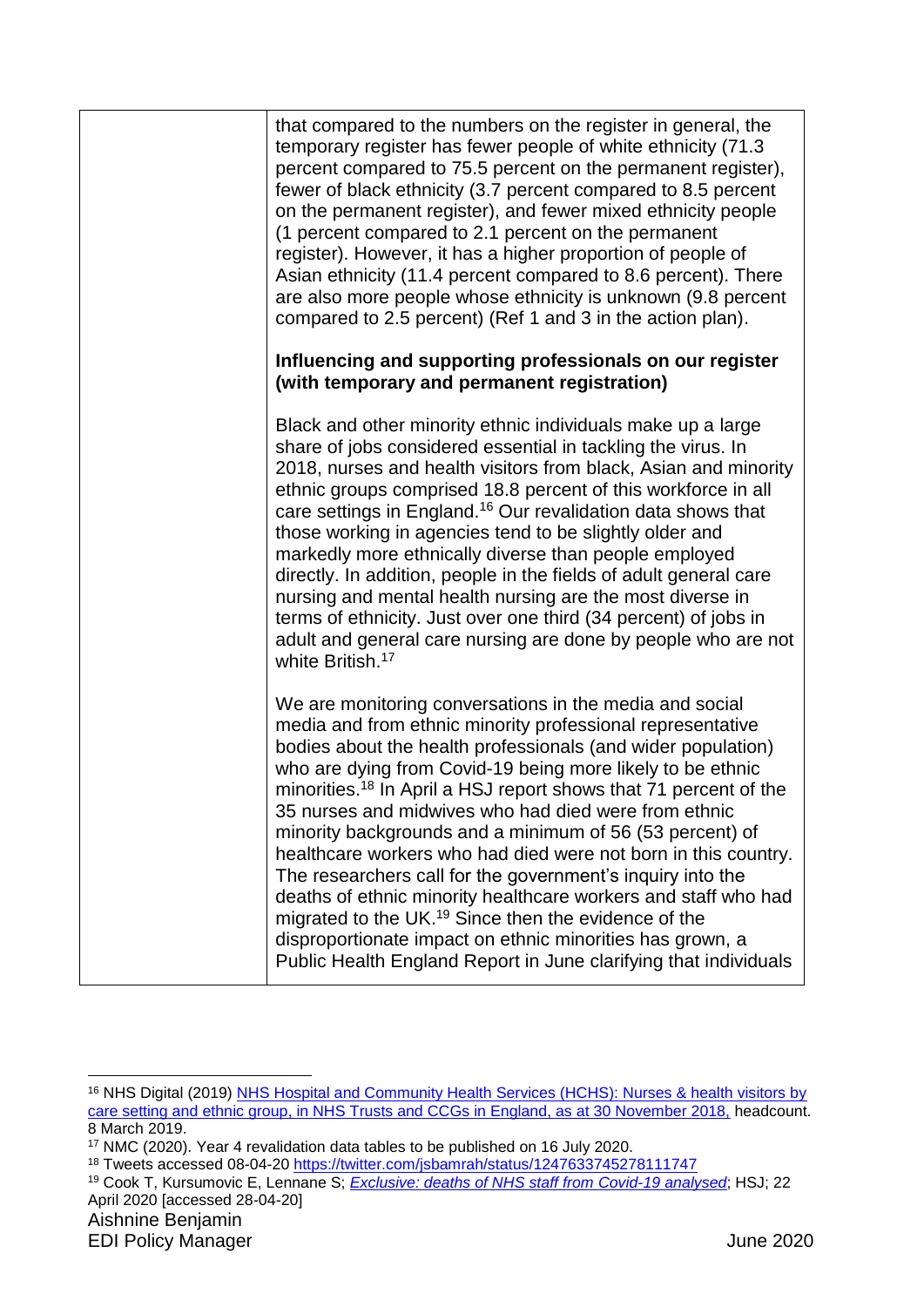| from ethnic minority groups are more likely to work in<br>occupations with a higher risk of Covid-19 exposure <sup>20</sup> .                                                                                                                                                                                                                                                                                                                                                                                                                                                                                                                                                                                                                                                  |
|--------------------------------------------------------------------------------------------------------------------------------------------------------------------------------------------------------------------------------------------------------------------------------------------------------------------------------------------------------------------------------------------------------------------------------------------------------------------------------------------------------------------------------------------------------------------------------------------------------------------------------------------------------------------------------------------------------------------------------------------------------------------------------|
| Our data shows us that people employed via an agency are<br>more likely to be from ethnic minority backgrounds than people<br>employed directly. <sup>21</sup> 72 percent of jobs done through direct<br>employment are by people of white British ethnicity, with 5<br>percent by people of black/black British African ethnicity. In<br>comparison, 35 percent of jobs done via an agency are by<br>people of black African ethnicity, and 34 percent are by people<br>of white British ethnicity. The information we have gleaned<br>through our intelligence and stakeholder engagement suggests<br>that some agency employed professionals feel they are more<br>likely to be deployed to care for Covid-19 patients without<br>adequate PPE (Ref 12 in the action plan). |
| Adapting our fitness to practise and removals processes                                                                                                                                                                                                                                                                                                                                                                                                                                                                                                                                                                                                                                                                                                                        |
| We know that black and ethnic minority registrants are more<br>likely to be referred to us for matters that do not, after<br>investigation, require a regulatory sanction. <sup>22</sup> Ethnic minority<br>registrants are more likely to be referred to us by employers<br>and more likely to end up with a serious outcome. Our<br>decisions to adapt our processes, for example decisions about<br>which cases to progress with limited resources, may<br>inadvertently increase the likelihood of ethnic minority people<br>have their temporary registration removed and those with<br>permanent registration going through fitness to practise<br>processes (Ref 4 in the action plan).                                                                                 |
| <b>Adapting our operational processes</b>                                                                                                                                                                                                                                                                                                                                                                                                                                                                                                                                                                                                                                                                                                                                      |
| The separate EqIA into virtual hearings identifies that people<br>with English as a second language may have difficulties in<br>accessing the hearings in its new virtual format (Ref 8 in the<br>action plan).                                                                                                                                                                                                                                                                                                                                                                                                                                                                                                                                                                |
| Our registrants engaging with the public                                                                                                                                                                                                                                                                                                                                                                                                                                                                                                                                                                                                                                                                                                                                       |
| There is evidence that people from certain ethnic groups are<br>more likely to have health inequalities in normal health<br>settings. As explained in the 'all protected characteristics' at<br>the start of this section health professionals may not be up to<br>date about how to prevent these inequalities, as they are                                                                                                                                                                                                                                                                                                                                                                                                                                                   |

<sup>&</sup>lt;sup>20</sup> *[Beyond the data: Understanding the impact of Covid-19 on BAME groups](https://assets.publishing.service.gov.uk/government/uploads/system/uploads/attachment_data/file/892376/COVID_stakeholder_engagement_synthesis_beyond_the_data.pdf)*; Public Health England; June 2020

<sup>21</sup> NMC (2019) [Revalidation: Annual data report. Year 3: April 2018 to March 2019.](https://www.nmc.org.uk/globalassets/sitedocuments/annual_reports_and_accounts/revalidationreports/revalidation-annual-report-year-3.pdf)

Aishnine Benjamin <sup>22</sup> West, Nayar, Taskila and Al-Haboubi. (2017). The Progress and Outcomes of BME Nurses and Midwives through the NMCs FtP process. University of Greenwich and London School of Hygiene and Tropical Medicine.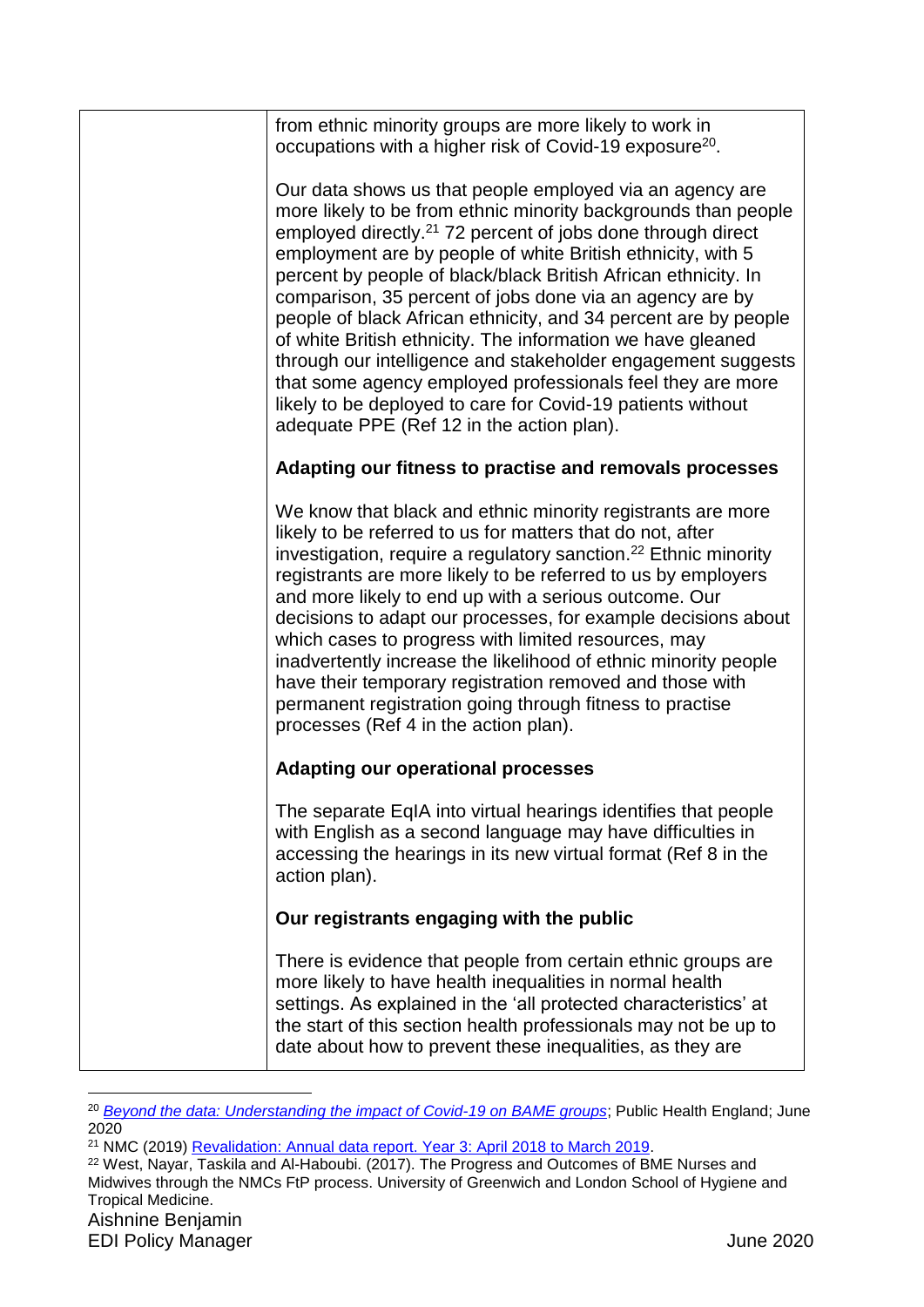|                 | required to by the Code (Ref 13 in the action plan).                                                                                                                                                                                                                                                                                                                                                                                                                                                                                                                                                                                                                                                                                                                   |
|-----------------|------------------------------------------------------------------------------------------------------------------------------------------------------------------------------------------------------------------------------------------------------------------------------------------------------------------------------------------------------------------------------------------------------------------------------------------------------------------------------------------------------------------------------------------------------------------------------------------------------------------------------------------------------------------------------------------------------------------------------------------------------------------------|
|                 | We know that ethnic minorities in the UK are at greater risk of<br>being affected by Covid-19. Ethnic inequalities are likely to<br>manifest from the Covid-19 crisis in two main ways: through<br>exposure to infection and health risks, including mortality, and<br>through exposure to loss of income. A report by the Institute of<br>Fiscal Studies show that per-capita, Covid-19 hospital deaths<br>are highest among the black Caribbean population and three<br>times those of the white British majority. Some minority groups<br>- including Pakistanis and black Africans - have seen similar<br>numbers of hospital deaths per capita to the population<br>average, while Bangladeshi fatalities are lower <sup>23</sup> (Ref 13 in the<br>action plan). |
|                 | People from Gypsy, Roma and Traveller (GRT) communities<br>will be less likely to have access to healthcare and could be<br>more likely to be discriminated against due to a lack of<br>understanding of their needs (Ref 13 in the action plan).                                                                                                                                                                                                                                                                                                                                                                                                                                                                                                                      |
|                 | <b>Supporting students</b>                                                                                                                                                                                                                                                                                                                                                                                                                                                                                                                                                                                                                                                                                                                                             |
|                 | The data and research shows that people from ethnic minority<br>backgrounds have been impacted more by Covid-19 infection<br>and mortality rates. This has led to recommendations for NHS<br>trusts to risk assess their ethnic minority employees before<br>deployment to care for Covid-19 patients. This indicates that<br>there is a potential for increased vulnerability for students who<br>are from ethnic minority backgrounds in placements. AEIs and<br>practice learning partners will need to consider the particular<br>need of this group (Ref 17 in the action plan).                                                                                                                                                                                  |
| Religion/belief | Adapting our fitness to practise processes and supporting<br>professionals                                                                                                                                                                                                                                                                                                                                                                                                                                                                                                                                                                                                                                                                                             |
|                 | Nurses, midwives and nursing associates may have religious<br>beliefs and practices that may become more prevalent or<br>relevant in an emergency situation. For example:<br>religious dress that may not comply with temporary<br>emergency measures<br>beliefs that dictate praying for those in distress or<br>$\bullet$<br>critically ill                                                                                                                                                                                                                                                                                                                                                                                                                          |
|                 | Our consideration of contextual factors may need to take these<br>issues into account.                                                                                                                                                                                                                                                                                                                                                                                                                                                                                                                                                                                                                                                                                 |
|                 | Our registrants engaging with the public                                                                                                                                                                                                                                                                                                                                                                                                                                                                                                                                                                                                                                                                                                                               |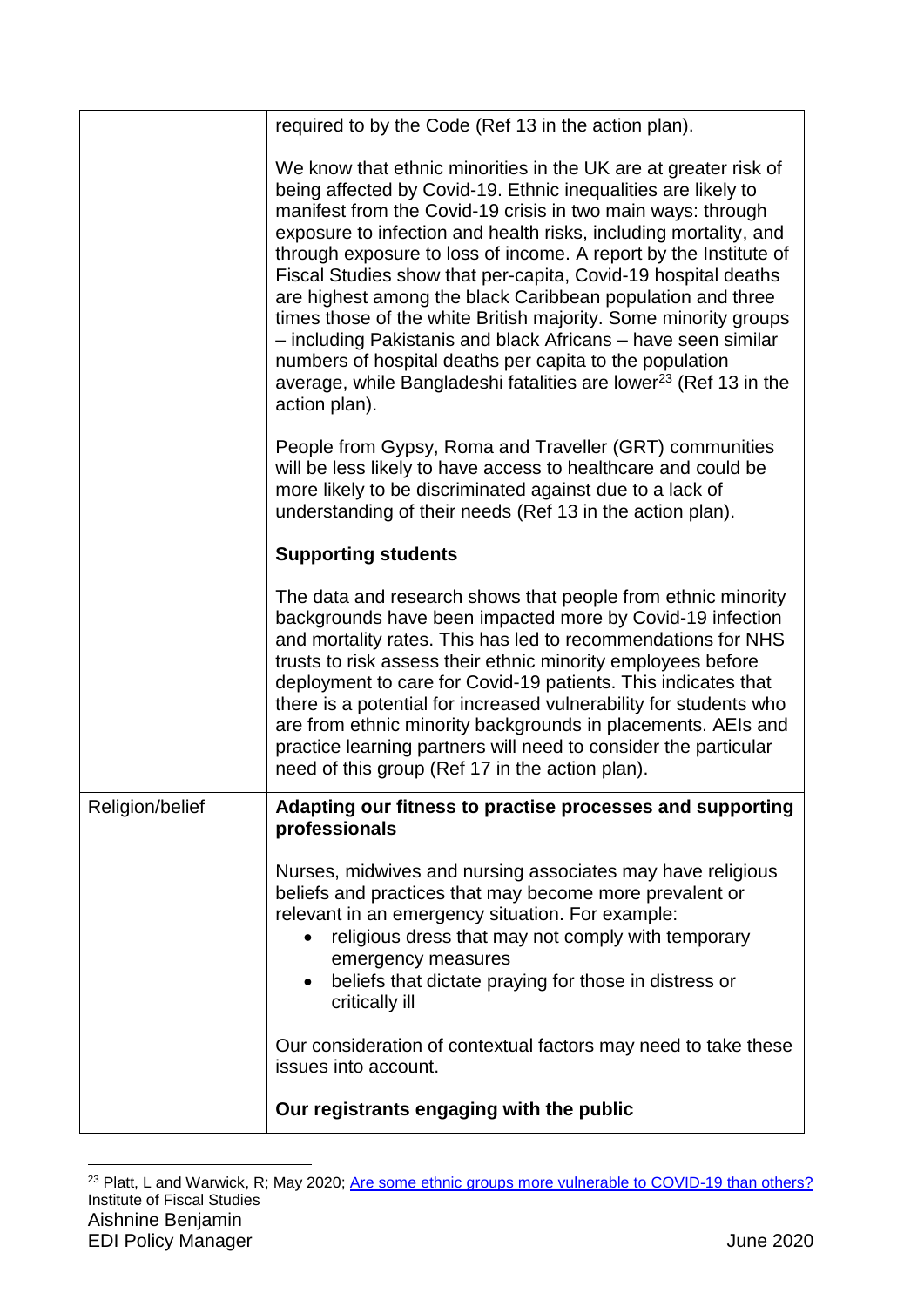|                    | Patients also have beliefs that may be contrary to measures<br>that are deemed to be best practice in this emergency<br>situation. For example when the Coronavirus Act states that<br>disposal of bodies must be consistent with the person's religion<br>or beliefs. For some groups <sup>24</sup> the practices in relation to death<br>and bereavement are very important and the healthcare<br>professionals on our register must endeavour to respect these,<br>in line with the Code.                                                                                                                                                                                                                         |
|--------------------|----------------------------------------------------------------------------------------------------------------------------------------------------------------------------------------------------------------------------------------------------------------------------------------------------------------------------------------------------------------------------------------------------------------------------------------------------------------------------------------------------------------------------------------------------------------------------------------------------------------------------------------------------------------------------------------------------------------------|
|                    | There could also be geographical hotspots that link to religious<br>and cultural beliefs. For example London and the midlands<br>were noted to have higher numbers of cases and deaths from<br>Covid-19 possibly linked to religious/cultural practices and<br>beliefs. <sup>25</sup>                                                                                                                                                                                                                                                                                                                                                                                                                                |
|                    | <b>Adapting our operational processes</b>                                                                                                                                                                                                                                                                                                                                                                                                                                                                                                                                                                                                                                                                            |
|                    | The separate EqIA into virtual hearings identifies that people<br>from certain religious groups may have difficulties in accessing<br>the hearings in its new virtual format (Ref 8 in the action plan).                                                                                                                                                                                                                                                                                                                                                                                                                                                                                                             |
|                    |                                                                                                                                                                                                                                                                                                                                                                                                                                                                                                                                                                                                                                                                                                                      |
| Sexual orientation | Our registrants engaging with the public                                                                                                                                                                                                                                                                                                                                                                                                                                                                                                                                                                                                                                                                             |
|                    | There is evidence that lesbian, gay and bisexual groups find it<br>harder to access care, and receive poorer care <sup>2627</sup> in normal<br>health settings. In addition there is evidence that some groups<br>of patients face discrimination from health care workers, also<br>that lesbian, gay and bisexual health professionals can face<br>discrimination on the basis of their sexual orientation from<br>other healthcare professionals. In a time of emergency the<br>checks and balances to ensure there is no discrimination or<br>bias may not be enforced. Some groups may be more open to<br>being discriminated against in a healthcare setting on the basis<br>of their protected characteristic. |
|                    | The LGBT Foundation have produced a briefing that sets out<br>the direct and indirect impact on people who identify as LGBT.<br>Issues relevant to our Covid-19 response include exacerbation<br>of already poor health outcomes, reduced access to<br>medication and increased fear of discrimination from<br>healthcare providers. <sup>28</sup>                                                                                                                                                                                                                                                                                                                                                                   |

<sup>&</sup>lt;sup>24</sup> Muslim Council of Britain [statement burial measures in COVID-19](https://mcb.org.uk/press-releases/mcb-statement-on-burial-measures-in-covid-19-emergency-legislation/) emergency legislation; 21-03-20 <sup>25</sup> Parveen N (2020) [Officials investigate coronavirus hotspot in West Midlands.](https://www.theguardian.com/world/2020/mar/20/sharp-rise-in-number-of-coronavirus-cases-in-west-midlands) Guardian. Friday 20 March 2020

<sup>28</sup> LGBT Foundation; April 2020; *[The Essential Briefing on the Impact of COVID-19 on](file://///idc01nmcmfpsv01/Gdrive$/AishnineB/Documents/Offline%20Records%20(TL)/Equality%20~%20Strategy%20-%20Equality%20-%20Policy%20and%20Compliance(2)/The%20Essential%20Briefing%20on%20the%20Impact%20of%20COVID-19%20on) [LGBT Communities in the UK;](file://///idc01nmcmfpsv01/Gdrive$/AishnineB/Documents/Offline%20Records%20(TL)/Equality%20~%20Strategy%20-%20Equality%20-%20Policy%20and%20Compliance(2)/The%20Essential%20Briefing%20on%20the%20Impact%20of%20COVID-19%20on)* [accessed 27-04-20]

<sup>26</sup> Health4LGBTI EU funded project - TASK 1: State-of-the-art study focusing on the health inequalities faced by LGBTI people D1.1 State-of-the-Art Synthesis Report (SSR)

<sup>&</sup>lt;sup>27</sup> Public Health England (2018) Improving the health and wellbeing of lesbian and bisexual women and other women who have sex with women.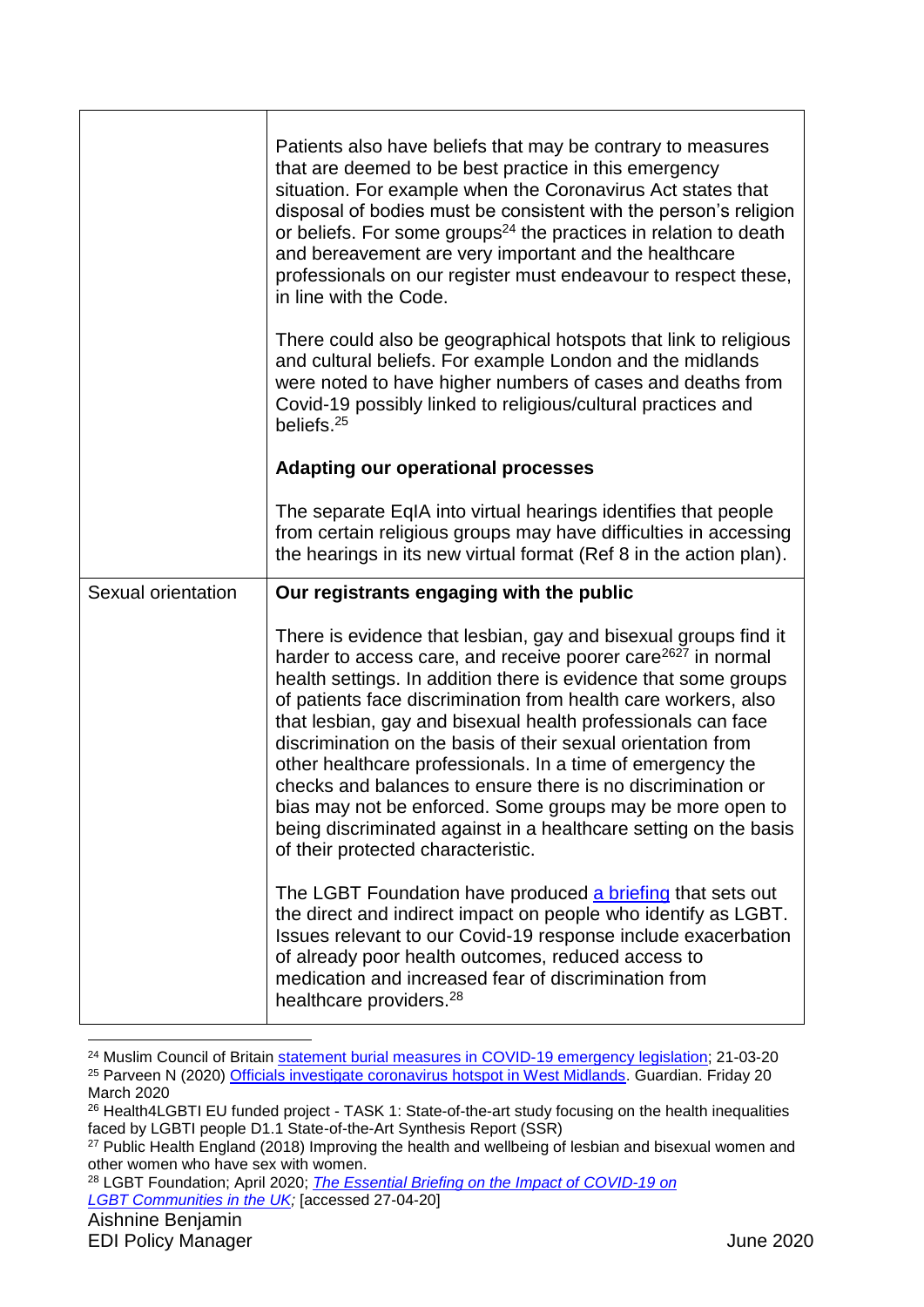| Other groups <sup>29</sup> | <b>Caring responsibilities</b>                                                                                                                                                                                                                                                                                                                                                                                                                                                                                                                                                                                                                                                                                                                                                       |
|----------------------------|--------------------------------------------------------------------------------------------------------------------------------------------------------------------------------------------------------------------------------------------------------------------------------------------------------------------------------------------------------------------------------------------------------------------------------------------------------------------------------------------------------------------------------------------------------------------------------------------------------------------------------------------------------------------------------------------------------------------------------------------------------------------------------------|
|                            | Women over 50 are more likely to be carers. <sup>30</sup> Our register is<br>made up of 89 percent people who identify as women and<br>older women are a greater proportion of the register. In this<br>emergency situation there will be more pressure on carers, in<br>particular carers of people who are in the vulnerable groups<br>identified. Professionals with families/children may be less<br>likely to apply to join the temporary register. In addition<br>students who are carers in a household with someone who is<br>shielding, may have to suspend their studies and complete<br>later than they normally would (Ref 3, 5 and 6 in the action<br>plan).                                                                                                            |
|                            | Those with caring responsibilities may be impacted by the<br>OSCE centres closing and revalidation requirements due to<br>shielding or restricted times they can engage or practice (Ref 9)<br>in the action plan).                                                                                                                                                                                                                                                                                                                                                                                                                                                                                                                                                                  |
|                            | Socio-economic status                                                                                                                                                                                                                                                                                                                                                                                                                                                                                                                                                                                                                                                                                                                                                                |
|                            | Those living in the most deprived areas of the UK have poorer<br>health outcomes. People living in the most deprived areas<br>have seen their healthy life expectancy decline over the last 10<br>years. <sup>31</sup> Those in deprived areas have higher exposure to<br>Covid-19 and face worse health outcomes from emergency. <sup>32</sup><br>Some of the professionals on our register may fit into this<br>group and be at greater risk or work with people at greater risk.<br>Socio-economic status may be a relevant factor when looking<br>at the impact of Covid-19 on healthcare professionals. We do<br>not monitor socio-economic status of the professionals on our<br>register and will be unable to inform wider calls for evidence<br>that may require this data. |
|                            | The separate EqIA into virtual hearings identifies that people<br>from deprived areas with less access to technology may have<br>difficulties in accessing the hearings in its new virtual format.<br>Similarly if he assessments for overseas nurses are changed<br>to be held online (Ref 8 and 9 in the action plan).                                                                                                                                                                                                                                                                                                                                                                                                                                                             |
|                            | The financial impact of Covid-19 is more likely to impact on                                                                                                                                                                                                                                                                                                                                                                                                                                                                                                                                                                                                                                                                                                                         |

<sup>1</sup> <sup>29</sup> Examples include carers and people from different socio-economic groups

<sup>&</sup>lt;sup>30</sup> Carers UK; 10 [facts about women and caring;](https://www.carersuk.org/news-and-campaigns/features/10-facts-about-women-and-caring-in-the-uk-on-international-women-s-day) [accessed 30-03-20]

<sup>31</sup> Marmot et al (2020) *Health Equity in England: The Marmot Review 10 Years On, Health Foundation* [https://www.health.org.uk/funding-and-partnerships/our-partnerships/health-equity-in-england-the](https://www.health.org.uk/funding-and-partnerships/our-partnerships/health-equity-in-england-the-marmotreview-10-years-on)[marmotreview-10-years-on](https://www.health.org.uk/funding-and-partnerships/our-partnerships/health-equity-in-england-the-marmotreview-10-years-on)

<sup>&</sup>lt;sup>32</sup> Bibby, J. Everest, G. Abbs, I; 07-05-20; *[Will Covid-19 be a Watershed Moment for Health Inequalities?;](https://www.health.org.uk/publications/long-reads/will-covid-19-be-a-watershed-moment-for-health-inequalities)* The Health Foundation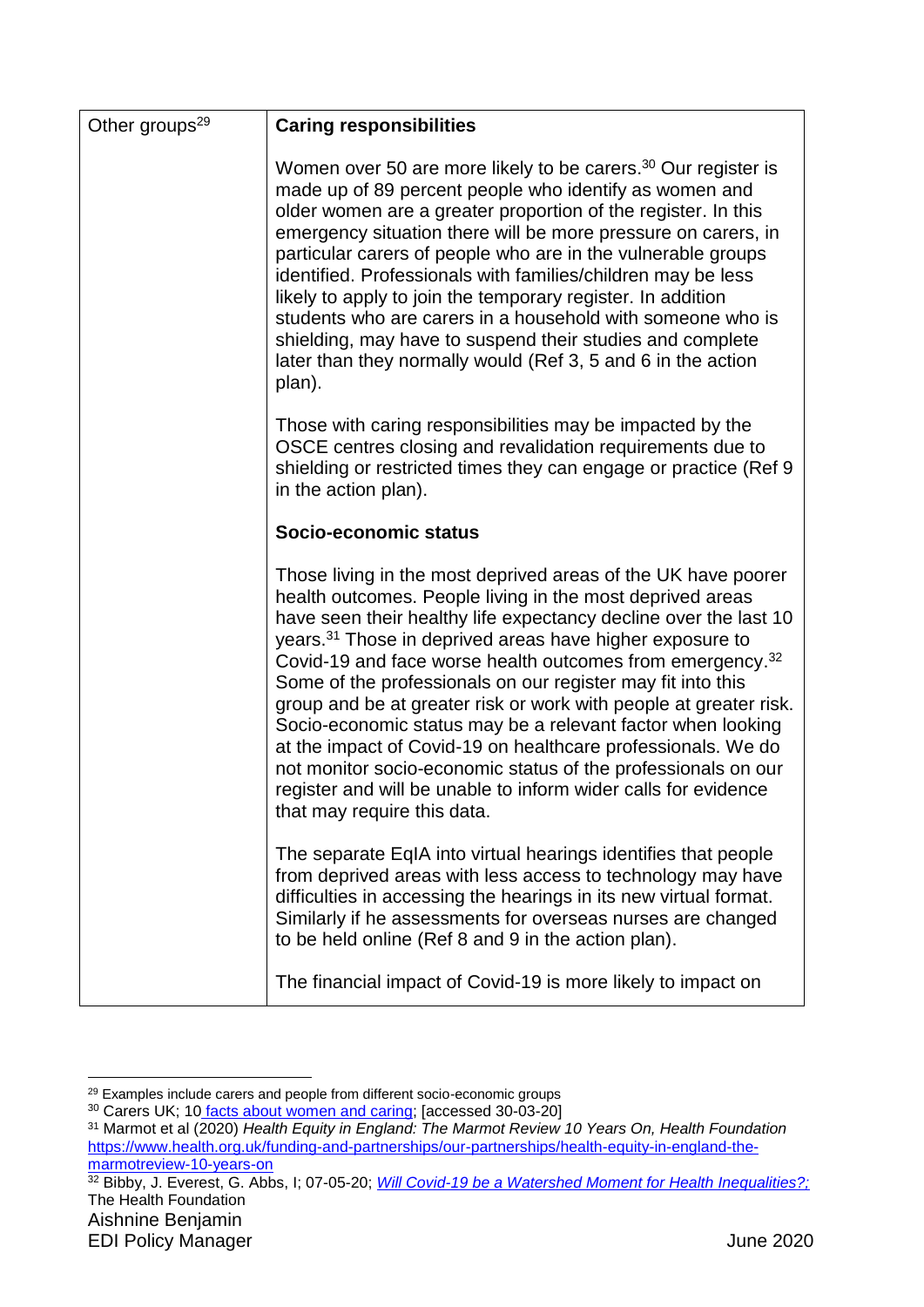# <span id="page-28-0"></span>**Section 4: Analysis and outcome**

The actions taken in response to Covid-19 are unprecedented and in the context of extreme circumstances and we think they are proportionate **in these circumstances**.

This section provides an analysis of where there may be potential unlawful discrimination in the action we have taken in response to the emergency. The action plan in section 5 details how we will mitigate against these areas and where we will take further action to advance equality of opportunity and foster good relations as required by the public sector equality duty.

# **Temporary registration**

Decisions to include groups with temporary registration were risk-based and taken by the Registrar in line with the temporary registration policy approved by the Council on 25 March 2020. The basis for the decisions was an assessment as to whether the group – not the individuals within the group – were considered to be 'fit, proper and suitably experienced'. Information considered in this decision included length of time away from the register, the information assessed as part of the overseas registration process and stage of training. None of these considerations favoured or disadvantaged any individual or group over another in relation to any protected characteristic.

As identified in the evidence section above there were differences on the basis of age and disability of the people who were invited to have temporary registration. Under s.13 (2) Equality Act 2010, it is not discriminatory to treat someone differently on the grounds of a protected characteristic if the treatment is a proportionate way of achieving a legitimate aim. In this case the aim being not to encourage people to act in breach of government guidance in place to protect more vulnerable groups, but allowing them to join if they contacted us.

We identified that there could be potential unlawful discrimination by protected characteristic in our actions. These include:

- 1 Bias in the decisions being made about who can be on or will be removed from the temporary register on the basis of protected characteristic.
- 2 Potentially exacerbating current biases in the referral processes, for example, referrals from employers being more likely to refer people from certain ethnic

<sup>34</sup> Khan, Omar (2020); [The colour of money: How racial inequalities obstruct a fair and resilient economy;](https://www.runnymedetrust.org/projects-and-publications/employment-3/the-colour-of-money.html) Runnymede Trust

Aishnine Benjamin

<sup>33</sup> UK Women's Budget Group; 19-03-20; *[Covid-19: Gender and other Equality Issues](https://wbg.org.uk/wp-content/uploads/2020/03/FINAL-Covid-19-briefing.pdf)*; Women's Budget Group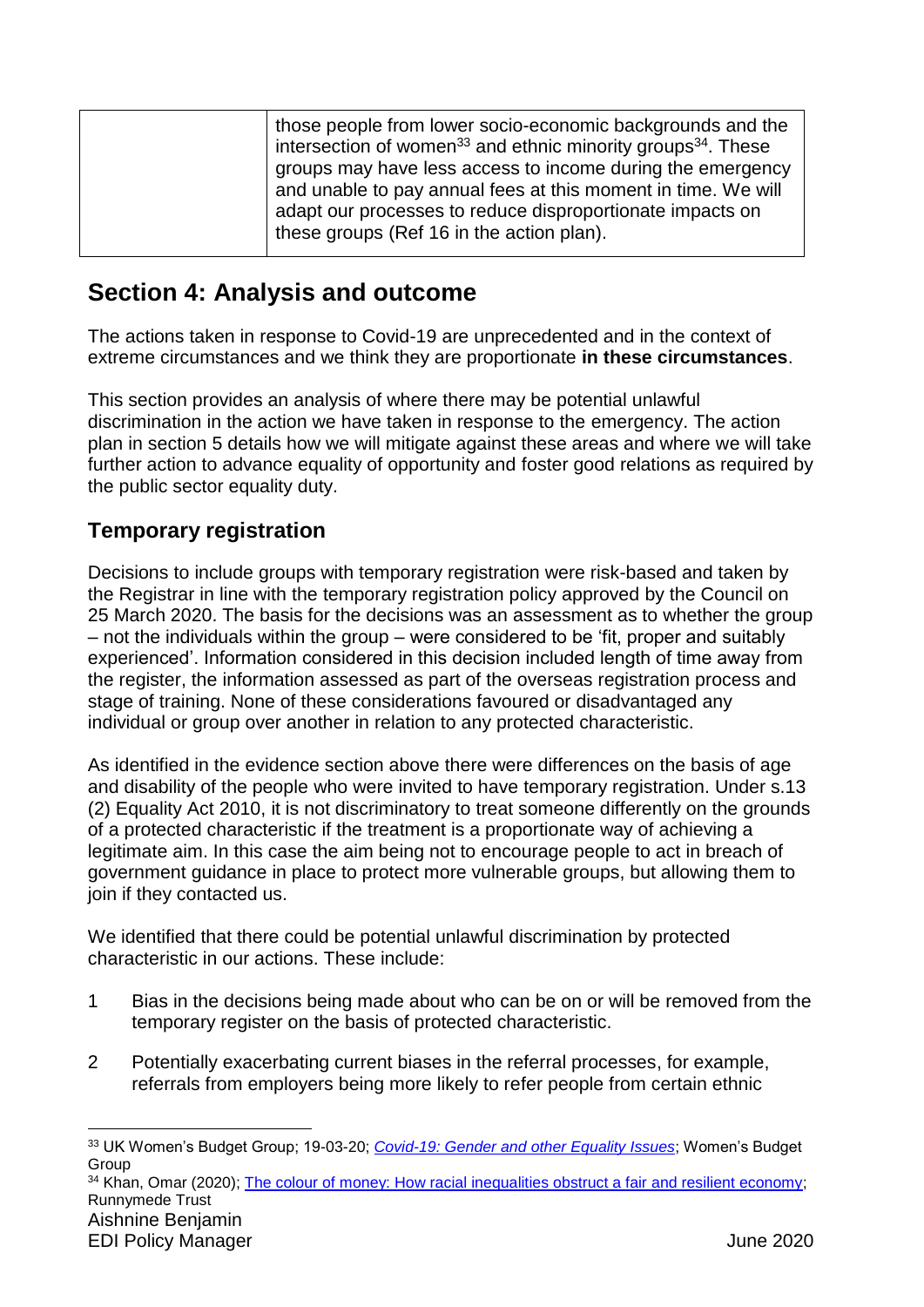groups because of discrimination and bias in their own processes and from individuals.

- 3 People with temporary registration behaving in a way that is contrary to the Code by discriminating against colleagues or people using services on the basis of their protected characteristic – particularly if they have been out of practice for a time period where they were unable to update their continuing professional development or had not been revalidated.
- 4 The criteria to determine who is given temporary registration being biased towards certain groups (for example, age).
- 5 The criteria for removal from the temporary register not taking account of the context of the practise of registrants in an emergency situation (for example, the mental health of nurses, midwives and nursing associates).

We are keen to ensure that we can monitor and report on removals from the temporary register and complaints raised against those with temporary registration from an EDI perspective.

## **Emergency standards for nursing and midwifery education**

Some students will be at a disadvantage if their study and assessment are unable to be met due to shielding from Covid-19. People who are pregnant, carers or have disability or health issues may not be able to meet their study requirements. Where this occurs AEIs will have to assess if the requirements are competence standards or whether adjustments can be made.

# **Revalidation and retention**

The financial impact of Covid-19 is more likely to impact on women and ethnic minority groups. The inflexibility of our processes could have a disproportionate impact on women, minority groups and those from lower socio-economic groups.

# **Communications and support**

In addition we should take action to advance equality of opportunity and foster good relations. For example using our influence through our external communications channels. Developing guidance for our stakeholders on changes to our processes and working with partners to provide clarity on the importance of maintaining EDI and human rights principles during the emergency.

# **Fitness to practise**

We identified that there is some risk in our activities that could be exacerbated by the Covid-19 emergency, for example not taking account of context of how the professionals are practicing in an emergency situation. In addition there could be potential unlawful discrimination in the actions we have taken to adapt our processes in response to Covid-19. These include: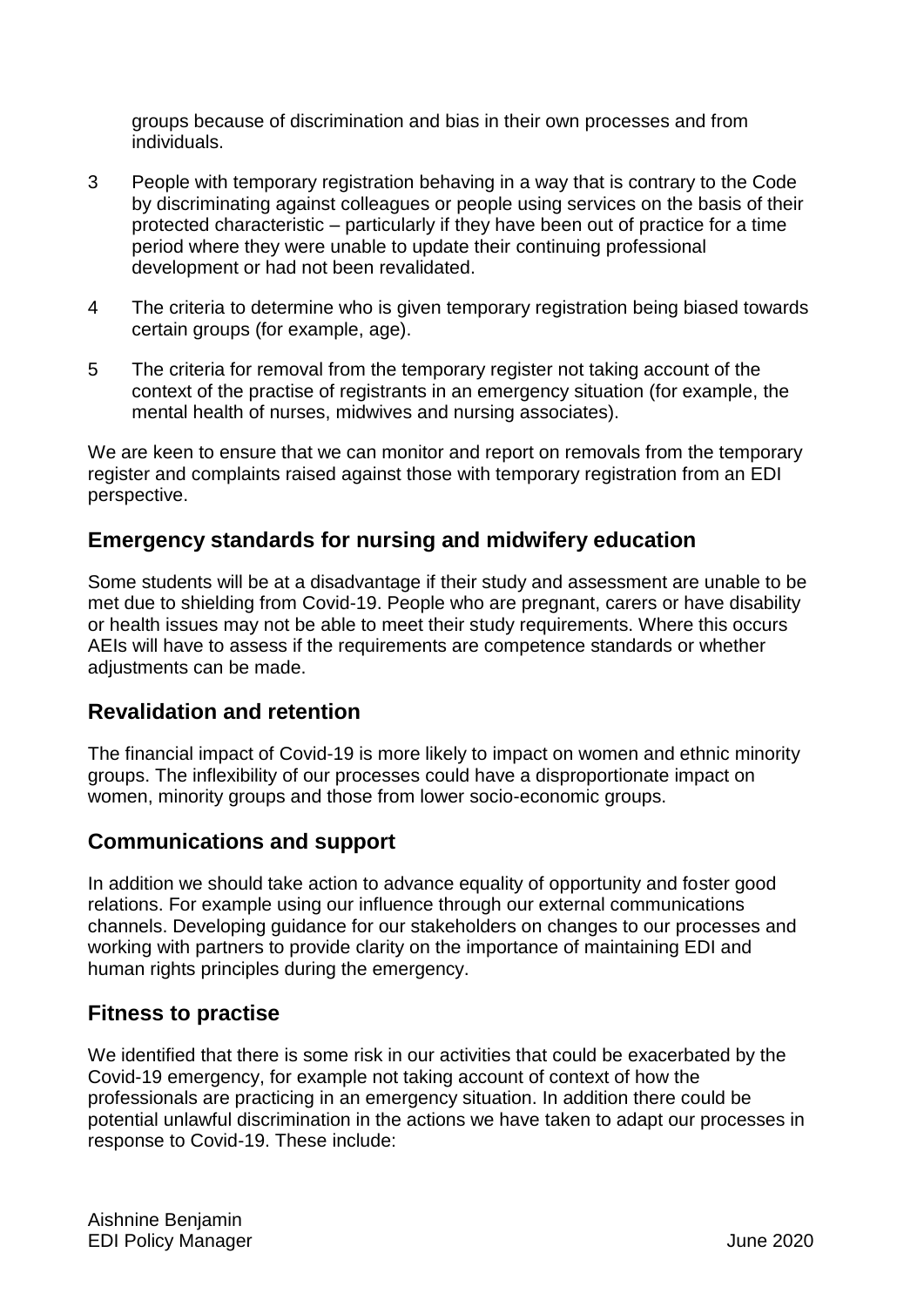- 1 The decision to hold essential hearings activity virtually, which could have an adverse impact on people with a range of protected characteristics, such as people with health conditions who may not be able to participate as effectively in a fully virtual hearing.
- 2 The decision not to contact employers on cases unless there is an immediate risk. Delays could have an adverse impact on people with protected characteristics, such as registrants and members of the public with health conditions.
- 3 The decision to cancel non-essential hearings. The delay could have an adverse impact on people with protected characteristics, such as registrants and members of the public with health conditions.
- 4 Changes to the way we hold hearings leading to inaccessibility of the complaints process and engagement of the Human Rights Act, article 6 right to a fair trial for registrants and referrers.

| Does the activity relate to 'our public<br>business in Wales'?                                                                  | Yes                                                                                                                                                                                                                                             |
|---------------------------------------------------------------------------------------------------------------------------------|-------------------------------------------------------------------------------------------------------------------------------------------------------------------------------------------------------------------------------------------------|
| How could Welsh language speakers<br>in Wales be impacted by the activity?                                                      | Welsh language speaking patients may need<br>to be communicated to in Welsh (Ref 14 in<br>the action plan).                                                                                                                                     |
| Have Welsh language speakers been<br>consulted?                                                                                 | Not directly in relation to this policy.                                                                                                                                                                                                        |
| How have/will communications and<br>publications be translated to Welsh?                                                        | The emergency education standards have<br>been translated into Welsh. This was<br>published on 31 March 2020.<br>The 'How to revalidate during C-19' guidance<br>was published in Welsh.                                                        |
|                                                                                                                                 |                                                                                                                                                                                                                                                 |
| Does the activity comply with our<br>Welsh language scheme?                                                                     | Yes                                                                                                                                                                                                                                             |
| How will the activity be altered to<br>ensure equal treatment of English<br>and Welsh languages for Welsh<br>speakers in Wales? | The Welsh Language Commissioner wrote a<br>letter to the NMC Registrar and Chief<br>Executive, Andrea Sutcliffe (dated 17 March<br>2020) to set out the legal duties under the<br>Welsh standards and schemes during the<br>Covid-19 emergency. |

# <span id="page-30-0"></span>**Section 5: Welsh language assessment**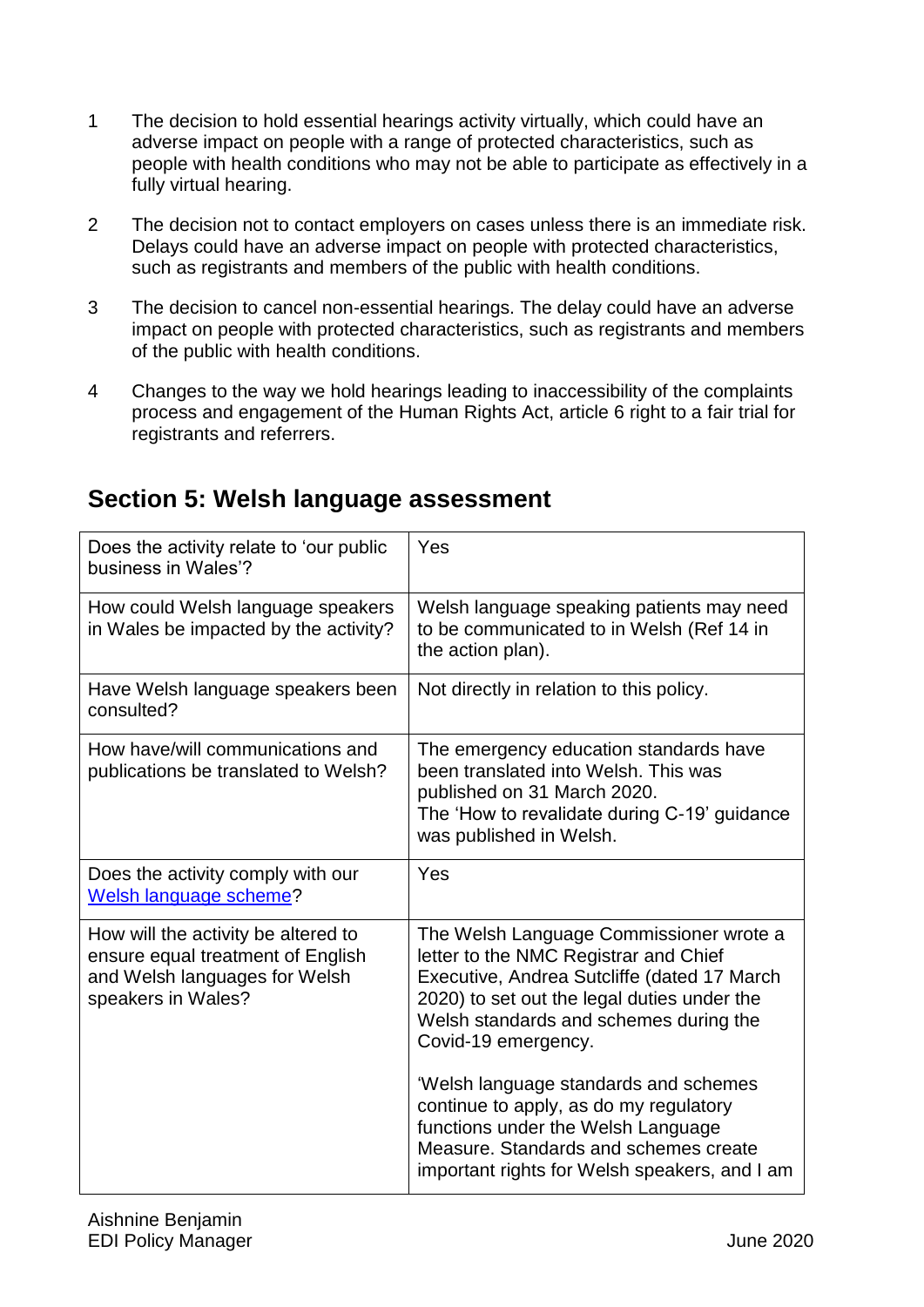| keen to see opportunities to use the Welsh<br>language maintained.                                                                                                                                                                                                                                                                                                                                                                                                                                                                              |
|-------------------------------------------------------------------------------------------------------------------------------------------------------------------------------------------------------------------------------------------------------------------------------------------------------------------------------------------------------------------------------------------------------------------------------------------------------------------------------------------------------------------------------------------------|
| I accept that normal processes may not<br>always be followed and that there will be<br>significant time and resource constraints. I<br>ask organisations to do their best to continue<br>to use the Welsh language when dealing with<br>the public as far as possible, including with<br>patients in the health sector. But I recognise<br>that many practitioners will work under<br>intense pressure, and I do not want anyone to<br>feel any stress arising from this aspiration<br>while demands are significant.                           |
| Sharing general information and advice with<br>the public and customers will be important,<br>and will sometimes have to happen quickly. It<br>will be up to you to make decisions about<br>using the Welsh language when sharing<br>emergency information, taking into account<br>the circumstances and the nature of the<br>situation. I encourage you to put in place<br>adequate translation arrangements as part of<br>your preparations, considering the<br>importance of using the Welsh language<br>when communicating with the public' |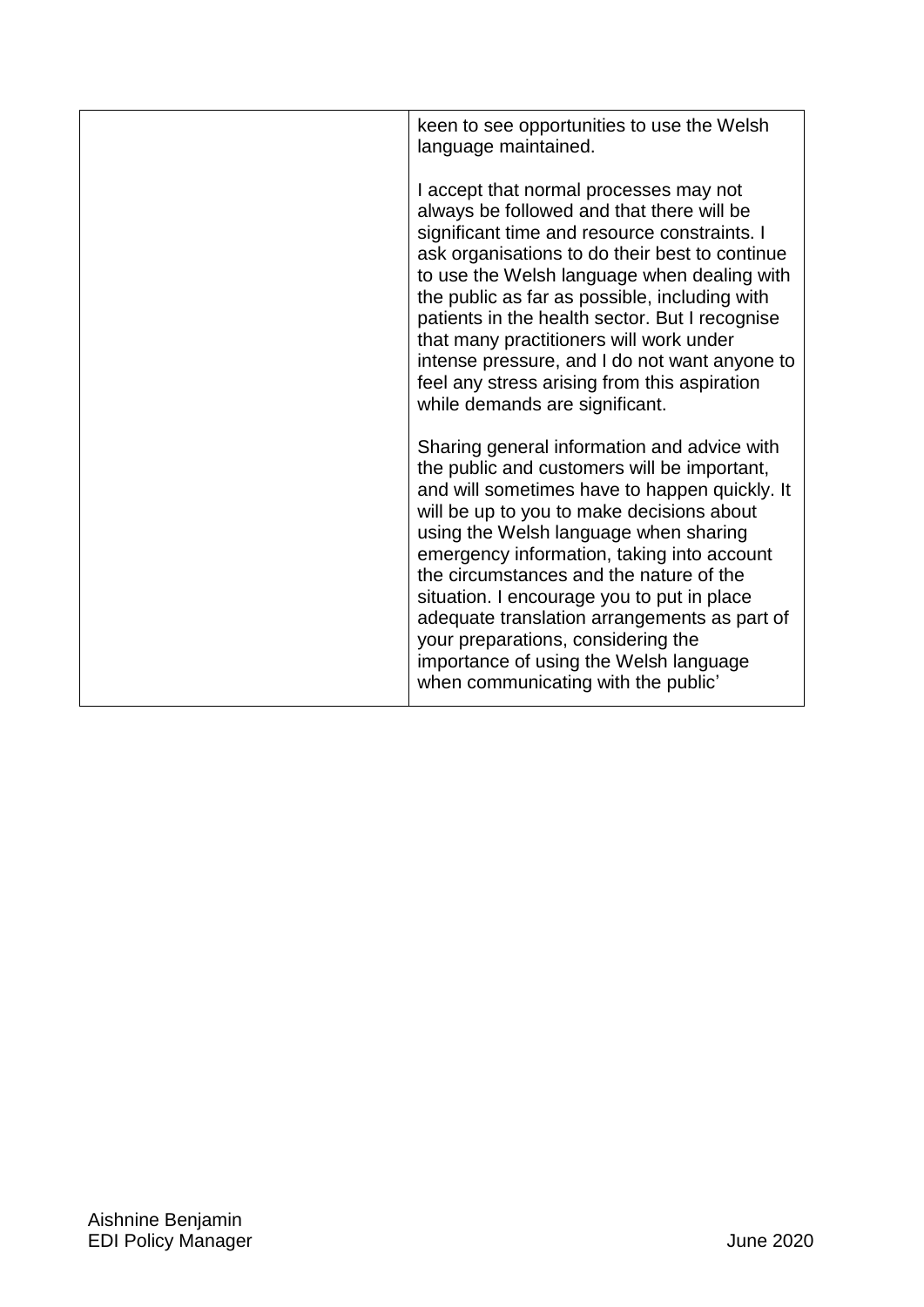# **Section 6: Action Plan**

The actions have been separated into five themes under our three key roles of regulate, influence and support.

- A. Regulate diversity data
- B. Regulate managing the register (including those with temporary and permanent registration)
- C. Influence providing insight
- D. Support professionals on our register
- E. Support students in placements.

<span id="page-32-0"></span>

| <b>Issue/opportunity</b>                                                                                                                                                                                                                          | Implications/groups impacted and plans to<br>address the issues raised                                                          | <b>Action</b>                                                                                                                                                                                                                                                                                                                                                                                                                             |
|---------------------------------------------------------------------------------------------------------------------------------------------------------------------------------------------------------------------------------------------------|---------------------------------------------------------------------------------------------------------------------------------|-------------------------------------------------------------------------------------------------------------------------------------------------------------------------------------------------------------------------------------------------------------------------------------------------------------------------------------------------------------------------------------------------------------------------------------------|
| A Regulate - diversity data                                                                                                                                                                                                                       |                                                                                                                                 |                                                                                                                                                                                                                                                                                                                                                                                                                                           |
| We must be able to have<br>diversity data about the<br>people on our register<br>involved in the Covid-19<br>emergency by protected<br>characteristic to inform our<br>understanding of the<br>equality and human rights<br>implications (Ref 1). | All groups<br>Clarify reasons for collecting the data and put<br>in place systems to do so where possible and<br>proportionate. | A1. Define legitimate reasons (regulatory and<br>legal) for collecting diversity data.<br><b>COMPLETED</b><br>A2. Update DPIA with the reasons above in<br>A1. COMPLETED<br>A3. Use the data from the EDI research to<br>review the demographic characteristics of<br>lapsers and overseas cohort to have a picture<br>of the wider group of registrants who may have<br>been invited to join the temporary register.<br><b>COMPLETED</b> |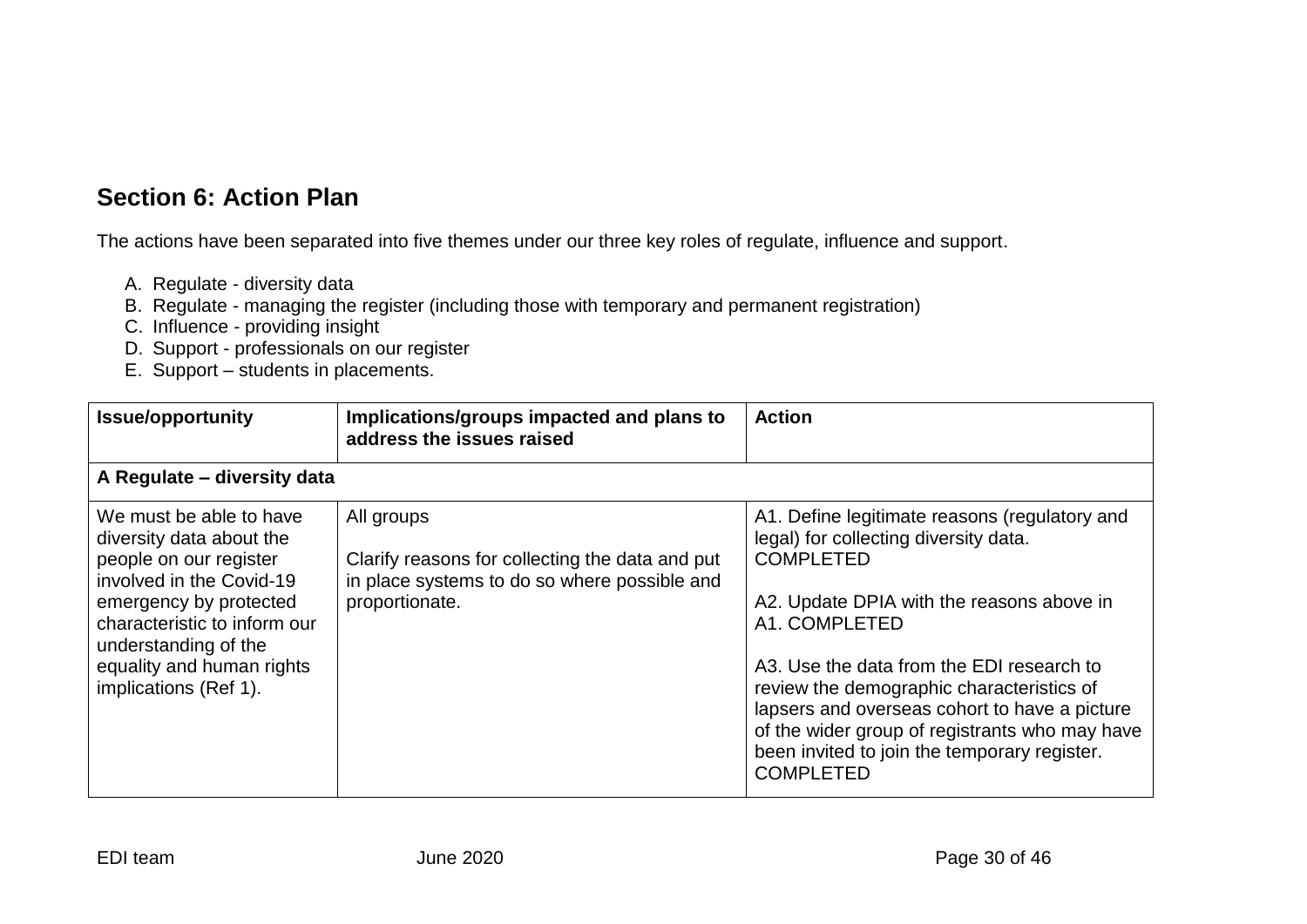| <b>Issue/opportunity</b>                                                                                                                                                                                                                                     | Implications/groups impacted and plans to<br>address the issues raised                                                                            | <b>Action</b>                                                                                                                                                                                                                                                                                                                                                                                                                                                                                                                                                                                                                                                              |
|--------------------------------------------------------------------------------------------------------------------------------------------------------------------------------------------------------------------------------------------------------------|---------------------------------------------------------------------------------------------------------------------------------------------------|----------------------------------------------------------------------------------------------------------------------------------------------------------------------------------------------------------------------------------------------------------------------------------------------------------------------------------------------------------------------------------------------------------------------------------------------------------------------------------------------------------------------------------------------------------------------------------------------------------------------------------------------------------------------------|
|                                                                                                                                                                                                                                                              |                                                                                                                                                   | A4. Review diversity data of the people with<br>temporary registration based on data we<br>already hold. COMPLETED<br>A5. Determine if we will report with temporary<br>registration data. There will be very high level<br>report (not the diversity data) of the temporary<br>register as at the 31 March. COMPLETED<br>A6. Decide if we need to retrospectively ask<br>people with temporary registration for their<br>diversity data dependent on the completeness<br>of the data we already have. COMPLETED<br>A7. Continue to analyse the full set of diversity<br>data of the people with temporary registration<br>and compare it to those with full registration. |
|                                                                                                                                                                                                                                                              | B Regulate – managing the register (including those with temporary and permanent registration)                                                    |                                                                                                                                                                                                                                                                                                                                                                                                                                                                                                                                                                                                                                                                            |
| People who are granted<br>temporary registration<br>behaving in a way that is<br>contrary to the Code by<br>discriminating against<br>colleagues or patients on<br>the basis of their protected<br>characteristic - particularly<br>if they have been out of | People using healthcare services who are:<br>Lesbian, gay bisexual<br>Trans and non-binary<br>Religious groups<br>Older people<br>Disabled people | B1. Identify the parts of the Code relevant to<br>ethics, human rights and equality to be<br>communicated internally and externally.<br><b>COMPLETED</b><br>B2. Include EDI and human rights messages in<br>policies, processes, FAQs and external<br>communications where appropriate.                                                                                                                                                                                                                                                                                                                                                                                    |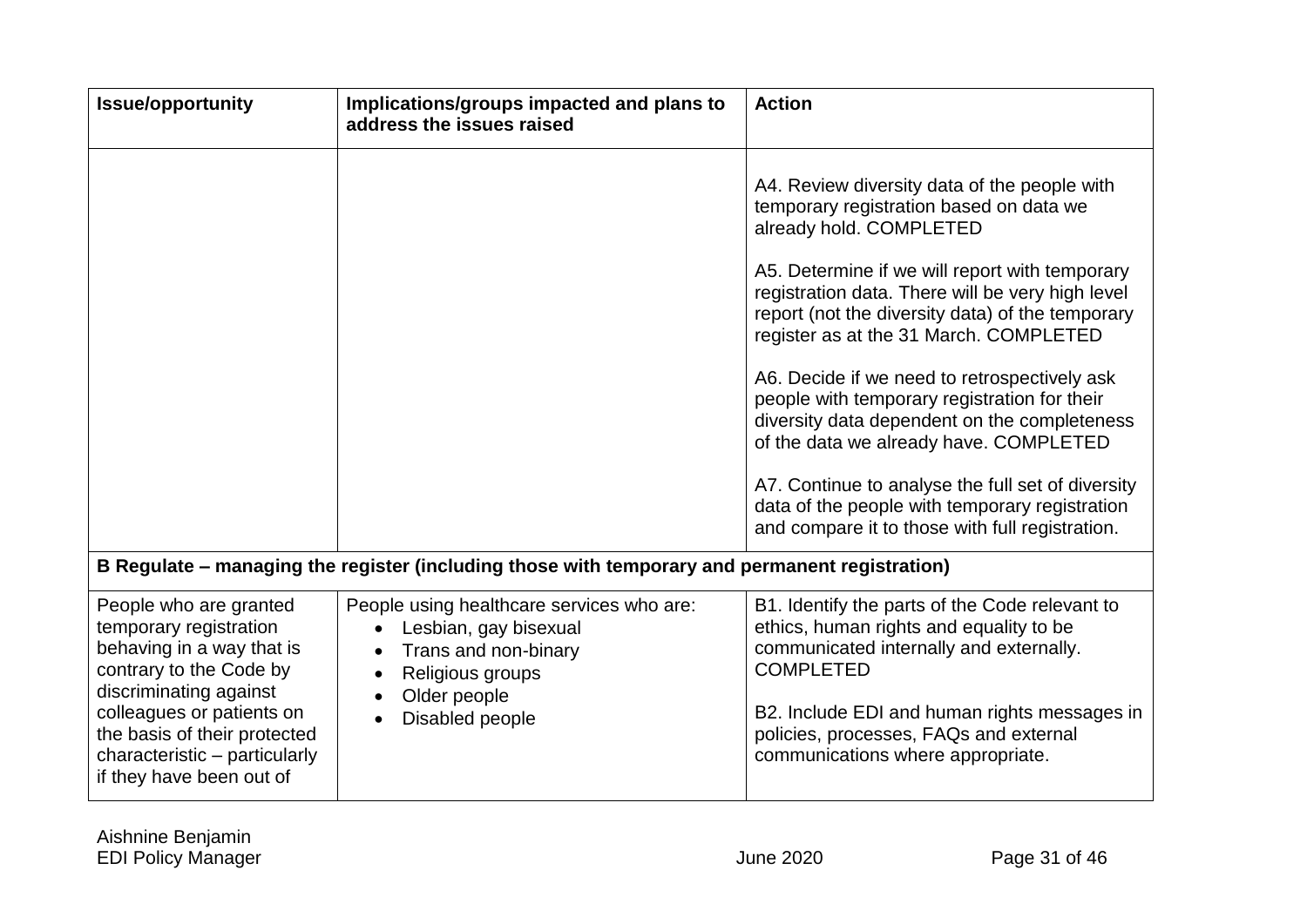| <b>Issue/opportunity</b>                                                                                                                                                                               | Implications/groups impacted and plans to<br>address the issues raised                                                                                                                                                                                                                                                                                                                                                                                          | <b>Action</b>                                                                                                                                                                                                                                                                                                                                                                                                                                                                                                                                                                                             |
|--------------------------------------------------------------------------------------------------------------------------------------------------------------------------------------------------------|-----------------------------------------------------------------------------------------------------------------------------------------------------------------------------------------------------------------------------------------------------------------------------------------------------------------------------------------------------------------------------------------------------------------------------------------------------------------|-----------------------------------------------------------------------------------------------------------------------------------------------------------------------------------------------------------------------------------------------------------------------------------------------------------------------------------------------------------------------------------------------------------------------------------------------------------------------------------------------------------------------------------------------------------------------------------------------------------|
| practice for a time period<br>where they were unable to<br>update their CPD or had not<br>been revalidated (Ref 2)                                                                                     |                                                                                                                                                                                                                                                                                                                                                                                                                                                                 | B3. Create conditions to mitigate against<br>negative impact of time out of practice for<br>example, the 4-5 year group who are less likely<br>to have done CPD or revalidation are subject<br>to COP to mitigate risk of less recent practice.<br><b>COMPLETED</b><br>B4. Monitor complaints raised about temporary<br>registrants on issues that relate to<br>discrimination.<br>B5. Monitor temporary registration removals<br>decisions made by Assistant Registrars for<br>issues related to discrimination.                                                                                         |
| The criteria for those who<br>are 1 eligible to join, and<br>those who 2 have been<br>actively invited to join the<br>temporary register being<br>biased towards certain<br>groups (like age) (Ref 3). | Age – older or younger people<br>Disabled people<br>People from some ethnic minority backgrounds<br>Pregnant people<br>People with caring responsibilities<br>Gender reassignment<br>The criteria can currently be justified and do<br>not place a disproportionate barrier in any<br>individual's way but will need to be reviewed<br>regularly to ensure they are fair and legitimate.<br>There should be no barriers that can't be<br>objectively justified. | B6. One mitigating action to reduce the impact<br>on disabled people is stated in the policy that<br>'In line with the latest government health<br>advice, we have not contacted former<br>registrantswith known health conditions'. All<br>those invited to join are expressly asked to<br>consider their own health and directed to latest<br>guidance including possible increased risk to<br>ethnic minority groups. COMPLETED<br>B7. Keep the criteria for joining the temporary<br>register under regular review as government<br>advice is updated.<br>B8. Continue to monitor government guidance |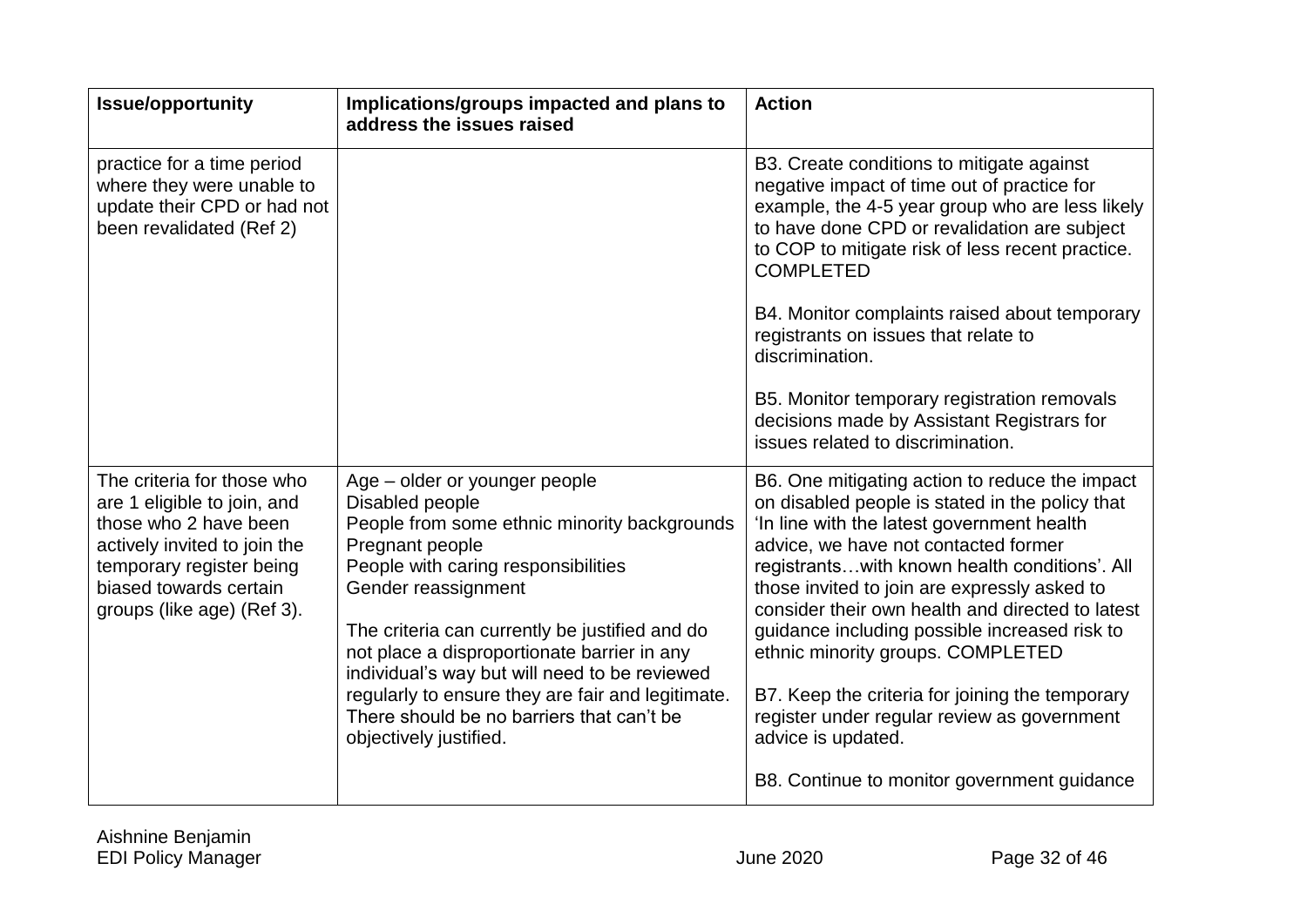| <b>Issue/opportunity</b>                                                                                                                                                                                | Implications/groups impacted and plans to<br>address the issues raised                                                                                                                                                                                                  | <b>Action</b>                                                                                                                                                                                                                                                                                                                                                                                                                                                                                                                                                                           |
|---------------------------------------------------------------------------------------------------------------------------------------------------------------------------------------------------------|-------------------------------------------------------------------------------------------------------------------------------------------------------------------------------------------------------------------------------------------------------------------------|-----------------------------------------------------------------------------------------------------------------------------------------------------------------------------------------------------------------------------------------------------------------------------------------------------------------------------------------------------------------------------------------------------------------------------------------------------------------------------------------------------------------------------------------------------------------------------------------|
|                                                                                                                                                                                                         |                                                                                                                                                                                                                                                                         | for risk factors for the professionals who may<br>be exposed to Covid-19 and raise awareness<br>of the risks related to protected characteristics<br>to the professionals with temporary and<br>permanent registration.                                                                                                                                                                                                                                                                                                                                                                 |
| Potential bias in the<br>decisions being made about<br>the people who are<br>removed from the<br>temporary register on the<br>basis of protected<br>characteristic (Ref 4).                             | Some ethnic minorities<br>Disabled people<br>Men<br>People over 70<br>We are keen to ensure that we can monitor<br>and report on removals from the temporary<br>register and complaints raised against those<br>with temporary registration from an EDI<br>perspective. | B9. Identify the points in the temporary<br>registration process where bias could occur<br>and put in place mitigating actions.<br>B10. Brief individuals and teams involved in<br>decision-making about the potential EDI and<br>human rights issues of bias that could arise in<br>this emergency situation.<br>B11. Collect diversity data at the point of opt-in<br>for those who are eligible to join the temporary<br>register. In line with data protection<br>requirements.<br>B12. Monitor complaints about discrimination<br>or bias in the temporary registration processes. |
| The criteria for removing<br>temporary registration not<br>taking account of the<br>context of the practice of<br>registrants in an emergency<br>situation (for example the<br>mental health of nurses, | Disabled people (potentially all working<br>professionals) will have increased mental<br>health concerns<br>Carers                                                                                                                                                      | As B8.<br>B13. Review criteria to determine if it is fair and<br>legitimate. There should be no barriers that<br>can't be objectively justified. COMPLETED<br>B14. Training will be provided to Assistant                                                                                                                                                                                                                                                                                                                                                                               |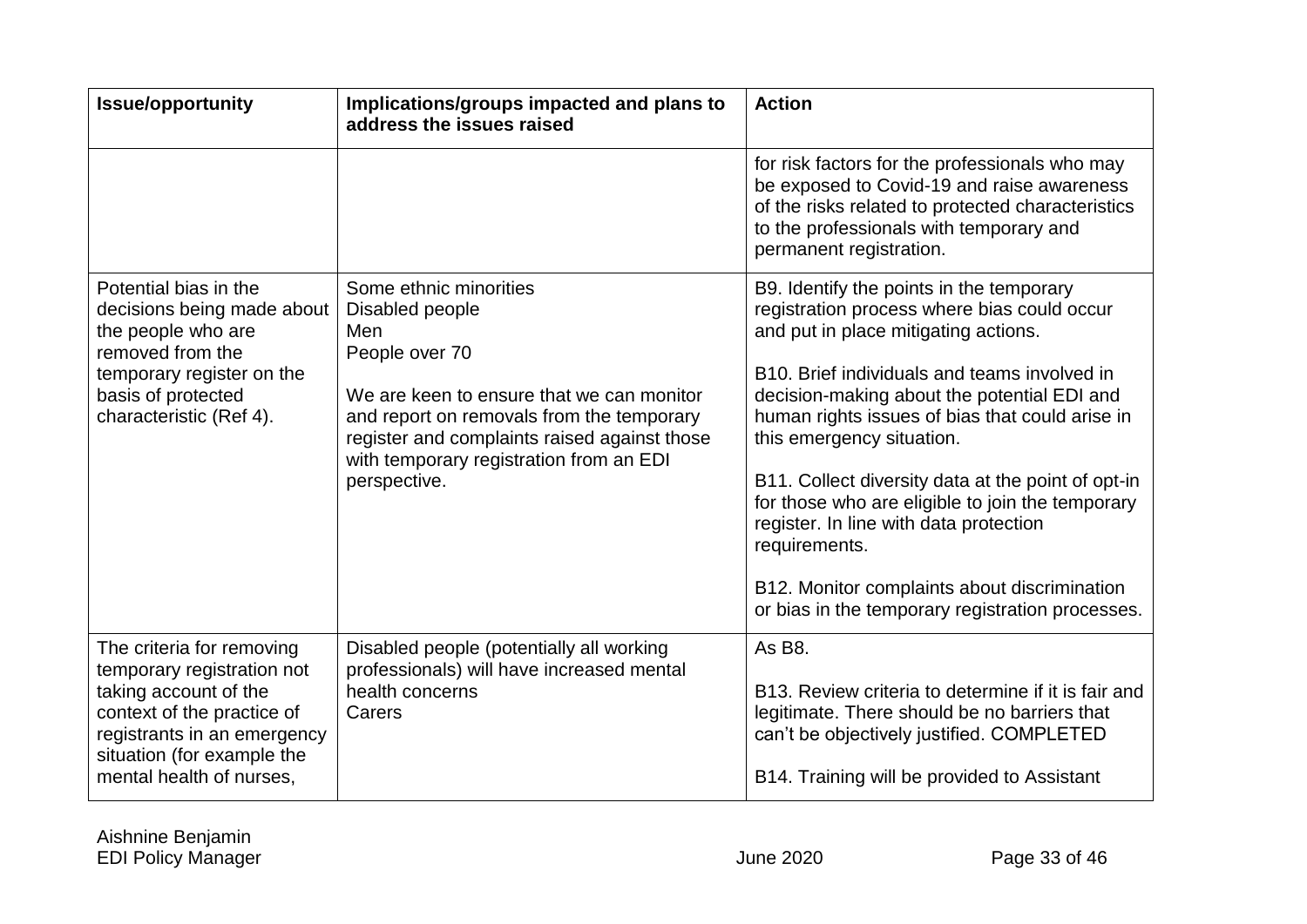| <b>Issue/opportunity</b>                                                                                                                                                                                                                                     | Implications/groups impacted and plans to<br>address the issues raised                                             | <b>Action</b>                                                                                                                                                                                                                                                                                                                                                       |
|--------------------------------------------------------------------------------------------------------------------------------------------------------------------------------------------------------------------------------------------------------------|--------------------------------------------------------------------------------------------------------------------|---------------------------------------------------------------------------------------------------------------------------------------------------------------------------------------------------------------------------------------------------------------------------------------------------------------------------------------------------------------------|
| midwives and nursing<br>associates)(Ref 5).                                                                                                                                                                                                                  |                                                                                                                    | Registrars on guidance, and that guidance<br>says relevant contextual factors should be<br>taken into account which will include the<br>situations in which people were working when<br>the concerns arose.<br>B15. Monitor removals from the temporary<br>register that cite context relating to mental<br>health and other EDI factors as a contextual<br>factor. |
| The risk of FtP<br>investigations not taking<br>account of the context of<br>the practice of registrants<br>(for example the mental<br>health of nurses, midwives<br>and nursing associates)<br>may be exacerbated by the<br>emergency situation. (Ref<br>6) | Disabled people (potentially all working<br>professionals) will have increased mental<br>health concerns<br>Carers | As B <sub>8</sub> .<br>B16. Explore the possibility of monitoring FtP<br>referrals linked to Covid-19 that cite context<br>relating to mental health and other EDI factors<br>as part of wider programme of work on a<br>contextual factors.                                                                                                                        |
| When we close the<br>temporary register - having<br>regard to equitable<br>opportunities for people<br>who wish to apply to for full<br>registration or readmission.                                                                                         | Unknown which groups are affected.<br>Consider EDI issues arising in horizon<br>scanning work.                     | We don't have a standard operating procedure<br>for closing the temporary register yet and this<br>is not likely to be needed for some time.<br>B17. Consider these elements in the<br>development of the SOP for closing the<br>temporary register including if there is an issue<br>with the different health and character                                       |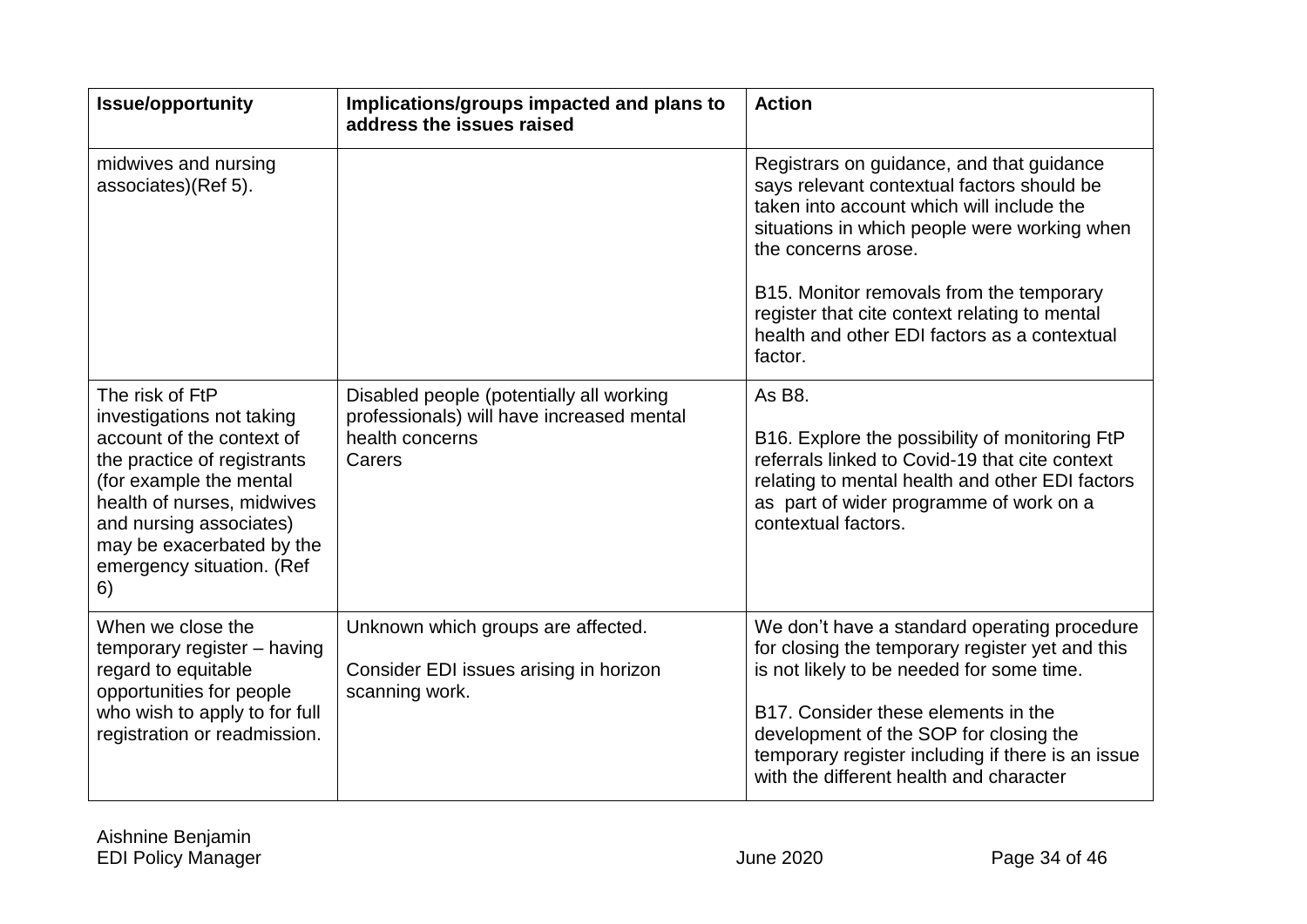| <b>Issue/opportunity</b>                                                                                                                                                                                                                                                                     | Implications/groups impacted and plans to<br>address the issues raised                                                                                                                                                                                                                                                                                                           | <b>Action</b>                                                                                                                                                                                                                                                                                                                                                                                                                                                                                                                                                                                                                                                                                                            |
|----------------------------------------------------------------------------------------------------------------------------------------------------------------------------------------------------------------------------------------------------------------------------------------------|----------------------------------------------------------------------------------------------------------------------------------------------------------------------------------------------------------------------------------------------------------------------------------------------------------------------------------------------------------------------------------|--------------------------------------------------------------------------------------------------------------------------------------------------------------------------------------------------------------------------------------------------------------------------------------------------------------------------------------------------------------------------------------------------------------------------------------------------------------------------------------------------------------------------------------------------------------------------------------------------------------------------------------------------------------------------------------------------------------------------|
|                                                                                                                                                                                                                                                                                              |                                                                                                                                                                                                                                                                                                                                                                                  | requirements.                                                                                                                                                                                                                                                                                                                                                                                                                                                                                                                                                                                                                                                                                                            |
| Our actions in response to<br>Covid-19 breaching<br>equalities or human rights<br>legislation due to acting at<br>speed and missing checks<br>and balances (Ref 7).                                                                                                                          | All groups.<br>Raise awareness for internal decision-makers<br>about the responsibilities under equalities and<br>human rights legislation.                                                                                                                                                                                                                                      | As B8.<br>B18. Ensure any changes to access to remote<br>hearings for the public are compliant with the<br>Human Rights Act 1998.                                                                                                                                                                                                                                                                                                                                                                                                                                                                                                                                                                                        |
| The adaptions to our FtP<br>and registration appeals<br>processes due to the<br>emergency having a<br>negative impact on people<br>who share protected<br>characteristics. For<br>example requiring everyone<br>to attend virtual hearings<br>and delays causing mental<br>distress (Ref 8). | Disabled people<br>Carers<br>Older people<br>Socio-economic status<br>People with communication barriers e.g.<br>needing interpreters<br>Some religious groups<br>Identify where our temporary actions may have<br>a negative impact on certain groups and put in<br>place mitigating actions.<br>Complete more detailed equality impact<br>assessments for longer term changes. | B19. Case teams are corresponding with case<br>parties electronically/over the telephone where<br>possible due to the office being closed.<br><b>COMPLETED</b><br>B20. We have created guides for parties to<br>assist them with responding electronically, and<br>pdf documents that can only be amended in<br>the sections that we require a response.<br><b>COMPLETED</b><br>B21. The Public Support Service team is<br>providing ongoing specialist support to<br>screening teams in making reasonable<br>adjustments for disabled customers.<br><b>COMPLETED</b><br>B22. Facilities colleagues are coming into the<br>office weekly to pick up and scan post that is<br>still coming in to ensure that we are still |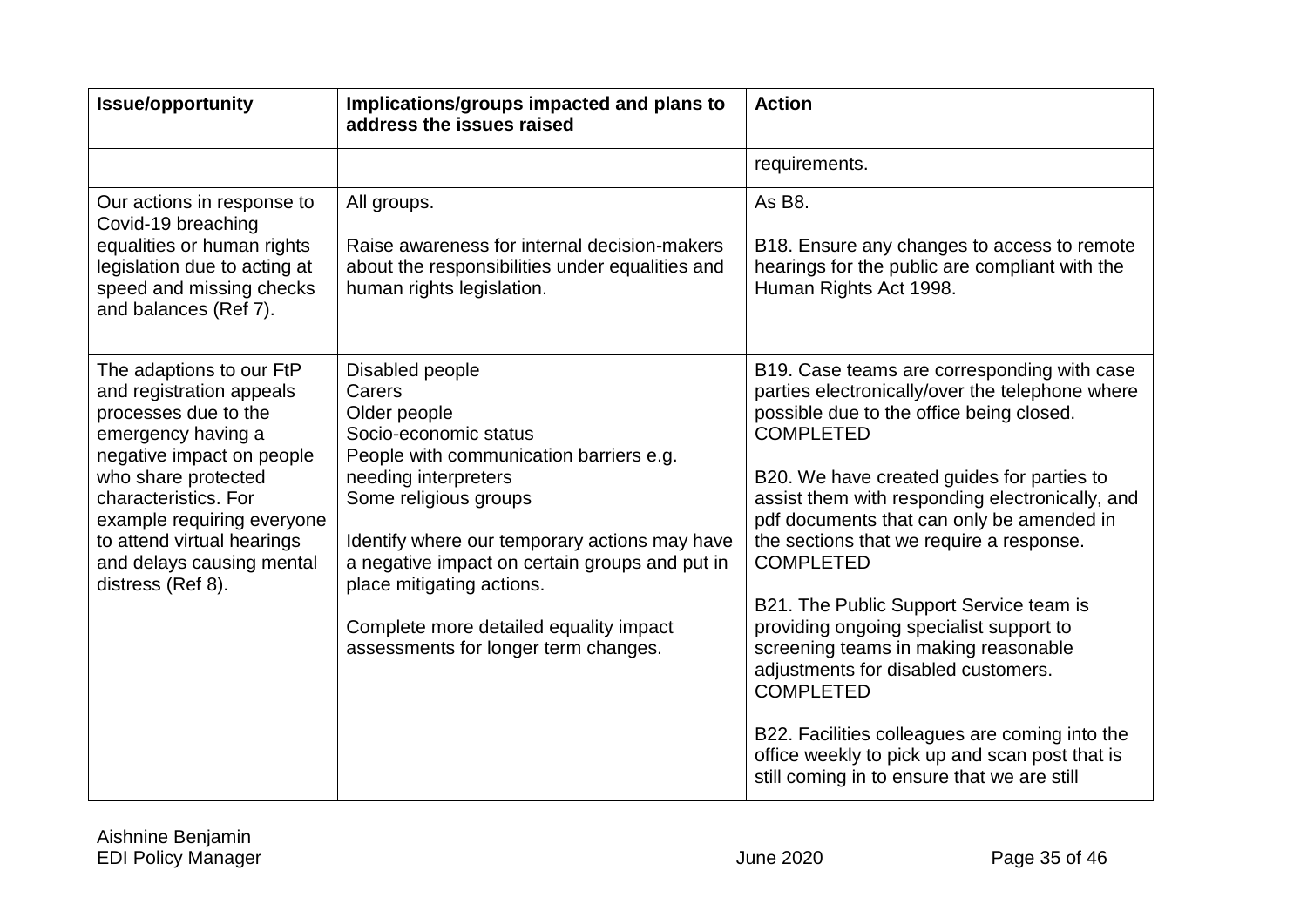| <b>Issue/opportunity</b>                                                                                                                                                                                                         | Implications/groups impacted and plans to<br>address the issues raised                                                                                                                                                              | <b>Action</b>                                                                                                                                                                                                                                                                                                                                                                                                                                                                                                                                                                                                                                                                                                                         |
|----------------------------------------------------------------------------------------------------------------------------------------------------------------------------------------------------------------------------------|-------------------------------------------------------------------------------------------------------------------------------------------------------------------------------------------------------------------------------------|---------------------------------------------------------------------------------------------------------------------------------------------------------------------------------------------------------------------------------------------------------------------------------------------------------------------------------------------------------------------------------------------------------------------------------------------------------------------------------------------------------------------------------------------------------------------------------------------------------------------------------------------------------------------------------------------------------------------------------------|
|                                                                                                                                                                                                                                  |                                                                                                                                                                                                                                     | receiving correspondence that is being sent in.<br><b>COMPLETED</b><br>B23. Taking action to progress cases where<br>possible, including reviewing caseloads,<br>communicating potential delays to parties for<br>cases involving frontline workers and listing<br>straightforward hearings. COMPLETED<br>B24. We have had a care line in place for<br>registrants with active FtP cases since October<br>2019. We will expand the service to other<br>registrants to assist them whilst dealing with<br>this crisis.<br>B25. Put together a working group to look at<br>expanding our FtP and Registration appeals<br>hearings activity and take forward the actions<br>from the equality impact assessment for virtual<br>hearings. |
| The adaptations to our<br>overseas registration<br>processes due to the due to<br>the emergency having a<br>negative impact on people<br>who share protected<br>characteristics. For<br>example closing OCSE<br>centres (Ref 9). | Ethnic minority groups and non-UK nationals<br>Disabled people<br>Carers<br>People who are pregnant<br>Identify where our temporary actions may have<br>a negative impact on certain groups and put in<br>place mitigating actions. | As B17.<br>B26. Clear communications with overseas<br>candidates. For example by providing<br>information on our Covid-19 hub on the<br>website. COMPLETE<br>B27. All overseas nurses and midwives who<br>met the eligibility criteria were offered to                                                                                                                                                                                                                                                                                                                                                                                                                                                                                |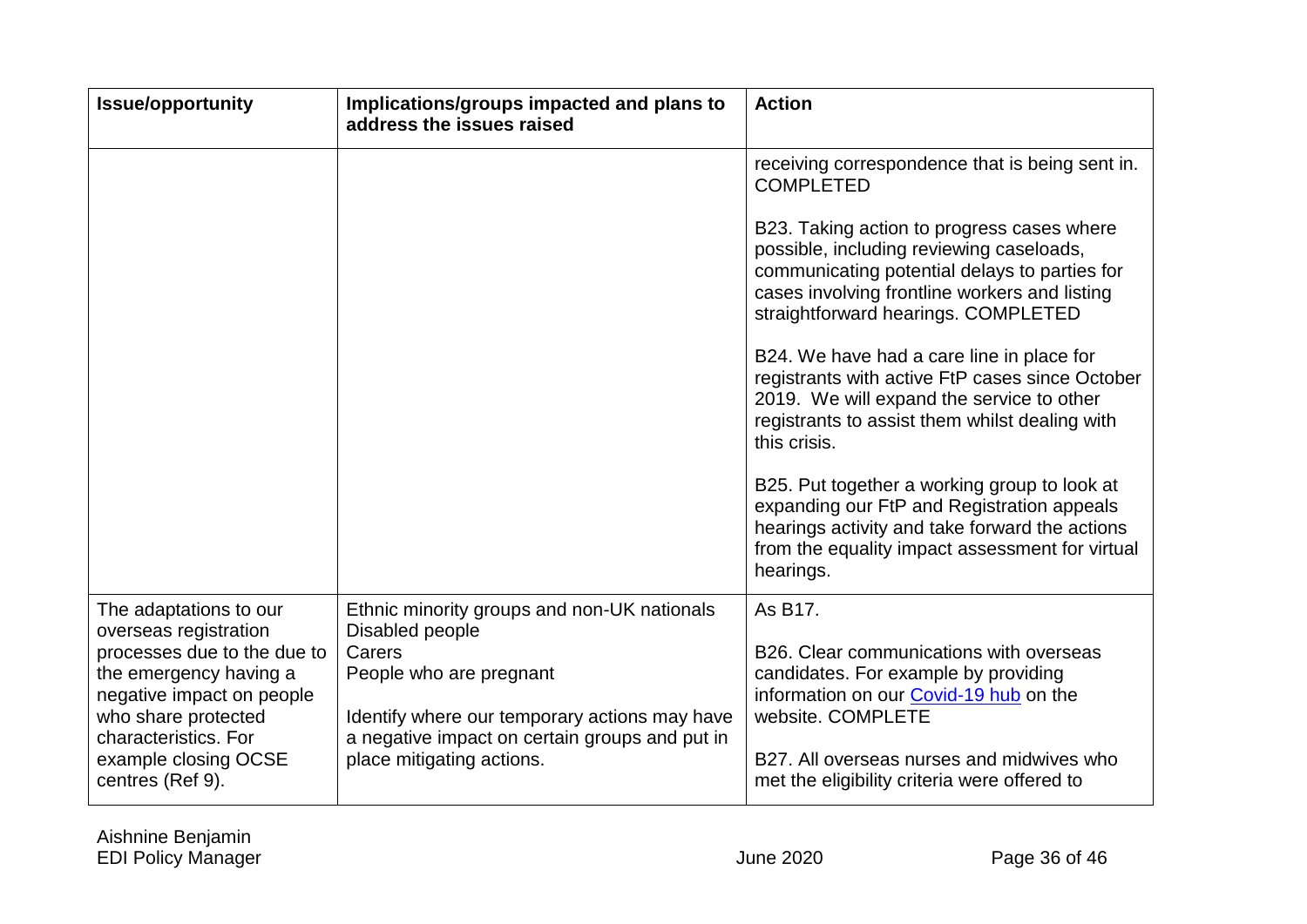| <b>Issue/opportunity</b>                                                                                                                      | Implications/groups impacted and plans to<br>address the issues raised                                                                               | <b>Action</b>                                                                                                                                                                                                                                                                                                                                        |
|-----------------------------------------------------------------------------------------------------------------------------------------------|------------------------------------------------------------------------------------------------------------------------------------------------------|------------------------------------------------------------------------------------------------------------------------------------------------------------------------------------------------------------------------------------------------------------------------------------------------------------------------------------------------------|
|                                                                                                                                               | Complete more detailed equality impact<br>assessments for longer term changes.                                                                       | become temporarily registered. COMPLETED<br>B28. Working closely with our OSCE delivery<br>partners and development partner on<br>reopening OSCE centres safely and<br>accessibility. COMPLETED<br>B29. We are piloting online computer based<br>tests which if successful will allow candidates<br>to take the test at home rather than travelling. |
| $\mathbf{o}$                                                                                                                                  |                                                                                                                                                      |                                                                                                                                                                                                                                                                                                                                                      |
| Health inequalities and<br>discrimination already exist<br>in the wider healthcare<br>environment. These should<br>not be exacerbated in this | All groups<br>We will act to eliminate discrimination and<br>promote equality, diversity and inclusion.<br>Cognisant of how the NMC can add value to | C1. Monitoring external publications on the<br>topic of health inequalities and impacts on the<br>basis of protected characteristic to inform our<br>decisions.                                                                                                                                                                                      |
| crisis. We have a<br>responsibility under the                                                                                                 | the insights in the wider healthcare<br>environment.                                                                                                 | C2. Monitor the intelligence we gather about<br>Covid-19 related issues for EDI themes.                                                                                                                                                                                                                                                              |
| PSED to use our influence<br>to tackle prejudice and<br>promote understanding (Ref<br>10)                                                     |                                                                                                                                                      | C3. Review external research and work with<br>other bodies to ensure there is a sufficiently<br>detailed picture of the impact of the emergency<br>on professionals on our registers by protected<br>characteristic.                                                                                                                                 |
| Potentially exacerbating<br>current biases in the FtP                                                                                         | Some ethnic minorities<br>Disabled people                                                                                                            | C4. Monitor and analyse FtP referrals about<br>professionals on the registers related to Covid-                                                                                                                                                                                                                                                      |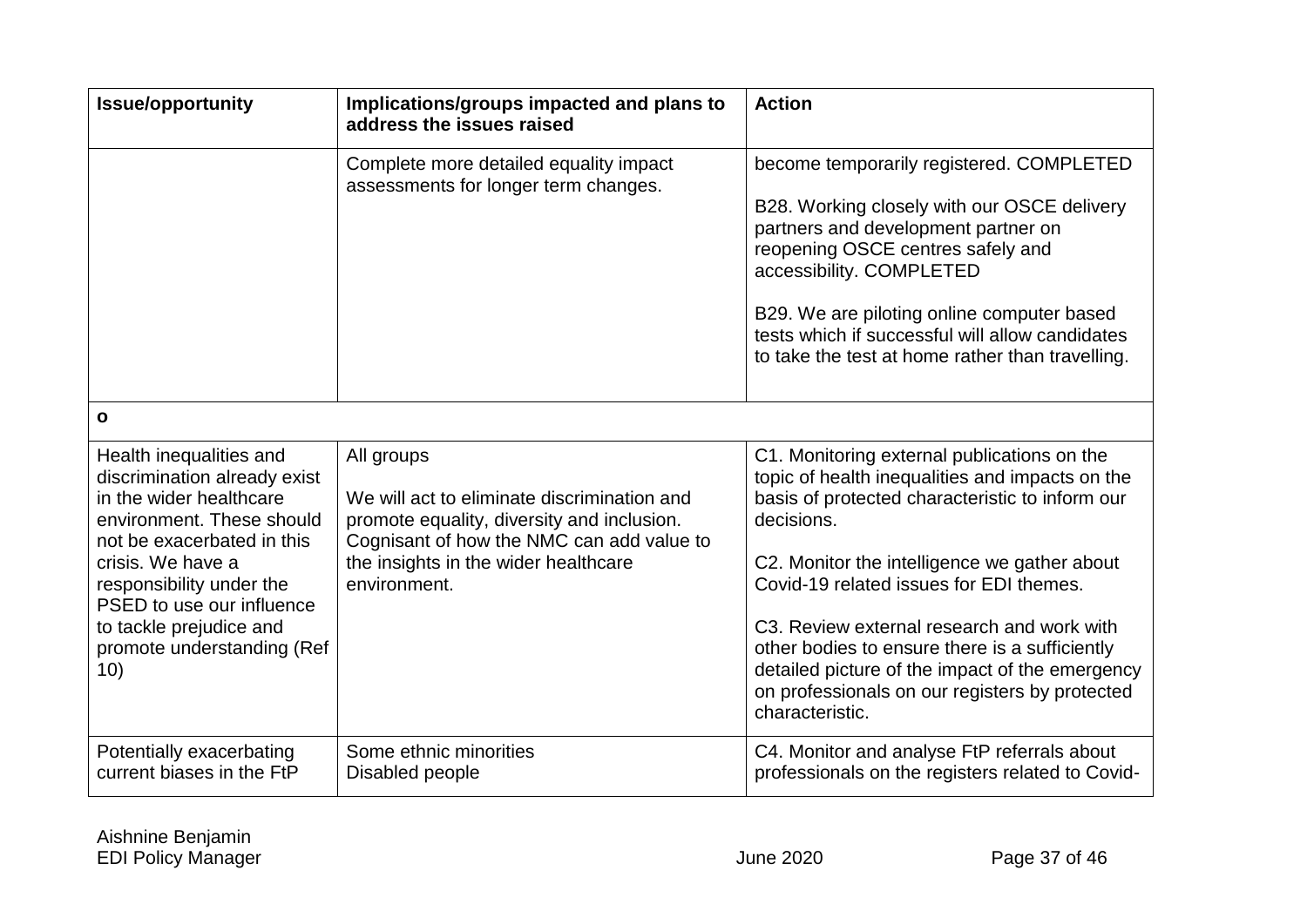| <b>Issue/opportunity</b>                                                                                                                                                                                                                                                                                                                       | Implications/groups impacted and plans to<br>address the issues raised                                                                                                                                                                                                                                                                                                                                           | <b>Action</b>                                                                                                                                                                                                                                                                                                                                                                                                                                                                                                                                                                                                                                                    |
|------------------------------------------------------------------------------------------------------------------------------------------------------------------------------------------------------------------------------------------------------------------------------------------------------------------------------------------------|------------------------------------------------------------------------------------------------------------------------------------------------------------------------------------------------------------------------------------------------------------------------------------------------------------------------------------------------------------------------------------------------------------------|------------------------------------------------------------------------------------------------------------------------------------------------------------------------------------------------------------------------------------------------------------------------------------------------------------------------------------------------------------------------------------------------------------------------------------------------------------------------------------------------------------------------------------------------------------------------------------------------------------------------------------------------------------------|
| referral processes for<br>professionals with<br>temporary or permanent<br>registration (for example<br>referrals from employers<br>being more likely to refer<br>people from certain ethnic<br>groups because of<br>discrimination and bias in<br>their own processes and<br>from individuals) (Ref 11)                                        | Men<br>Monitor referrals by protected characteristic to<br>identify patterns and bias.<br>Communicate with employers if concerns are<br>raised that appear to be based on bias.                                                                                                                                                                                                                                  | 19 by protected characteristic and patterns in<br>source, allegation and outcome.<br>C5. Monitor if FtP referrals are raised that<br>appear to be based on bias or discriminatory<br>factors.<br>C6. Communicate with employers if it appears<br>that referrals are being made that appear to be<br>based on bias or discriminatory factors.                                                                                                                                                                                                                                                                                                                     |
| Conversations in social<br>media have shown that<br>there is public interest in the<br>disproportionate numbers of<br>ethnic minority health<br>professionals working to<br>combat Covid-19 dying<br>from Covid-19. We expect<br>there will be calls for<br>inquiries and data on these<br>numbers after the pandemic<br>has finished (Ref 12) | Ethnic minorities (professionals and the public)<br>We will provide accurate EDI and workplace<br>data about our registrants to other public health<br>organisations in each UK country in order to<br>allow them to verify the numbers of<br>professionals on the our register (with<br>temporary and full registration) who are<br>infected, hospitalised or die from Covid-19 by<br>protected characteristic. | C7. Ensure the systems are in place to monitor<br>ethnicity (and other relevant protected<br>characteristics) on both registers.<br><b>COMPLETED</b><br>C8. We will keep under review the call for<br>evidence from the Women and Equalities Unit<br>and future calls for evidence (where we may<br>inform wider discussion to understand how<br>people with protected characteristics are<br>disproportionately affected by Covid-19).<br>C9. Provide accurate diversity data to support<br>our partners looking into the numbers of<br>professionals on our registers who have died<br>as a result of Covid-19.<br>C10. Where suitable sensitively communicate |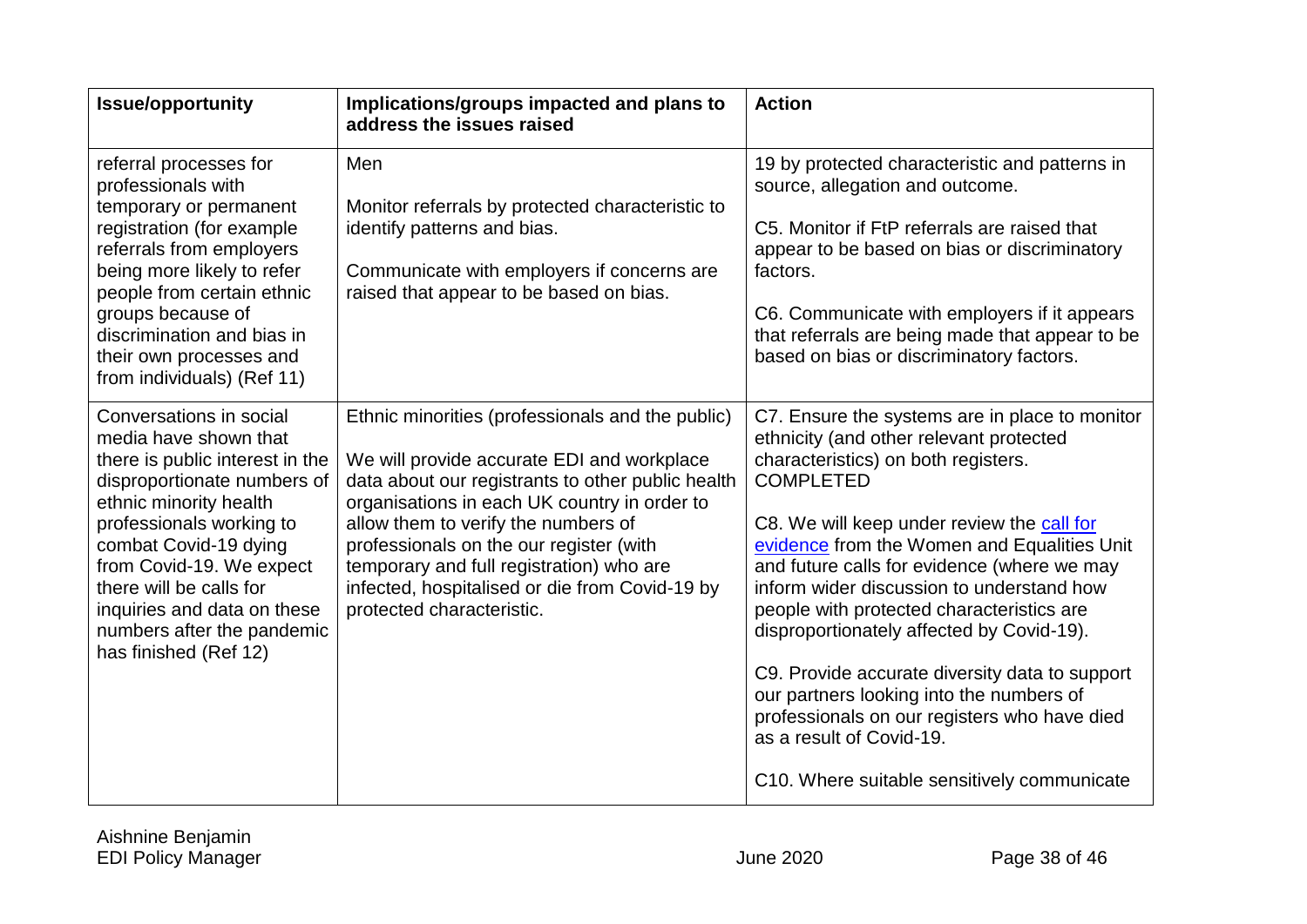| <b>Issue/opportunity</b>                                                                                                                                                                                                                 | Implications/groups impacted and plans to<br>address the issues raised                                                                                                                                                                                                                   | <b>Action</b>                                                                                                                                                                                                                                                                                                                                                                                                                                                                                                                              |
|------------------------------------------------------------------------------------------------------------------------------------------------------------------------------------------------------------------------------------------|------------------------------------------------------------------------------------------------------------------------------------------------------------------------------------------------------------------------------------------------------------------------------------------|--------------------------------------------------------------------------------------------------------------------------------------------------------------------------------------------------------------------------------------------------------------------------------------------------------------------------------------------------------------------------------------------------------------------------------------------------------------------------------------------------------------------------------------------|
|                                                                                                                                                                                                                                          |                                                                                                                                                                                                                                                                                          | EDI messages re the data externally.                                                                                                                                                                                                                                                                                                                                                                                                                                                                                                       |
| D Support - professionals on our register                                                                                                                                                                                                |                                                                                                                                                                                                                                                                                          |                                                                                                                                                                                                                                                                                                                                                                                                                                                                                                                                            |
| Professionals on our<br>register working in an<br>emergency situation are<br>more likely to be under<br>pressure to make decisions<br>that could breach equalities<br>legislation, ethics and<br>engage the Human Rights<br>Act (Ref 13) | All groups - but particularly vulnerable disabled<br>groups and those who already have health<br>inequalities including ethnic minorities,<br>disabled and LGBT people<br>Monitor and address issues as they arise.<br>Attend external forums and monitor concerns<br>with stakeholders. | D1. Attend Moral and Ethical Guidance<br>Committee – monitor issues that arise and<br>work that arises from this group.<br>D2. Publish PPE guidance and guidance on<br>DNACPR action completed. COMPLETED.<br>Regularly review issues as they emerge tied<br>into ethical guidance and case studies.<br>D3. Review contract with the supplier<br>delivering more training to staff making<br>screening decisions on identifying context<br>factors - to include heightened issues about<br>ethics and discrimination in crisis situations. |
| Use our influence to<br>support healthcare workers<br>and people using services<br>that will be facing more<br>difficulties during this<br>emergency because of their<br>protected characteristics<br>(Ref 14)                           | Disabled health professionals - mental health<br>People with disabilities - including learning<br>difficulties, autism and those with long-term<br>health conditions.<br>Pregnant people<br>Carers<br>Welsh speaking professionals and people<br>using services                          | D4. Ensure communications are translated into<br>Welsh in line with our Welsh Language<br>Scheme.<br>D5. External communications and collaboration<br>with other stakeholders - signposting to<br>resources on mental health. COMPLETED                                                                                                                                                                                                                                                                                                    |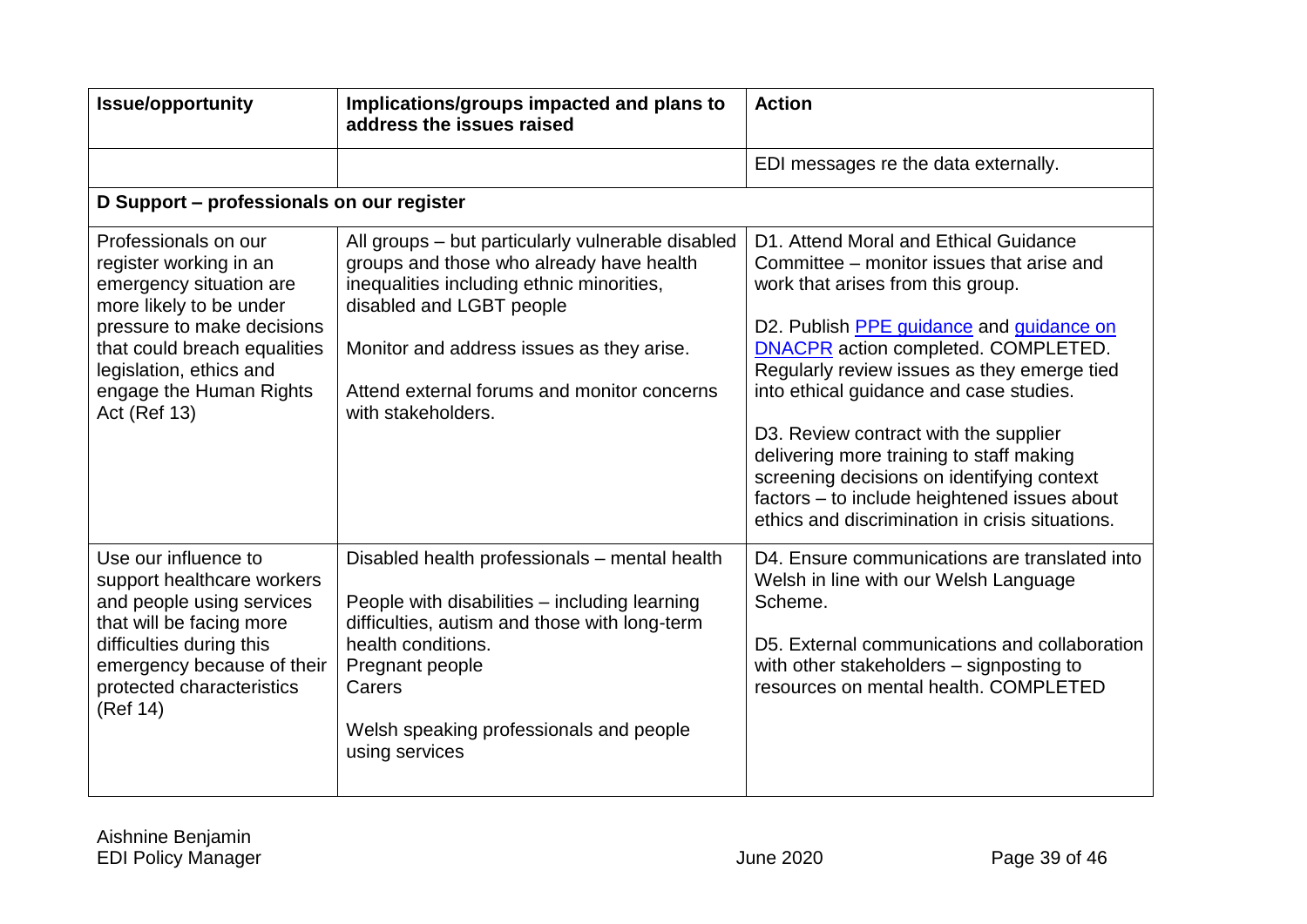| <b>Issue/opportunity</b>                                                                                                                                                                                                                                                                                                                                                                        | Implications/groups impacted and plans to<br>address the issues raised                                                                                                                                                                                                            | <b>Action</b>                                                                                                                                                                                                                                                                                                                                                                                      |
|-------------------------------------------------------------------------------------------------------------------------------------------------------------------------------------------------------------------------------------------------------------------------------------------------------------------------------------------------------------------------------------------------|-----------------------------------------------------------------------------------------------------------------------------------------------------------------------------------------------------------------------------------------------------------------------------------|----------------------------------------------------------------------------------------------------------------------------------------------------------------------------------------------------------------------------------------------------------------------------------------------------------------------------------------------------------------------------------------------------|
|                                                                                                                                                                                                                                                                                                                                                                                                 | Use external communications channels to<br>promote mental health and other<br>considerations for example, ethics in decision-<br>making.                                                                                                                                          |                                                                                                                                                                                                                                                                                                                                                                                                    |
| It may be difficult for people<br>to meet the revalidation<br>requirements when they are<br>working in different ways<br>during the emergency. This<br>could have a<br>disproportionate impact on<br>different people, in different<br>ways and at different times.<br>We know that revalidation<br>rates differ between<br>different groups who share<br>protected characteristics<br>(Ref 15) | Carers (more likely to be women and 89<br>people of the register are women)<br>Disabled people<br>That our actions mitigate any disproportionate<br>revalidation rates by protected characteristics<br>and the process is flexible to take account of<br>different circumstances. | D6. Make revalidation extensions available to<br>all people on the register. COMPLETED<br>D7. Produce 'How to revalidate during C-19'<br>guidance. To include information about<br>updating diversity information and to be<br>translated into Welsh, COMPLETED<br>D8. Monitor the diversity data of those who<br>apply for, are accepted, and those who are not<br>accepted for support measures. |
| Our retention requirements<br>such as payment of fees<br>may be difficult for certain<br>groups of people to meet<br>during the emergency (Ref<br>16)                                                                                                                                                                                                                                           | Socio-economic status may indicate less<br>financial flexibility                                                                                                                                                                                                                  | D9. People who fail to pay fees are given six<br>week extensions and those who need support<br>after this are referred to the hardship criteria.<br><b>COMPLETED</b><br>D10. Use criteria to determine hardship cases<br>for additional support with payments.<br><b>COMPLETED</b><br>D11. Explore the possibility of monitoring the                                                               |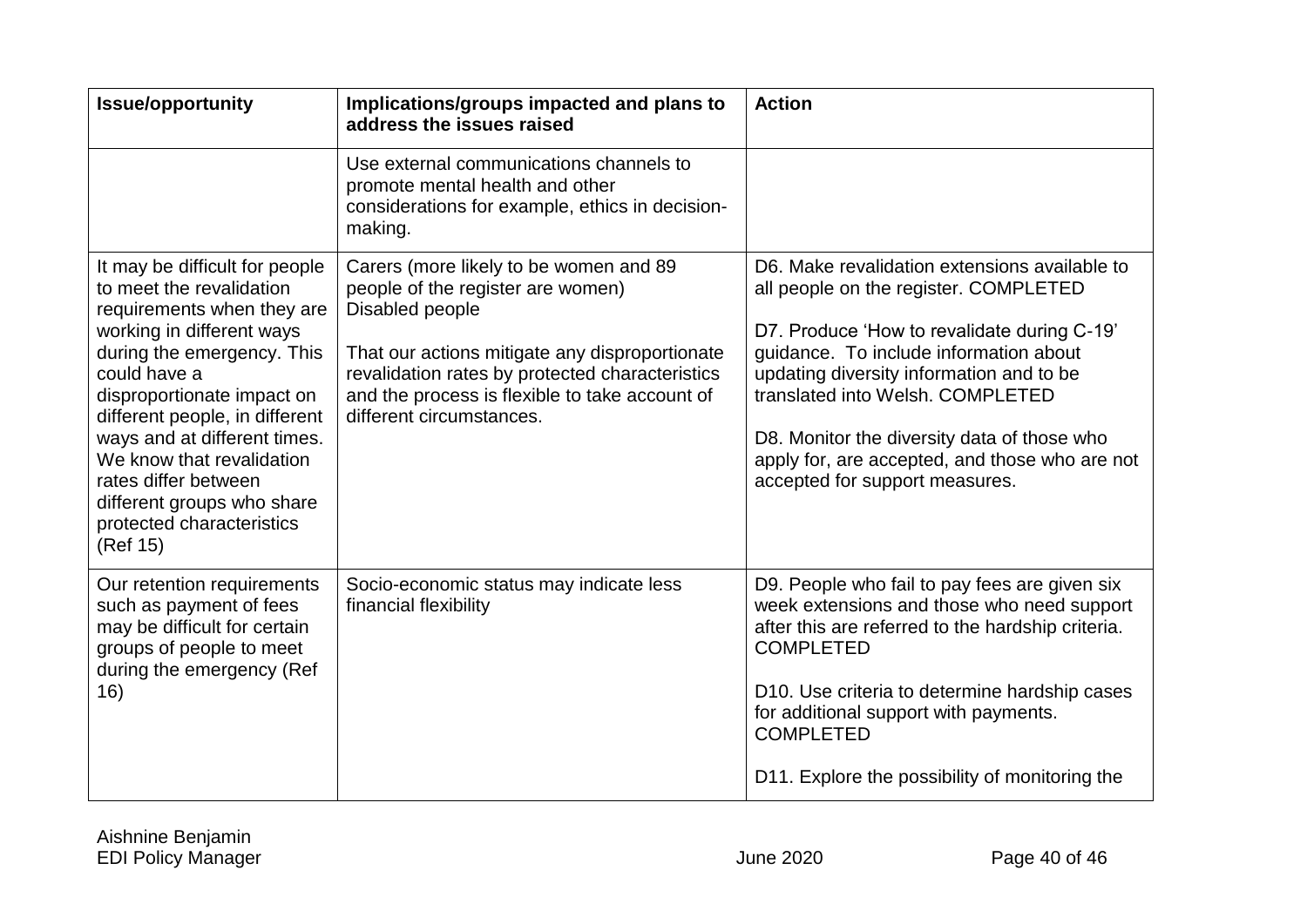| <b>Issue/opportunity</b>                                                                                                                                            | Implications/groups impacted and plans to<br>address the issues raised                                                                                                                                                                                                                                                                        | <b>Action</b>                                                                                                                                                                                                                                                                                                                                                                                                                                                                                                                                                                                                                                                                                                                                           |
|---------------------------------------------------------------------------------------------------------------------------------------------------------------------|-----------------------------------------------------------------------------------------------------------------------------------------------------------------------------------------------------------------------------------------------------------------------------------------------------------------------------------------------|---------------------------------------------------------------------------------------------------------------------------------------------------------------------------------------------------------------------------------------------------------------------------------------------------------------------------------------------------------------------------------------------------------------------------------------------------------------------------------------------------------------------------------------------------------------------------------------------------------------------------------------------------------------------------------------------------------------------------------------------------------|
|                                                                                                                                                                     |                                                                                                                                                                                                                                                                                                                                               | diversity characteristics of those who apply for<br>and are accepted for hardship support.                                                                                                                                                                                                                                                                                                                                                                                                                                                                                                                                                                                                                                                              |
| E Support – students in placements                                                                                                                                  |                                                                                                                                                                                                                                                                                                                                               |                                                                                                                                                                                                                                                                                                                                                                                                                                                                                                                                                                                                                                                                                                                                                         |
| Use our influence to<br>support students who will<br>be facing more difficulties<br>during this emergency<br>because of their protected<br>characteristics (Ref 17) | <b>Disabled students</b><br>Carers<br><b>Ethnic minorities</b><br>We will work with key stakeholders to ensure<br>students remain supported and supervised<br>during this period. Where students who may<br>have to suspend/defer their studies during this<br>period they will be supported to continue their<br>studies after the emergency | E1. Work with key stakeholders to create joint<br>statements which outline the options for<br>students, and that students will not be<br>negatively impacted because of their personal<br>situation. COMPLETED<br>E2. Create a table outlining to students their<br>options and that they will not be negatively<br>impacted because of their personal situation.<br><b>COMPLETED</b><br>E3. Publish our emergency programme<br>standards outlining that students should<br>continue to be appropriately supported and<br>supervised. COMPLETED<br>E4. Review AEIs' exceptional reporting forms<br>to ensure that students have not been<br>disadvantaged and that appropriate support<br>has been put in place for all students during<br>this period. |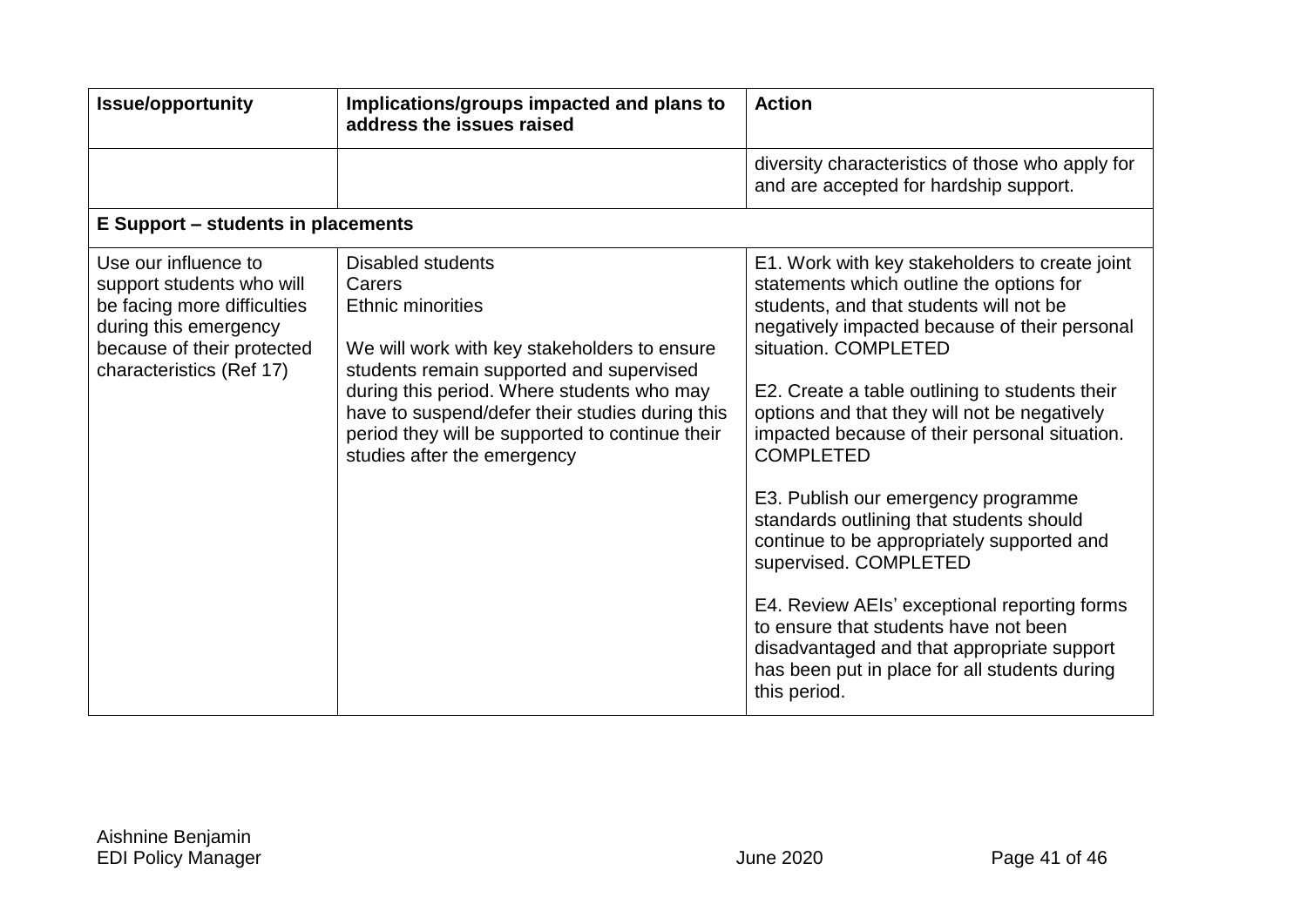# <span id="page-44-0"></span>**Section 7: Review**

| Date of next review                                                       | Ongoing updates in action monitoring log.<br>Full review of this EqIA on 31 July 2020.                                                                                                                                                         |  |
|---------------------------------------------------------------------------|------------------------------------------------------------------------------------------------------------------------------------------------------------------------------------------------------------------------------------------------|--|
| Name of business/operational lead                                         | Aishnine Benjamin, EDI Policy Manager, is<br>coordinating the monitoring of the actions.                                                                                                                                                       |  |
| How will operational impact be<br>monitored?                              | Meeting to agree actions on 14 April 2020<br>and reviewed on 2 June 2020. This EqIA<br>will be updated monthly.                                                                                                                                |  |
| What are the success indicators to<br>monitor the impact of the activity? | $\mathbf 1$<br>Professionals on our register feel that<br>the NMC is supportive and non-<br>biased because of the information we<br>communicate on Covid-19.                                                                                   |  |
|                                                                           | $\overline{2}$<br>The adaptions we make to our<br>registration and fitness to practise<br>functions for the Covid-19 emergency<br>do not lead to unlawful discrimination.                                                                      |  |
|                                                                           | 3<br>There is no bias in the criteria for or in<br>the decisions that are made about<br>temporary registration (access to and<br>removal from the register).                                                                                   |  |
|                                                                           | Complaints about discrimination or<br>4<br>bias on the basis of protected<br>characteristic in how professionals<br>access or are removed from the<br>Covid-19 temporary register are not<br>upheld.                                           |  |
|                                                                           | 5<br>We are assured that the professionals<br>on our register are practicing in line<br>with the EDI and human rights<br>requirements in the Code despite the<br>emergency situation and take action if<br>we have evidence that they are not. |  |
|                                                                           | The NMC can report on the diversity<br>6<br>of professionals with temporary<br>registration.                                                                                                                                                   |  |
| How often will the impact be reviewed?                                    | First meeting on 14 April 2020.<br>Review meeting on 2 June 2020.                                                                                                                                                                              |  |